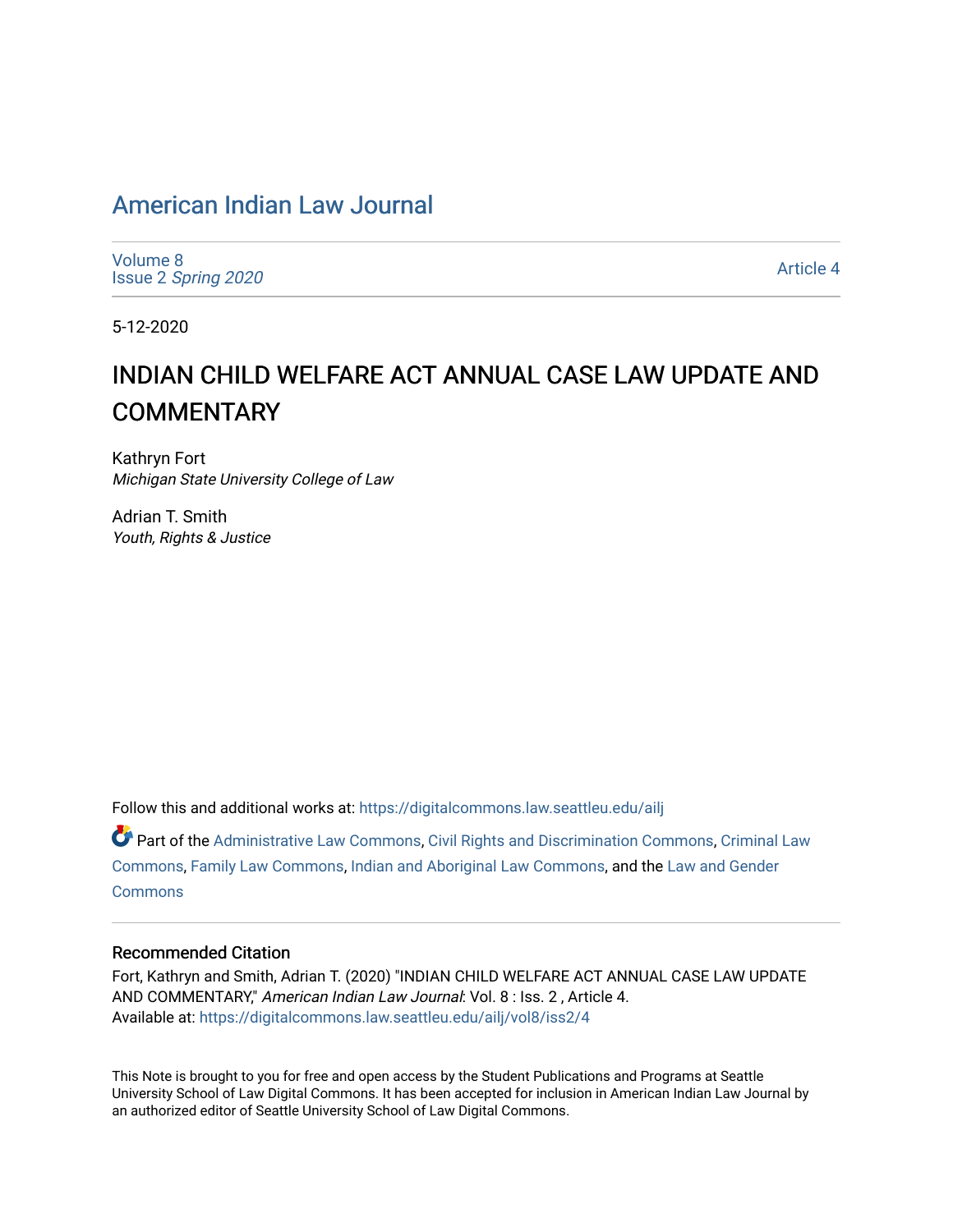## **INDIAN CHILD WELFARE ACT** ANNUAL CASE LAW UPDATE AND COMMENTARY

Kathryn E. Fort and Adrian T. Smith

| III. SUMMARY OF THE DATA AND NATIONAL TRENDS 109 |  |
|--------------------------------------------------|--|
|                                                  |  |
|                                                  |  |
|                                                  |  |
|                                                  |  |

#### **I. ABSTRACT**

Annually there is an average of 200 appellate cases dealing with the Indian Child Welfare Act (ICWA) -though this includes published and unpublished opinions.536 Since our first annual review of the case law in 2017, the numbers remain stable. There are approximately thirty reported state appellate court cases involving ICWA each year. This annual review is the only systematic look at the ICWA cases on appeal, including an analysis of who is appealing, what the primary issues are on appeal, and what topical trends are.

This article provides a comprehensive catalogue of published ICWA cases from across all fifty states in 2019. Designed as a quick reference for the ICWA practitioner, this article summarizes key

<sup>536</sup> Data on file with the authors and journal. Data is collected from both Westlaw and Lexis over the course of the year via case alerts that collect cases from all fifty states and using the search terms "Indian Tribe", "American Indian", "Native American." The cases are sorted into an Excel spreadsheet with case name, date, court, state, whether the case is reported or not, the top two issues, up to three named tribes, the outcome of the case, and who appealed the case. Because the data is over 200 cases, the document is on file with the authors and the journal. All reported cases from the data set are listed at the end of the article.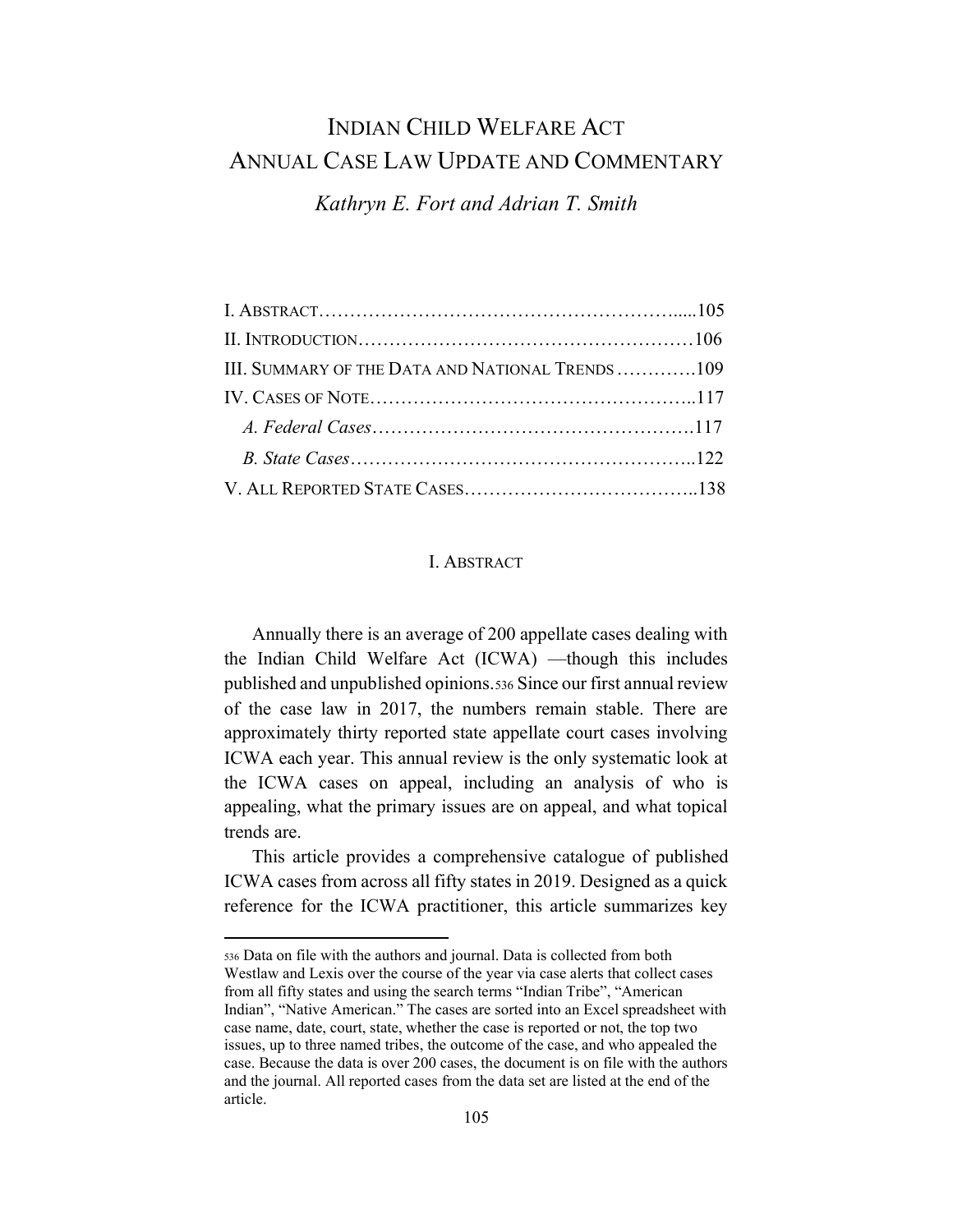case decisions that have interpreted the law in meaningful, significant, or surprising ways and tracks current attempts by ICWA's opponents to overturn the law piece-by-piece and in its entirety. By providing an overview of last year's ICWA cases this article is meant to keep practitioners up-to-date so that they can be effective in the juvenile courtroom without sorting through and reading the dozens of cases published across all fifty jurisdictions.

## II. INTRODUCTION

In 1978 Congress acknowledged "that the States, exercising their recognized jurisdiction over Indian child custody proceedings through administrative and judicial bodies, have often failed to recognize the essential tribal relations of Indian people and the cultural and social standards prevailing in Indian communities and families" and that this led to "an alarmingly high percentage of Indian families [being] broken up by the removal, often unwarranted, of their children from them by nontribal public and private agencies."<sup>537</sup> To address this nation-wide issue, Congress passed the Indian Child Welfare Act.538 ICWA created "minimum Federal standards for the removal of Indian children from their families and the placement of such children in foster or adoptive homes" that state administrative and judicial bodies must follow.539

ICWA, which is grounded in the federal government's trust responsibility to tribes and Indian people, holds a unique place in child welfare jurisprudence.540 It is a federal law that must be implemented in state courts—jurisdictions where there is a great deal of legislative diversity.541 Because of this fundamental structure

<sup>540</sup> S*ee also* 25 U.S.C. § 1901(1)-(2) (2012).

<sup>537</sup> 25 U.S.C. § 1901(4)-(5) (2012).

<sup>538</sup> 25 U.S.C. § 1901 (2012). *See also* Native American Rights Fund, A Practical Guide to the Indian Child Welfare Act. B.J. JONES ET AL. THE INDIAN CHILD WELFARE ACT HANDBOOK (2nd ed. 2008)

https://www.narf.org/nill/documents/icwa/ [https://perma.cc/7R35-WJAV] (overview of ICWA's provisions, requirements, and an introduction to the law); *NCJFCJ Releases Indian Child Welfare Act Judicial Benchbook*, NATIONAL COUNCIL OF JUVENILE AND FAMILY COURT JUDGES, (Oct. 31, 2017) http://www.ncjfcj.org/ICWABenchbook [https://perma.cc/2UEM-BHX4]. <sup>539</sup> 25 U.S.C. § 1902 (2012).

<sup>541</sup> While federal funding under IV-E of the Social Security Act requires states to pass certain standards for foster care placements and termination of parental rights, there are many areas of state law that vary by state. *See, e.g., Consent to Adoption*, CHILD WELFARE INFORMATION GATEWAY (2017),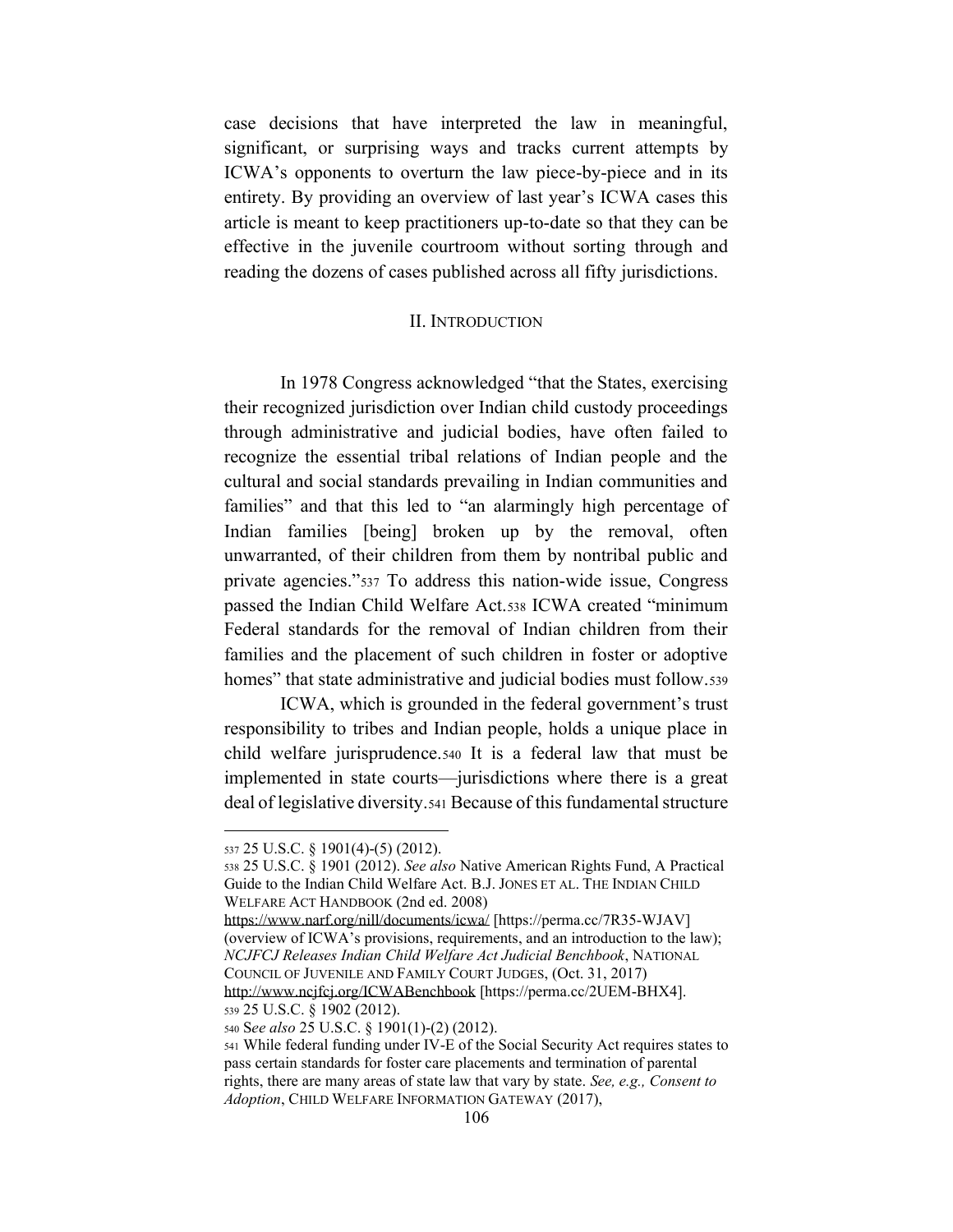court decisions make up the body of ICWA case law and have influence beyond the state in which they are decided. That is because state courts often turn to "sister jurisdictions" when deciding matters related to ICWA precisely because it is a federal law applied across the states.542 For this reason, unlike other child dependency attorneys, an ICWA practitioner must stay up to date on decisions from every state. This can be particularly difficult for practitioners with an active caseload and limited access to legal databases, such as in-house tribal ICWA attorneys, parents' attorneys, children's attorneys, and guardians ad litem. It has become increasingly evident that practitioners are in need of an annual published account of the relevant case law.543

https://www.childwelfare.gov/pubPDFs/consent.pdf [https://perma.cc/4ABK-AQ6S]; *Representation of Children in Child Abuse and Neglect Proceedings*, CHILD WELFARE INFORMATION GATEWAY (2014)

https://www.childwelfare.gov/pubPDFs/represent.pdf [https://perma.cc/S23Y-YKHP]; *Rights of Unmarried Fathers*, CHILD WELFARE INFORMATION GATEWAY, (Month Day, (2014),

https://www.childwelfare.gov/pubPDFs/putative.pdf [https://perma.cc/UF9V-JCTP]; *Definition of Child Abuse and Neglect*, CHILD WELFARE INFORMATION GATEWAY (2016) https://www.childwelfare.gov/pubPDFs/define.pdf [https://perma.cc/CA7Q-JUU6] (Vocabulary across the states varies tremendously. Indeed, the authors of this article debated whether to call them "child abuse and neglect cases," as they are referred to in Michigan, or "child dependency cases," as they are called in Oregon).

<sup>542</sup> *See, e.g.*, *Dept. of Human Serv. v. J.G.,* 260 Or. App. 500, 515, 317 P.3d 936, 946 (2014) (looking to decisions of sister states when interpreting ICWA); *In re* Esther V*.*, 2011-NMSC-005 149 N.M.315, 323, 248 P.3d 863, 871; *In re* Welfare R.S*.*, *.*805 N.W.2d 44, 65 (Minn. 2011); People *ex rel.* A.R., 310 P.3d 1007, 1014, 2012 COA 195M, (Colo. App. 2012); *In re* S.R.K, 911 N.W.2d 821, 829 (Minn. 2018).).); *See also In re* N.B*.*, 199 P.3d 16, 19 (Colo. App. 2007) (collecting cases from the "several states" regarding ICWA's application in stepparent adoptions), cited in *In re* T.A.W., 383 P.3d 492 (Wash. 2016) (applying WICWA to step-parent adoptions), which was further cited and discussed by S.S. v. Stephanie H*.*, 241 Ariz. 419, 388 P.3d 569, 574 (Ct. App. Div. 1 2017) (applying ICWA to a private abandonment and step-parent adoption proceeding).

<sup>543</sup> Professor Fort heads the ICWA Appellate Project at MSU College of Law. In 2017, her clinic handled inquiries in sixty-three different cases from more than twenty states and from more than thirty tribes. In 2018, the clinic handled additional inquires in more than forty cases from more than thirty tribes. Additionally, for the past few years, Professor Fort has collected ICWA cases and discussed them online, but the need for a formal compendium has become increasingly obvious based on the inquiries both authors receive from around the country on a weekly basis. *See ICWA Appellate Project*, TURTLETALK, https://turtletalk.wordpress.com/icwa/ [https://perma.cc/XLF7-F3C5].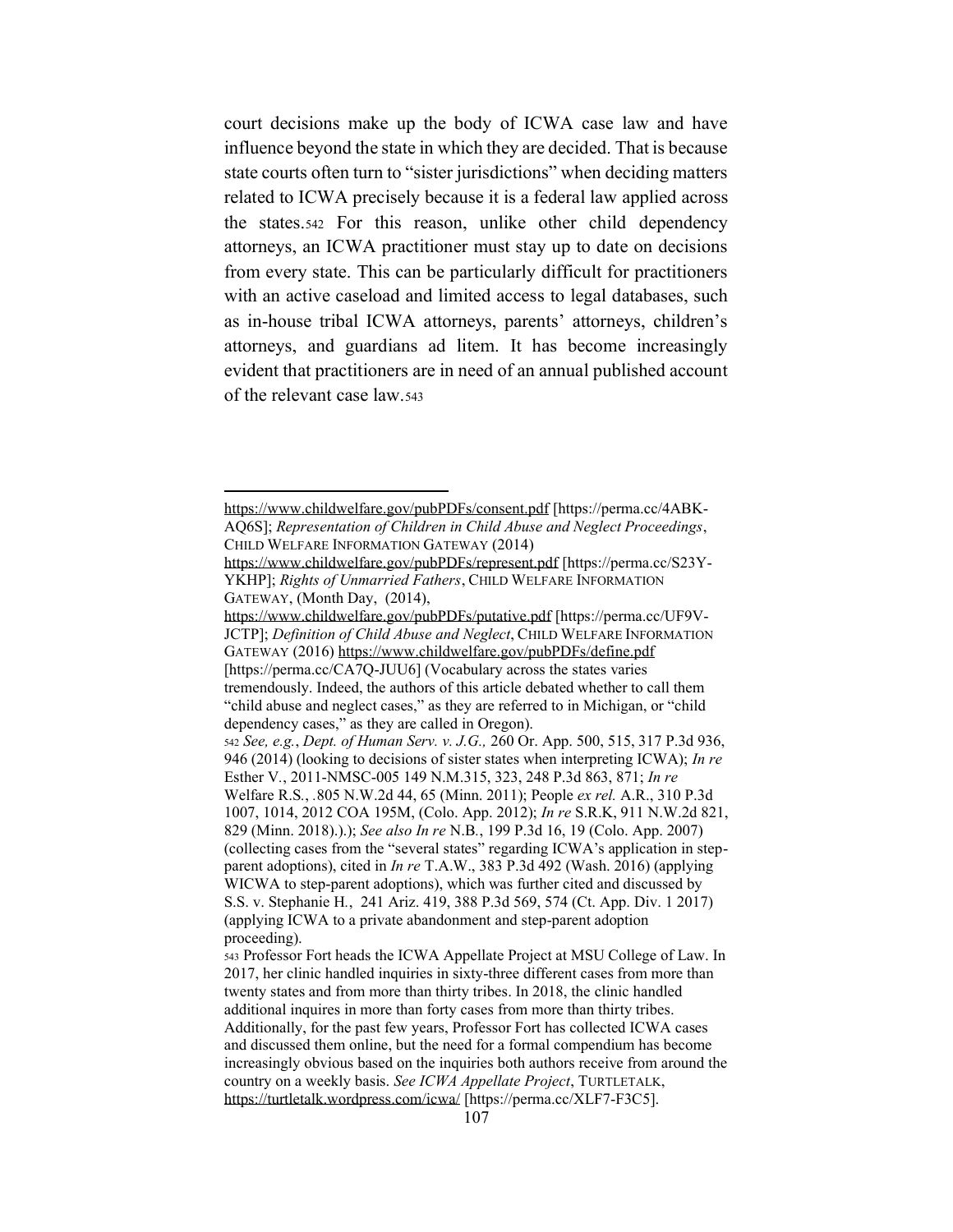Although much of family law is under the purview of the states,544 ICWA's federal protections apply when there is a state child custody proceeding545 involving an Indian child.546 Some of the requirements--the minimum federal standards--of ICWA include that the state inquire into the membership status of a tribal child,547 provide tribes and parents notice in child welfare proceedings,548 ensure that tribes are given the opportunity to intervene in the such proceedings549 or transfer jurisdiction to the tribal court,550 require that the party removing a child or terminating parental rights has provided active efforts to efforts to prevent the breakup of the family,551 and present testimony of a qualified expert witness<sub>552</sub> before placing an Indian child in foster care or terminating the parental rights of an Indian child. The Act also provides for increased burdens of proof.553

Most courts have interpreted ICWA to apply in conjunction with, and in some instances controlling, state child welfare laws.554 When an Indian child is subject to a child custody proceeding, ICWA's protections and standards must be implemented by state court. Though ICWA is not a unique federal intrusion into state family dependence proceedings, it is one of the few laws that is not required to be incorporated into state law in order to receive federal funding. Many states have incorporated parts of the law while a few have passed comprehensive Indian child welfare acts.555

<sup>545</sup> 25 U.S.C. § 1903(1) (2012).

<sup>548</sup> *Id.*

<sup>549</sup> 25 U.S.C. § 1911(c) (2012).

<sup>550</sup> 25 U.S.C. § 1911(b) (2012).

<sup>544</sup> *But see* JILL ELAINE HASDAY, FAMILY LAW REVISITED (2015) (arguing family law has long been the purview of the federal government *and* the states, despite Supreme Court dicta stating otherwise).

<sup>546</sup> 25 U.S.C. § 1903(4) (2012) (A child under the age of 18 who is either a tribal member or eligible for citizenship and the biological child of a member). <sup>547</sup> 25 U.S.C. § 1912(a) (2012).

<sup>551</sup> 25 U.S.C. § 1912(d) (2012).

<sup>552</sup> 25 U.S.C. § 1912(e)-(f) (2012).

<sup>553</sup> *Id.*

<sup>554</sup> *See In re* K.S.D, 904 N.W.2d 479, 482 (N.D. 2017); *Valerie M. v. Ariz. Dept. of Economic Sec*., 198 P.3d 1203, 1207 (Ariz. 2009) (collecting cases). <sup>555</sup> *See, e.g.*, Michigan Indian Family Preservation Act, MCL § 712B.1-41 (comprehensive state ICWA); Minnesota Indian Family Preservation Act, MINN. STAT. § 260.751-.835 (2023) (comprehensive state ICWA); Washington Indian Child Welfare Act, WASH. REV. CODE. § 13.38.010-.190 (2011) (comprehensive state ICWA); Nebraska Indian Child Welfare Act, NEB. REV. STAT. § 43-1501- 1516 (2015) (comprehensive state ICWA); ARIZ. REV. STAT. § 8-453 (2014) (merely requiring compliance with ICWA); COLO. REV. STAT. § 19-1-126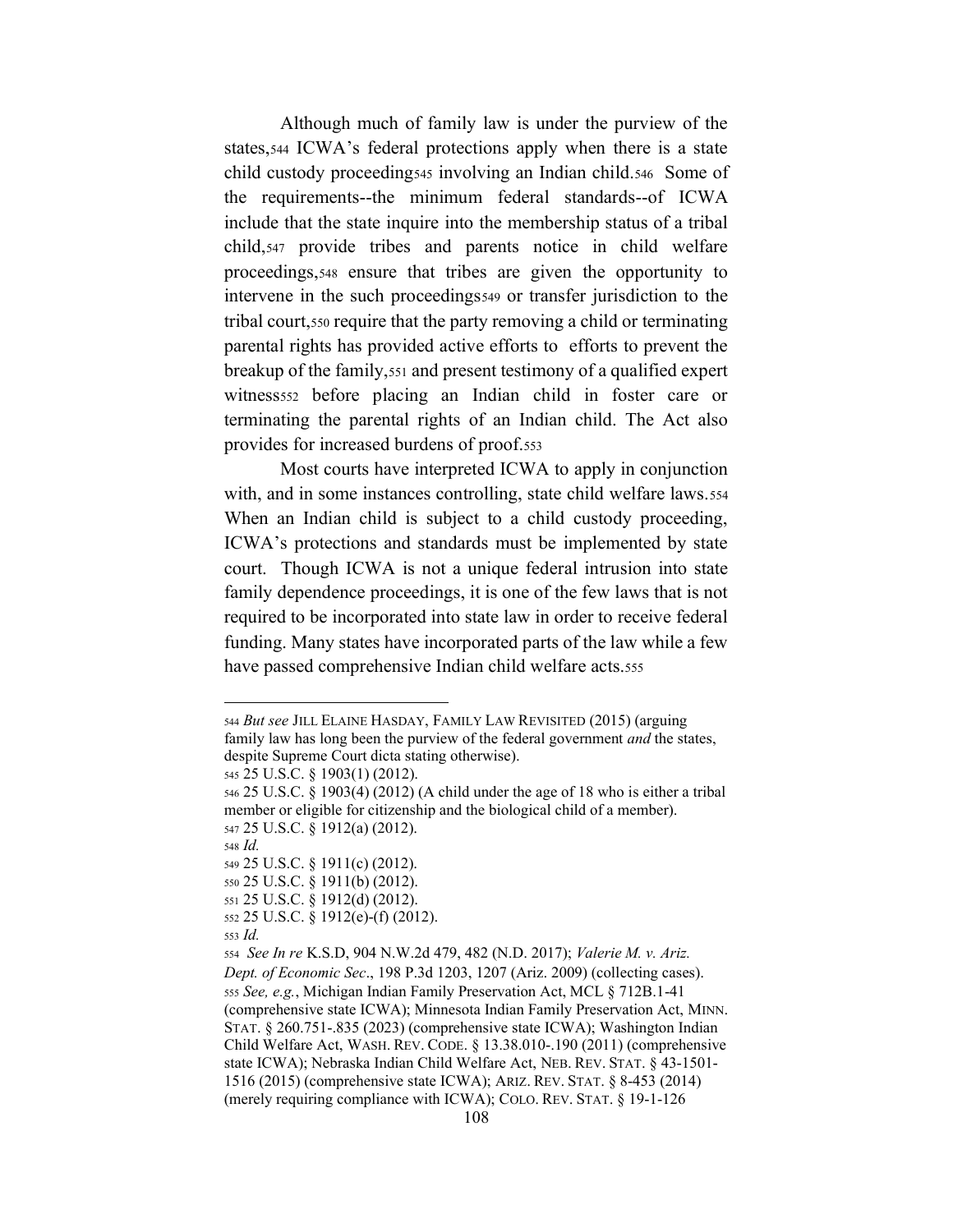To best serve the active practitioner this article first provides an overview of the case data, including information on where there were reported and unreported decisions interpreting ICWA, what provisions courts most commonly interpreted, and what themes arose in 2019. The article then provides a descriptive commentary on a handful of 2019 state and federal cases that best illuminate the described themes. It closes with a full compendium of 2019 cases which is topically organized for those practitioners who may not have access to this information.

#### III. SUMMARY OF THE DATA AND NATIONAL TRENDS

Every year there are usually around thirty reported state appellate court cases involving ICWA. However, until recently, there has never been a systematic look at the cases on appeal that includes an analysis of who is appealing and what the primary issues are. Legal databases make both published and unpublished cases more readily available to the practitioner and scholar, but the sheer volume of cases can be overwhelming. The authors of this article read every case as they were released through daily alerts from Westlaw, LexisNexis, and the Alaska court system. Each case was coded by the primary ICWA topic on appeal.556 The cases were also coded with the date, the court, the child's named tribe, 557 who appealed, and what the court's ruling wasss These numbers do not include federal challenges to the law, which are discussed separately below under Cases of Note.

Because of time limits and capacity, the ICWA topics on appeal are coded by one author. This means there are some cases

<sup>(2019) (</sup>requiring compliance with ICWA and specifically-inquiry, notification, determination, transfer to tribal court); OR. REV. STAT. § 419A.116, 419B.090, .118, .150, .171, .185, .192, .340, .365, .366, .452, .476, .498, .500, .875, .878, .923 (2019) (imbedding ICWA standards in relevant areas across Oregon's dependency code).

<sup>556</sup> ICWA topics included: active efforts, burden of proof, qualified expert witness, inquiry, notice, transfer to tribal court, foster care proceeding, termination of parental rights, guardianship, Indian custodian, intervention, appealability, appointment of counsel.

<sup>557</sup> In notice cases, there are often many tribes identified as potential tribes for the child. We collected up to three named tribes and put them in the order they appear in the case. We published the first named tribe here, unless the court determines the Indian child's tribe later in the opinion. <sup>558</sup> Rulings include affirm, remand, reverse, dismissed.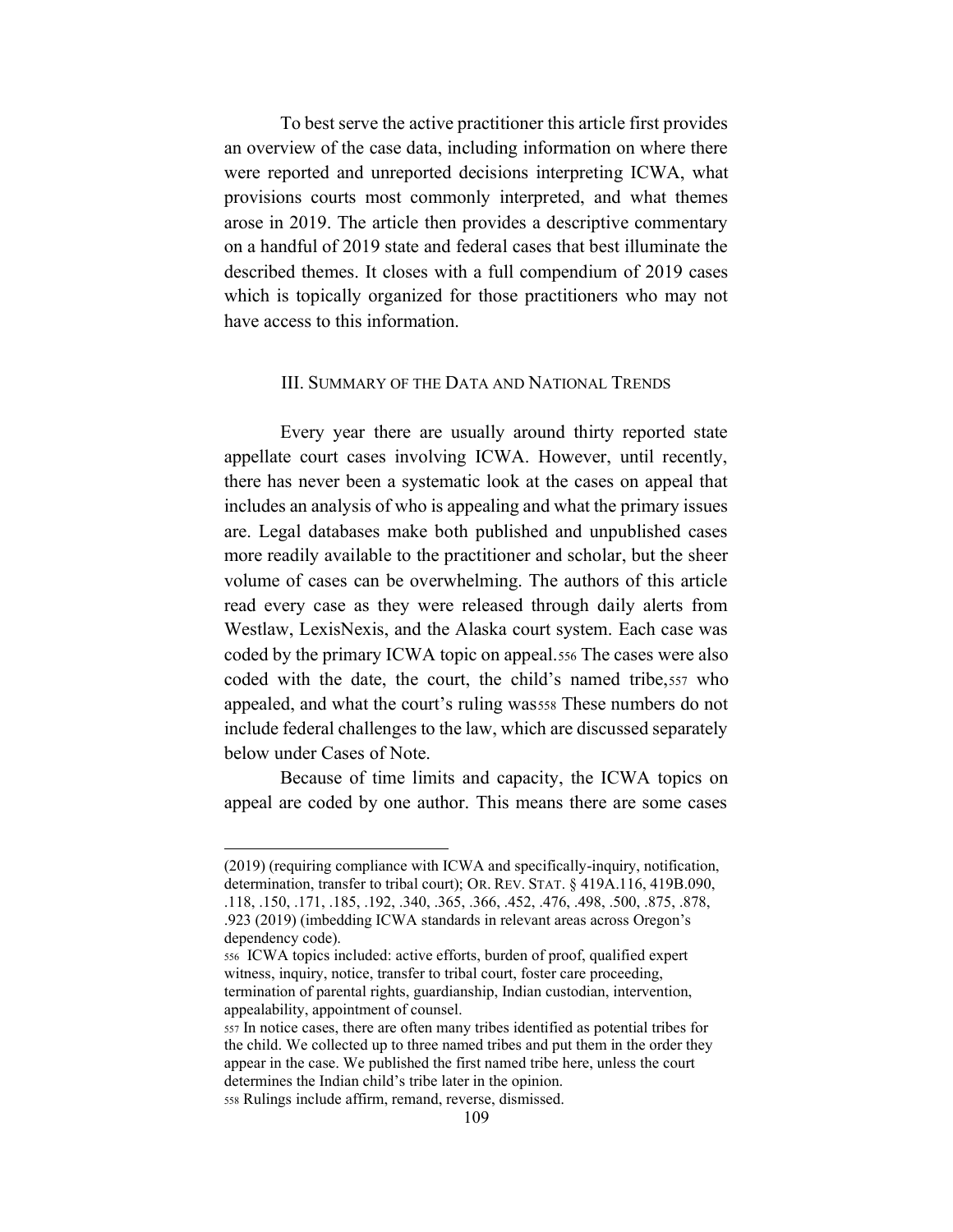that cross topics and might be coded differently by a different reader. Therefore, the count of topics is not meant to be statistically sound, but rather provide a general guidance of the trends on appeal. The general elements of each topic are listed below:

*Inquiry*559: Opinions that primarily discuss social services or the court's failure to ask questions about or investigate a parent's claim they may be American Indian. This category may include cases where notice was sent without enough information, though should be limited to the issue being a lack of inquiry rather than incorrect notice.

*Notice*560: Opinions that primarily discuss the adequacy of notice to tribes. This includes notice that goes to the wrong tribe, goes to the wrong address, does not go to enough tribes, or was not updated with new information.

*Foster Care Proceeding*561: Opinions that primarily discuss what constitutes a foster care proceeding under ICWA's definition.

*Removal*562: Opinions that primarily discuss the evidentiary standards for the removal of a child from the home. These may include both emergency and non-emergency proceedings.

*Improper Removal*563: Opinions that primarily discuss the application of section 1920 of ICWA, requiring the return of the child to the parent if they were improperly removed.

*Termination of Parental Rights*564: Opinions that primarily discuss an element of an ICWA termination of parental rights, including active efforts, qualified expert witness, or the burden of proof.

*Active Efforts*565: Opinions that primarily discuss an active efforts finding in either a foster care or termination proceeding.

<sup>559</sup> 25 U.S.C. § 1912(a) (2012); 25 C.F.R. § 23.107 (2016).

<sup>560</sup> 25 U.S.C. § 1912(a) (2012); 25 C.F.R. § 23.111 (2016).

<sup>561</sup> 25 U.S.C. § 1903(1) (2012); 25 C.F.R. § 23.103 (2016).

<sup>562</sup> 25 U.S.C. § 1912(e) (2012); 25 U.S.C. § 1922 (2012); 25 C.F.R. §§ 23.113- 114 (2016).

<sup>563</sup> 25 U.S.C. § 1920 (2012).

<sup>564</sup> 25 U.S.C. § 1912(f) (2012); 25 C.F.R. §§ 23.120-23.123 (2016).

<sup>565</sup> 25 U.S.C. § 1912(e) - (f) (2012); 25 C.F.R. 23.2, § 23.120 (2016).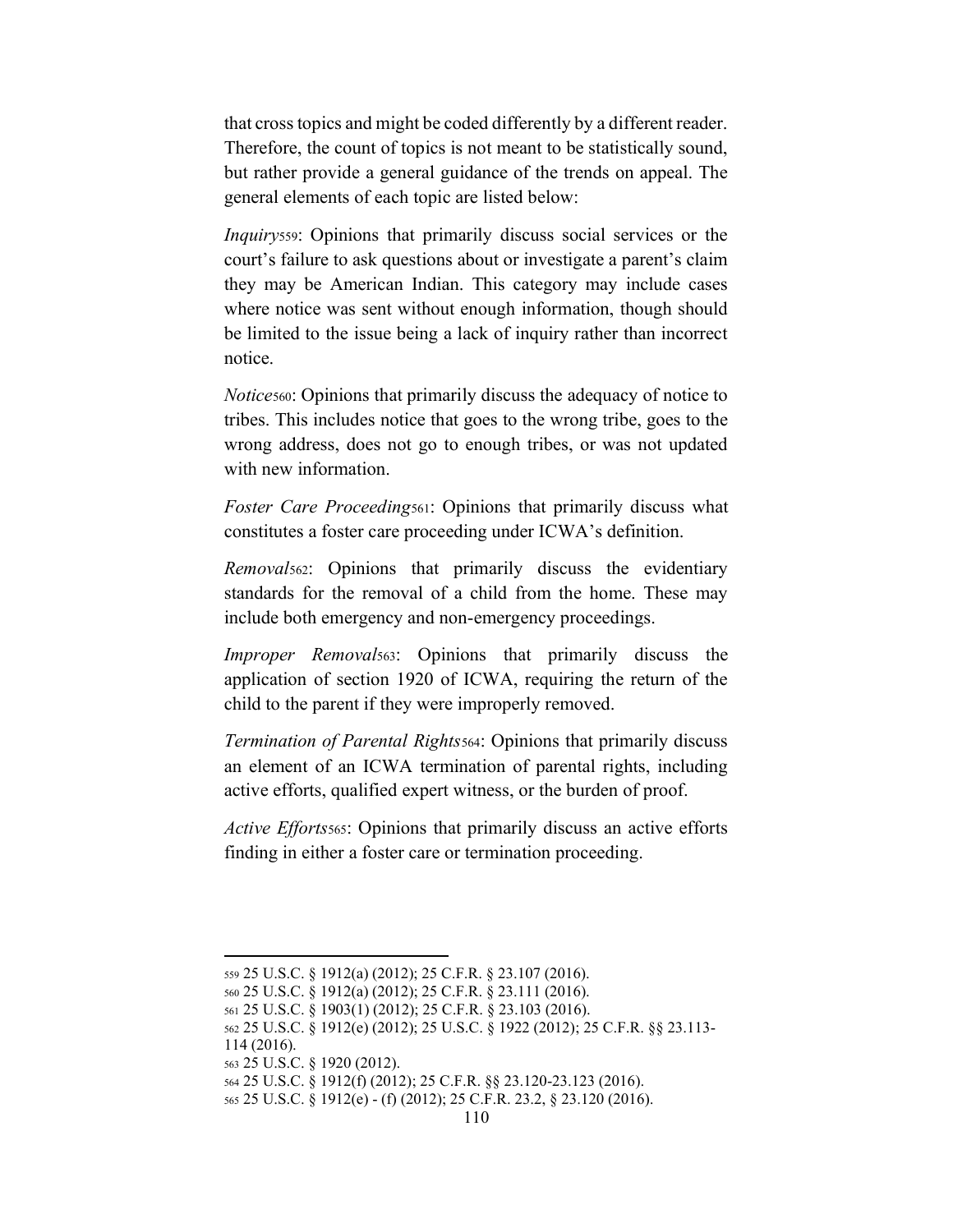*QEW*566: Opinions that primarily discuss qualified expert witness testimony in either a foster care or termination proceeding.

*Indian Child*<sub>567</sub>: Opinions that primarily discuss a court's determination of whether the child is an Indian child under ICWA's definition—including whether there is "reason to know the child is an Indian child."

*Placement Preferences*568: Opinions that primarily discuss the placement order of one or more children.

*Jurisdiction*<sup>569</sup>: Opinions that primarily discuss a state court's determination that it has jurisdiction to hear the case.

*Transfer to Tribal Court*570: Opinions that primarily discuss an order either denying or granting a transfer of jurisdiction to tribal court.

*Guardianship*571: Opinions that primarily discuss a determination that ICWA applies to a guardianship.

*Consent to Termination*572: Opinions that primarily discuss an order terminating parental rights where arguments surround whether the parents' consented to the termination.

*Interlocutory Appeal*573: Opinions that primarily discuss a court determination that an order in an ICWA case is appealable.

*Vacated Adoption*574: Opinions that primarily discuss a parent's attempts to show fraud or duress to overturn a consent to adoption.

*Ward of the Tribal Court*575: Opinions that primarily discusses the court interpretation of whether a child is the ward of the tribal court for jurisdictional purposes.

<sup>566</sup> 25 U.S.C. § 1912 (e) - (f) (2012); 25 C.F.R. § 23.122 (2016)

<sup>567</sup> 25 U.S.C. § 1903(4) (2012); 25 C.F.R. §§ 23.108-109 (2016).

<sup>568</sup> 25 U.S.C. § 1915 (2012); 25 C.F.R. §§ 23.129-132 (2016).

<sup>569</sup> 25 U.S.C. § 1911(2012); 25 C.F.R. § 23.110 (2016).

<sup>570</sup> 25 U.S.C. § 1911(2012); 25 C.F.R. §§ 23.115-119 (2016).

<sup>571</sup> 25 U.S.C. § 1903(1) (2012); 25 C.F.R. § 23.103 (2016).

<sup>572</sup> 25 U.S.C. § 1912(f) (2012); 25 U.S.C. § 1913 (2012); 25 C.F.R. § 23.124-

<sup>128 (2016); 25</sup> C.F.R. § 23.136-137 (2016).

<sup>573</sup> 25 U.S.C. § 1914 (2012).

<sup>574</sup> 25 U.S.C. § 1913(d) (2012). <sup>575</sup> 25 U.S.C. § 1911(a) (2012).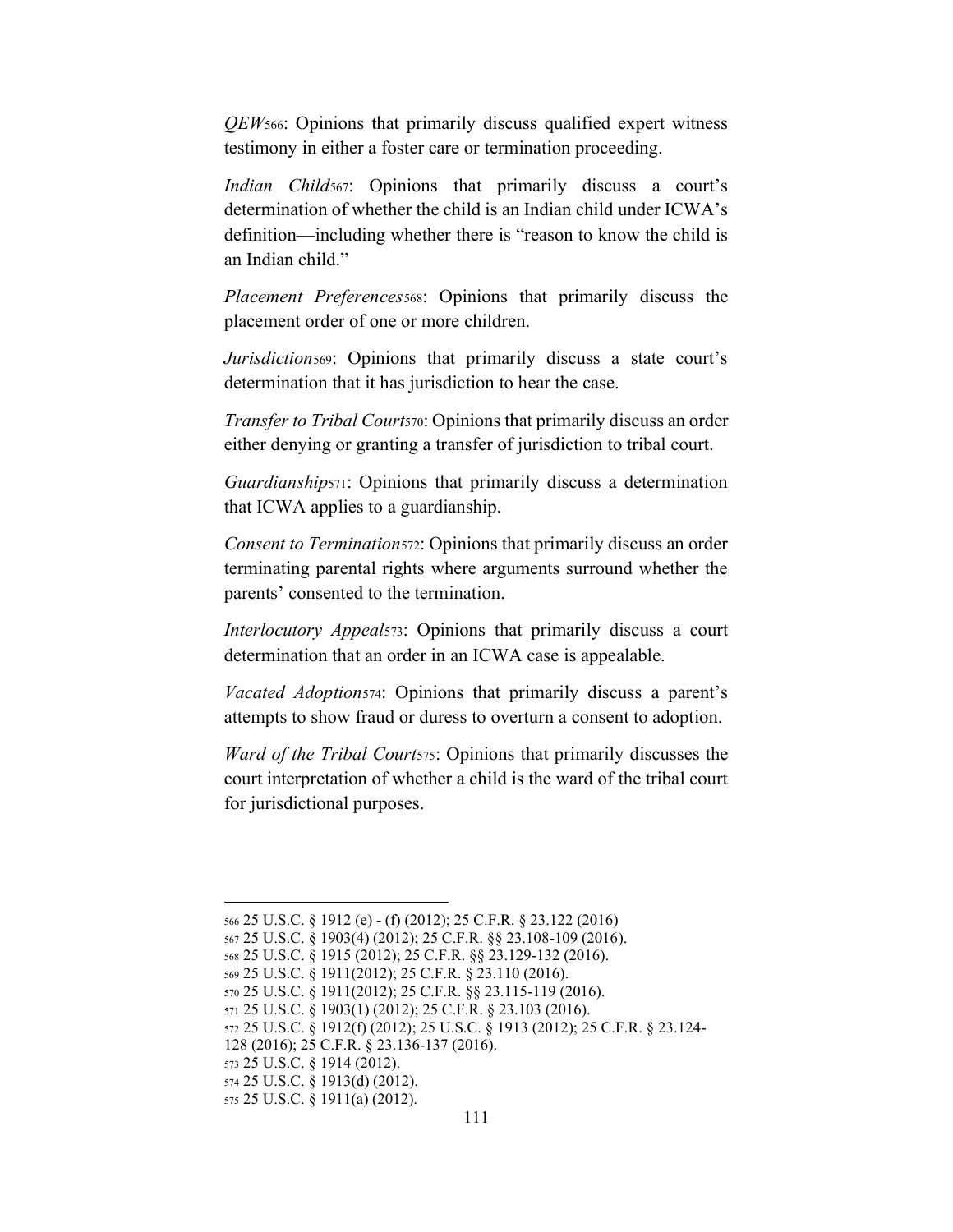*Reason to Know*576: Opinions that primarily discuss the threshold for whether there is a reason to know there is an Indian child involved in a child welfare proceeding.

*Best Interests*<sup>77</sup>: Opinions that primarily discuss the court's analysis of the best interest determination regarding an Indian child.

As we noted in 2017, in our first review of the data, the lack of reported ICWA cases understates the number of appeals, and also leaves important analysis and guidance as non-binding.578 State courts of appeal interpret the law across the country at a rate of every other day. Each year, those courts hear around 200 appellate cases.579 In 2017, there were 214 appealed ICWA cases. <sup>580</sup> Thirtyfour were published.581 In 2018, 206 ICWA cases were appealed, but forty-nine were published.582 In 2019, there were 226 cases and forty-two were published. As these numbers illustrate, ICWA is litigated more often than non-practitioners might imagine.

In 2019, sixteen different states issued reported decisions this year, which means that at least compared to last year, many states had a few decisions, rather than a few states having many.583 However, there were far fewer state Supreme Courts issuing

<sup>576</sup> 25 U.S.C. § 1912(a) (2012).

<sup>577</sup> MINN. STAT. § 260.755 subdiv. 2(a) (2015).

<sup>578</sup> Kathryn Fort & Adrian Smith, *Indian Child Welfare Act Annual Case Law Update and Commentary*, 7 AM. INDIAN L. J.

https://digitalcommons.law.seattleu.edu/cgi/viewcontent.cgi?article=1198&cont ext=ailj [https://perma.cc/RH44-XLAU]; *Matter of Dependency of K.S, Minor Child, State of Washington v. Frank.*, 199 Wash. App. 1034 (2017) (unpublished opinion); *New Jersey Div. of Child Protection and Permanency v. E.W.*, 2018 WL 3384284 (N.J. Ct. App. 2018) (discussing equal protection challenges to ICWA).

<sup>579</sup> Data on file with the authors and journal.

<sup>580</sup> Cases are collected from both Westlaw and Lexis over the course of the year via case alerts that collect cases from all fifty states and using the search terms "Indian Tribe", "American Indian", "Native American". The cases are sorted by case name, the date, the court, the state, whether the case is reported or not, the top two issues, up to three named tribes, the outcome of the case, and who appealed the case.

<sup>581</sup> Data on file with the authors and journal.

<sup>582</sup>Fort & Smith, *Indian Child Welfare Act Annual Case Law Update and Commentary*, 6 AM. INDIAN L. J. 2 (2018),

https://digitalcommons.law.seattleu.edu/ailj/vol6/iss2/2/ [https://perma.cc/JCN9- M8R7].

<sup>583</sup> *See* last year's article at

https://digitalcommons.law.seattleu.edu/cgi/viewcontent.cgi?article=1198&cont ext=ailj [https://perma.cc/929N-M89P].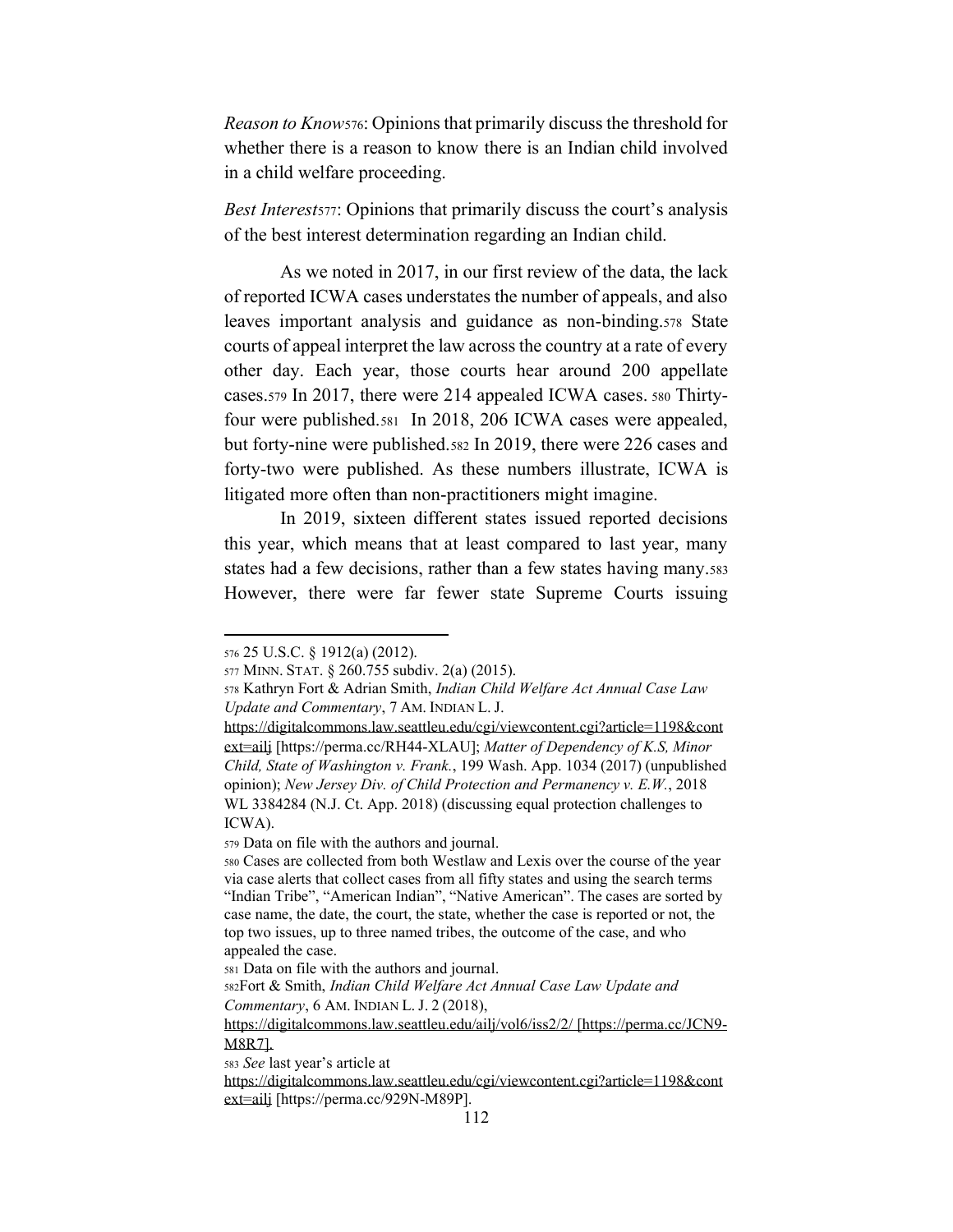decisions this year, and in the states that did have Supreme Court decisions, those states do not have intermediate appellate courts for their child welfare cases.584 This year, Alaska had six reported decisions; Maine had three, Montana three, and South Dakota one. Meanwhile, Alaska had another seven unreported decisions, and Montana another one. The remaining opinions, published and unpublished, were authored by states' intermediate Courts of Appeal. The number of ICWA appellate cases varies significantly by jurisdiction, as does the number of cases which the courts choose to report.585

While unpublished opinions cannot be used for precedent, the authors include those cases in the numbers here to reflect the actual litigation practitioners encounter. As always, the authors have only summarized reported cases, but practitioners may want to keep in mind that unreported ones may still have significant legal research and reasoning useful to their cases. In addition, cases that are sometimes unpublished can later become published, or vice versa.586 Previously we have speculated on the reasons why there may be so many unpublished decisions but have not yet landed on a conclusive answer. While most address the issue of inquiry and notice—an area so common and well-established that there may no longer be a need to report these opinions—there remain a number of unreported decisions addressing unique or unusual areas of the law.587

<sup>584</sup> It is important to note that Alaska, Montana, North Dakota and South Dakota do not have or use their court of appeals for child welfare cases; appeals are taken directly to the state supreme court. See Section III for a summary of these cases. That said, last year Montana only had two reported cases. <sup>585</sup> Yet again, California leads the states with 144 cases, but only two were reported. California always has both the greatest number of cases and one of the highest ratios of reported to unreported cases. Alaska is second with thirteen opinions and only six reported; followed by Texas with nine opinions and five reported. Michigan had seven opinions and did not report any of them, while Nebraska issued six opinions and published all six. Both Washington and Arizona issued five opinions and reported two, while Ohio issued five and reported three. New York and Montana each issued four opinions and reported three. Colorado, Maine, and Minnesota each issued three opinions. Indiana and New Jersey issued two, and Alabama, Arkansas, Illinois, Iowa, Kansas, West Virginia, Utah, South Dakota, Oregon, North Carolina, New Mexico each had only one decision apiece.

<sup>586</sup> *See* In re A.M, 260 Cal.Rptr.3d 412 (Cal. Ct. App. 2019) (filed unpublished on March 5, 2020, partially published on April 2, 2020 in response to a request for partial publication by respondent).

<sup>587</sup> *See e.g.* In re C.S. (Iowa Ct. App. 2019) (transfer to tribal court); In re S.B. (Minn. Ct. App.) (rev. denied) (constitutionality of ICWA and the Minnesota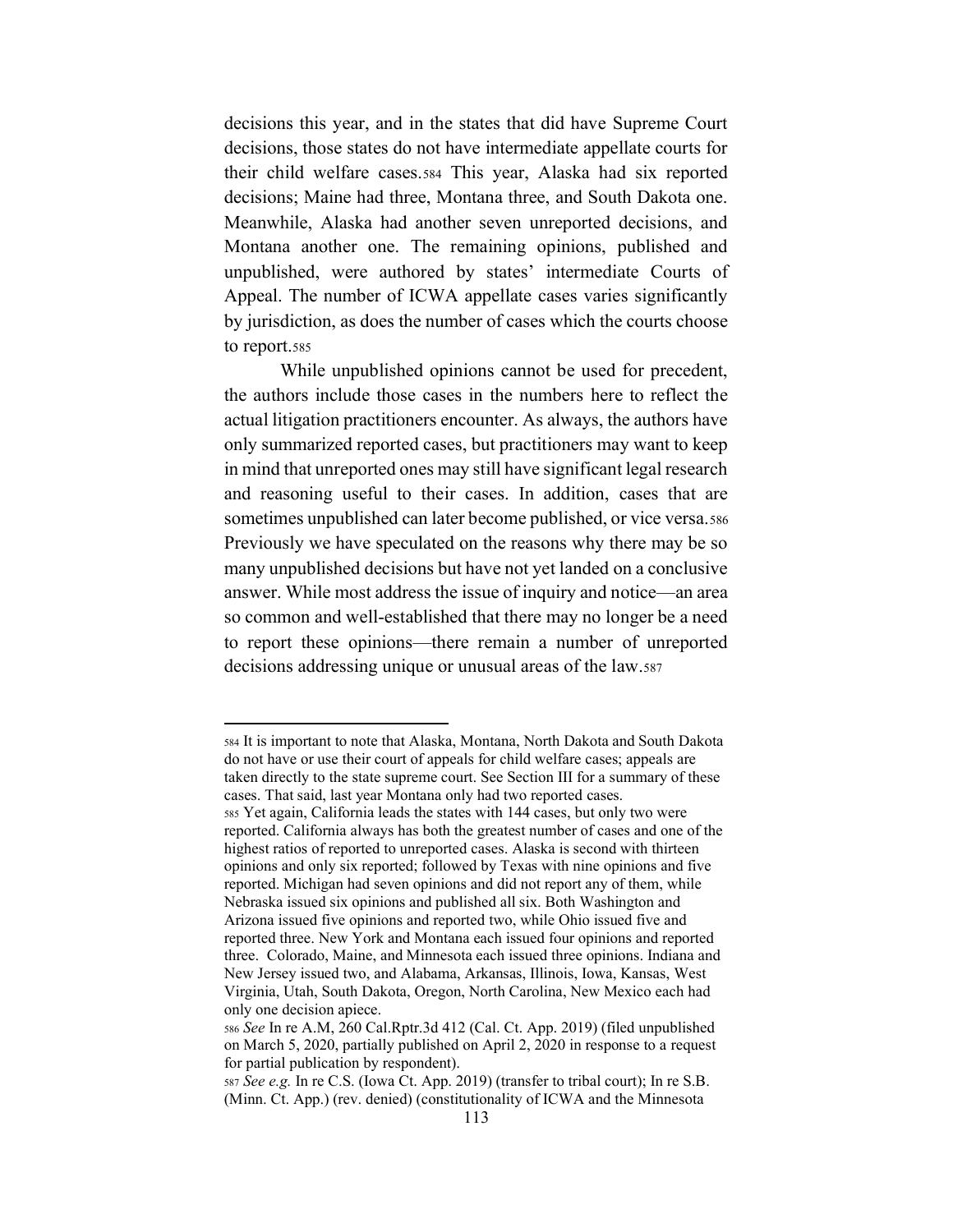Similar to last year, a majority of active efforts cases—nine out of fourteen—were unreported.588 This may be a reflection of how fact specific most active efforts cases are. There is a drawback, however, because the courts continue with inconsistent determinations of what can be considered active efforts. Eleven of the active efforts cases were affirmed, but three were remanded, or affirmed in part and vacated in part.589 Alaska continues to have the greatest number of active effort cases. While the 2016 federal regulations provided an itemized list of potential active efforts,590 the question remains whether state courts are following them. In *Sam M. v. Dep't of Health & Human Services, the Alaska Supreme* Court nodded to the definition requiring the efforts to be "affirmative, active, thorough, and timely"<sup>591</sup> but affirmed the case. In *Bill S. v. Dep't of Health and Human Services*, discussed at length below, the Court engaged with the Regulations and remanded the case.592 Similarly, in Montana, the Court engaged with the Regulations and the 2016 Guidelines and also remanded the case for lack of active efforts.593

The most litigated issues were notice and inquiry,594 followed by active efforts, termination of parental rights (which includes burden of proof issues), qualified expert witness, a foster care proceeding, determination of an Indian child, reason to know, transfer to tribal court, and placement preferences.595 Of all the cases, 108, or around fifty percent, were reversed or remanded.596 Unlike last year, almost two thirds of the notice cases were remanded (58), and nearly 70% of the total inquiry cases were remanded (34). But of the total 42 reported cases, only thirteen were

<sup>594</sup> Notice (95), Inquiry (50)

Indian Family Preservation Act); In re T.D. (Cal. Ct. App. 2019) (determination of Indian Child).

<sup>588</sup> Data on file with the authors and journal.

<sup>589</sup> Data on file with the authors and journal.

<sup>590</sup> 25 C.F.R. § 23.1 (2016).

<sup>591</sup> Sam M. v. Dep't of Health & Soc. Servs., Office of Children's Servs., 422 P.3d 731, 736 (Alaska 2019).

<sup>592</sup> Bill S. v. Dep't of Health & Soc. Serv., 436 P.3d 976, 981 (2019).

<sup>593</sup> In re K.L, 397 Mont. 466, 449, 451 P.3d 518 (2019).

<sup>595</sup> Placement Preferences (5), Active Efforts (14), Termination of Parental Rights (12), Indian Child (7), Transfer to Tribal Court (6), and QEW (10) <sup>596</sup> Of the 226 total cases, 104 were remanded and four were reversed. In addition, eleven were dismissed for various reasons. Of the forty-two reported cases, twenty-six were affirmed, while thirteen were remanded or reversed, one was dismissed, and two were affirmed in part and reversed in part.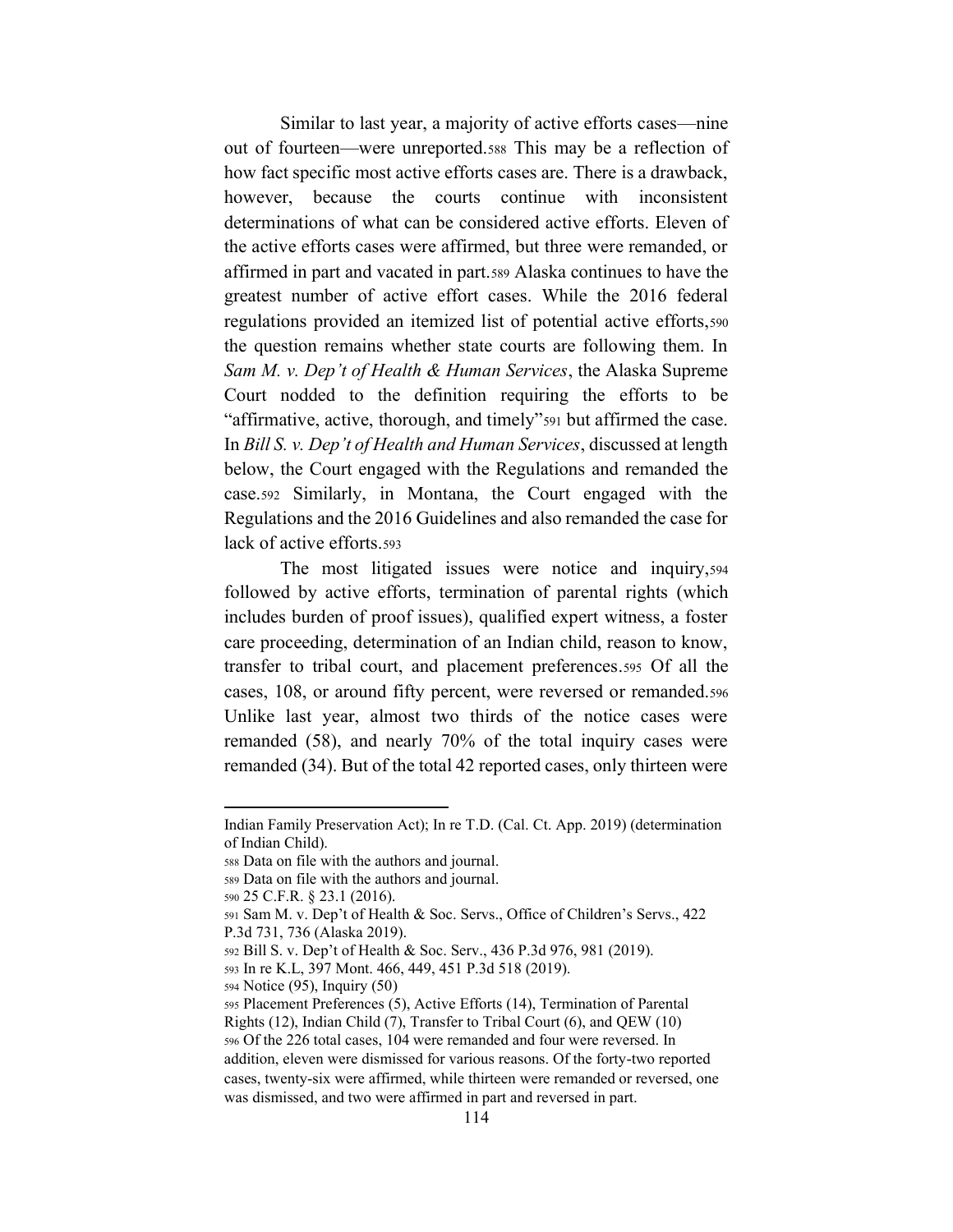remanded or reversed and remanded. Finally, approximately eighty tribes were named as potential tribes in the cases.

Unlike last year, where no tribe appealed an ICWA case, there were six cases appealed by tribes this year, though Navajo Nation appealed four of them.597 Notice to tribes of cases that go up on appeal remains a major issue for tribal practitioners, as are state appellate court rules that simply do not contemplate intervenor party briefs at the state appellate level. This is an area for advocates in states to focus on to ensure tribes do not have to choose between filing an amicus brief or attempting motion practice on appeal to protect their status as a party.598 Filing as an amicus has considerable drawbacks, including limited page numbers,599 and no way to ensure the clerks or judges read the briefs. This concern regarding amicus briefing versus principle party briefing one of the main reasons the four tribes intervened as parties in the *Brackeen v. Bernhardt* case. This intervention was to ensure there was a principal tribal brief on appeal, and to provide information to the court that could not be provided by the federal, state, and private parties to the case.600

There were also a number of cases addressing the jurisdictional transfer to tribal court. Last year was an outlier with only one transfer case on appeal. This year there were six. Of those cases, Navajo Nation appealed two of them, children's attorneys appealed two, and the parents appealed two. As usual, the appeals by the children's attorney was to avoid the transfer, and the courts were split on their outcomes.601 Navajo Nation also had split results, with the Colorado Court of Appeals reversing the lower court and

<sup>597</sup> In re Navajo Nation, 587 S.W.3d 883 (Tex. Ct. App. 2019); Navajo Nation v. Dept. of Child Safety, 441 P.3d 982 (Ariz. App. 2019); People in re L.R.B.,

\_\_P.3d \_\_, 2019 COA 85 (Colo. App. 2019); In re Y.J., 2019 WL 6904728 (Tex. Ct. App. Dec. 19, 2019).

<sup>598</sup> *See, e.g.*, Brief for Margaret Jacobs et al. as Amici Curiae Supporting Appellant; In re Dependency of Z.J.G. and M.G.; Minor Children v. Greer, 10 Wn.App.2d 4646 (2020) (No. 05-1631),

https://www.courts.wa.gov/content/petitions/98003-

<sup>9%20</sup>Central%20Council%20of%20the%20Tlingit%20and%20Haida%20India n%20Tribes%20of%20Alaska%20Amicus%20Brief.pdf

<sup>[</sup>https://perma.cc/VNF6-ZCF9].

<sup>599</sup> *Compare* WASH. R. APP. P. 13.4 *with* WASH. R. APP. P. 10.4. <sup>600</sup> Brief in Support of Cherokee Nation, Oneida Nation, Quinault Indian Nation, and Morongo Band of Mission Indians' Motion to Intervene as Defendants, *Brackeen v. Zinke*, 338 F.Supp.3d 514 (N.D. Texas 2018) (No.17-cv-868). <sup>601</sup> *In re* E.T., 2019 WL 1716407 (S.D. 2019); In re Dupree M., \_\_ N.Y.S. 3d \_\_ (2019).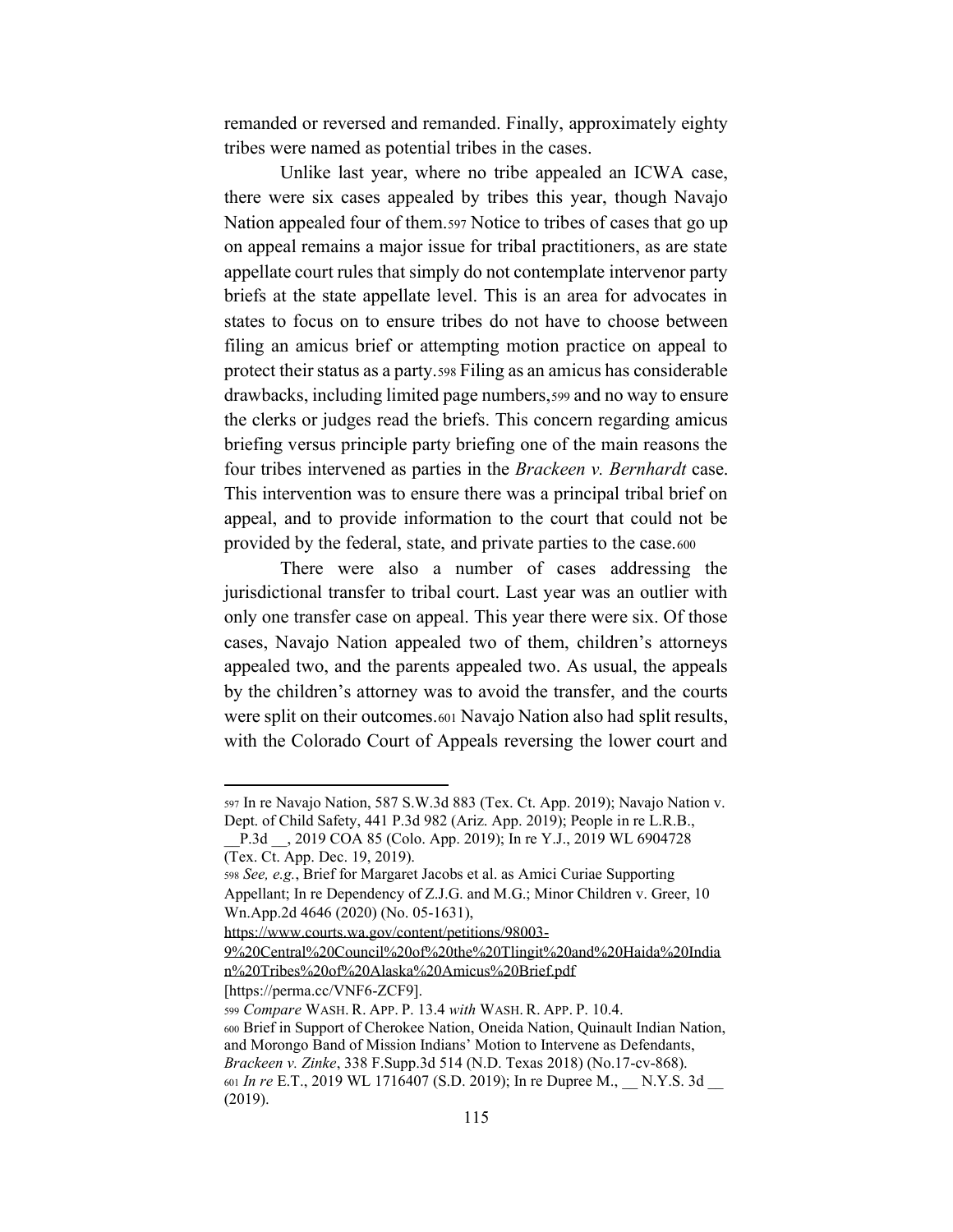ordering the transfer, and the Texas Court of Appeals affirming the lower court's denial of transfer.602

While this is only the third year the authors have written this annual review, they have been collecting data since 2015. This year they were able to merge five years of reported ICWA case law for some initial analysis. Unreported cases are still vital sources of court reasoning for ICWA but were not part of this initial merged data source or following numbers.

There have been 192 reported cases over five years (2015- 2019). There was an average of thirty-eight reported cases per year, though 2018 was the highest with fifty-one. And while the cases that get the most media attention are those that involve the placement preferences, there have only been twelve of those cases over the past five years, and they have gone up on appeal equally from parents, foster parents, and tribes alike.603 ICWA is used mostly on appeal by parents, not tribes or states. 158 of the 192 cases were appealed by parents—more than 80% of all the cases. This makes sense, given that only parents can truly appeal all aspects of ICWA cases, including inquiry and notice. If inquiry and notice have not been done properly, a tribe may never learn about the case. In addition, tribal appeals are not subsidized the way some states do for indigent parent appeals. As would be expected, tribes primarily appeal transfer to tribal court cases, and a handful of placement preference cases. As existential attacks on ICWA continue, many tribes consider how their actions of appealing could be used by opponents of ICWA.

As had been the case since 2015, parties continue to bring challenges to ICWA in the federal courts. Though the usual daily ICWA practice continues in state courts around the country, much of the media coverage and national legal work has focused extensively on cases out of Texas and Arizona. In particular, the facial challenge to the law by the states of Texas, Indiana, and Louisiana is the greatest threat to ICWA since its passage, though none of the arguments made in that case are new or were unconsidered by Congress and courts at the time of ICWA's

<sup>602</sup> *In re* L.R.B. 2019 COA 85, WL 2292327, (Colo. App. 2019); *In re* Navajo Nation, 587 S.W.3d 883 (Tex. App. 2019).

<sup>603</sup> Five-year data on file with author and journal and were collected the same way as individual year sets. The five year set is an excel spreadsheet with sheets for each year, and a compiled reported cases sheet.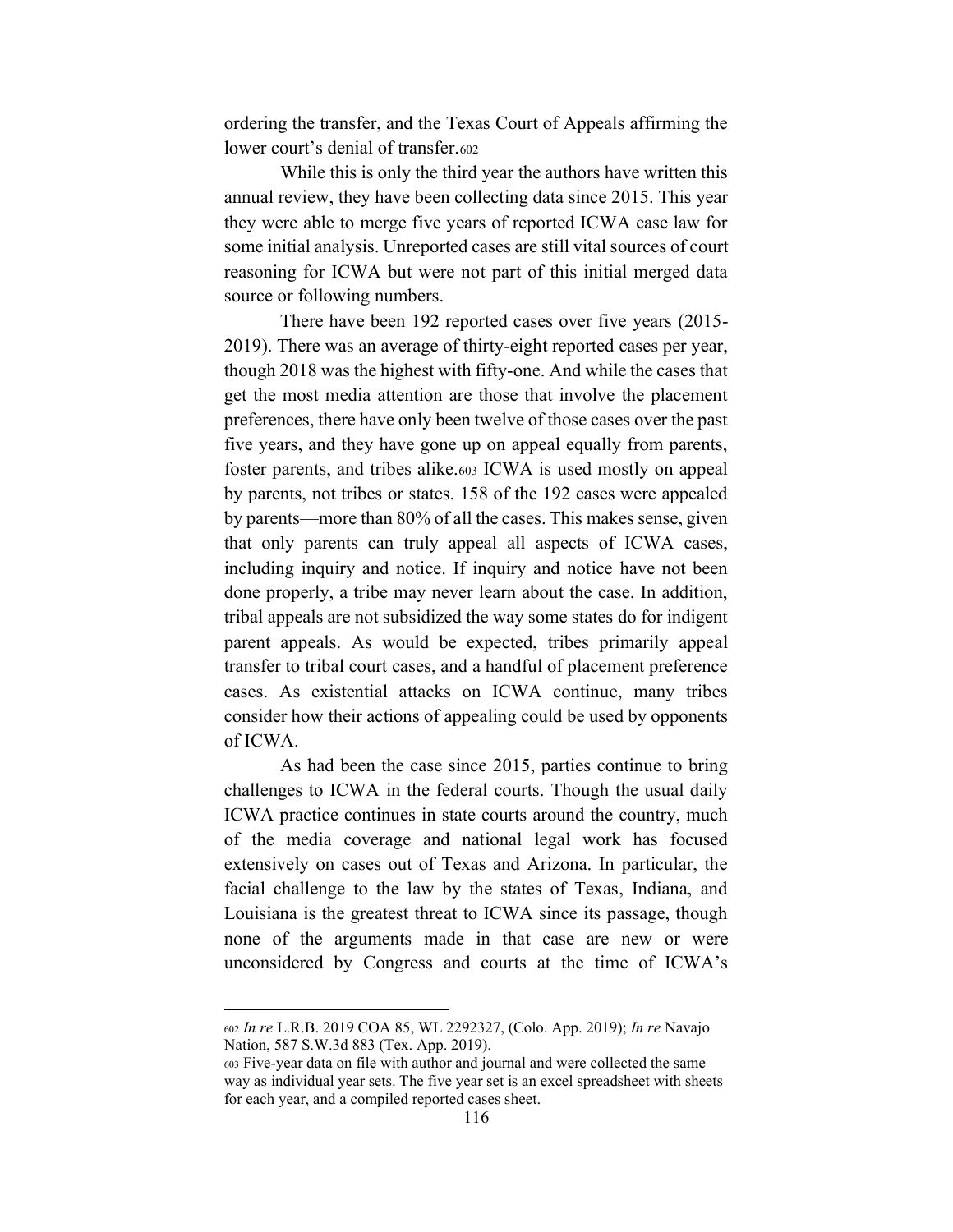passage. Notably, these cases remain outliers, and their reasonings have not been adopted in any state court case. Rather, courts have been loath to make that determination.604

### IV. CASES OF NOTE

The authors have chosen to highlight and summarize the cases below because they present relevant issues, reflect the trends noted above from across the country, and/or sit in a unique procedural posture that reflect the current challenges to, and interpretations of, ICWA described above. They address issues of jurisdiction, Indian child, qualified expert witnesses, and active efforts. A full listing of the forty-nine published cases are in section IV.

## A. *Federal Cases*

Because ICWA is implemented in state court, federal cases involving the law are usually rare. However, due to a serious of affirmative attacks on the law in federal court, which started in 2015, there have been a number of published federal opinions over the past four years. This article includes published decisions from 2019, and notes when a case is currently under appeal.605

*Brackeen v. Bernhardt***, 937 F.3d 406 (2019) (vacated by en banc review) (for a full review of the district court opinion, see last year's summary) .606** After the district court found ICWA to be

<sup>604</sup> *In re* Adoption of T.A.W., 11 Wn.App.2d 1031, 2019 WL 6318163; *In re* D.E.D.I, 568 S.W.3d 261 (Tex. App. 2019); *In re* Navajo Nation, 587 S.W.3d 883 (Tex. App. 2019); People *in re* E.T., 2019 SD 23, 932 N.W.2d 770; T.W. v. Shelby County Dep't of Human Resources, \_\_ So.3d \_\_, 2019 WL 1970066 (Ala. Civ. App. 2019). In addition, the Texas Court of Appeals also recently declined to address the constitutionality of the statute even when asked to do so directly. *In re* Y.J., 2019 WL 6904728 (Tex. App. 2019).

<sup>605</sup> The Ninth Circuit dismissed in an unpublished memorandum decision, Carter v. Tashuda, 743 Fed. Appx 823 (9th Cir.2018). Petition for writ of certiorari was then filed to the United States Court of Appeals for the Ninth Circuit and was denied.), Carter v. Sweeney, 139.Ct. 2637 (9th Cir. 2019), *cert. denied*. <sup>606</sup> For a description of the district court decision, see Kathryn Fort & Adrian Smith, *Indian Child Welfare Act Annual Case Law Update and Commentary*, 7 AM. INDIAN L. J.

https://digitalcommons.law.seattleu.edu/cgi/viewcontent.cgi?article=1198&cont ext=ailj 9 [https://perma.cc/29D9-E97Z].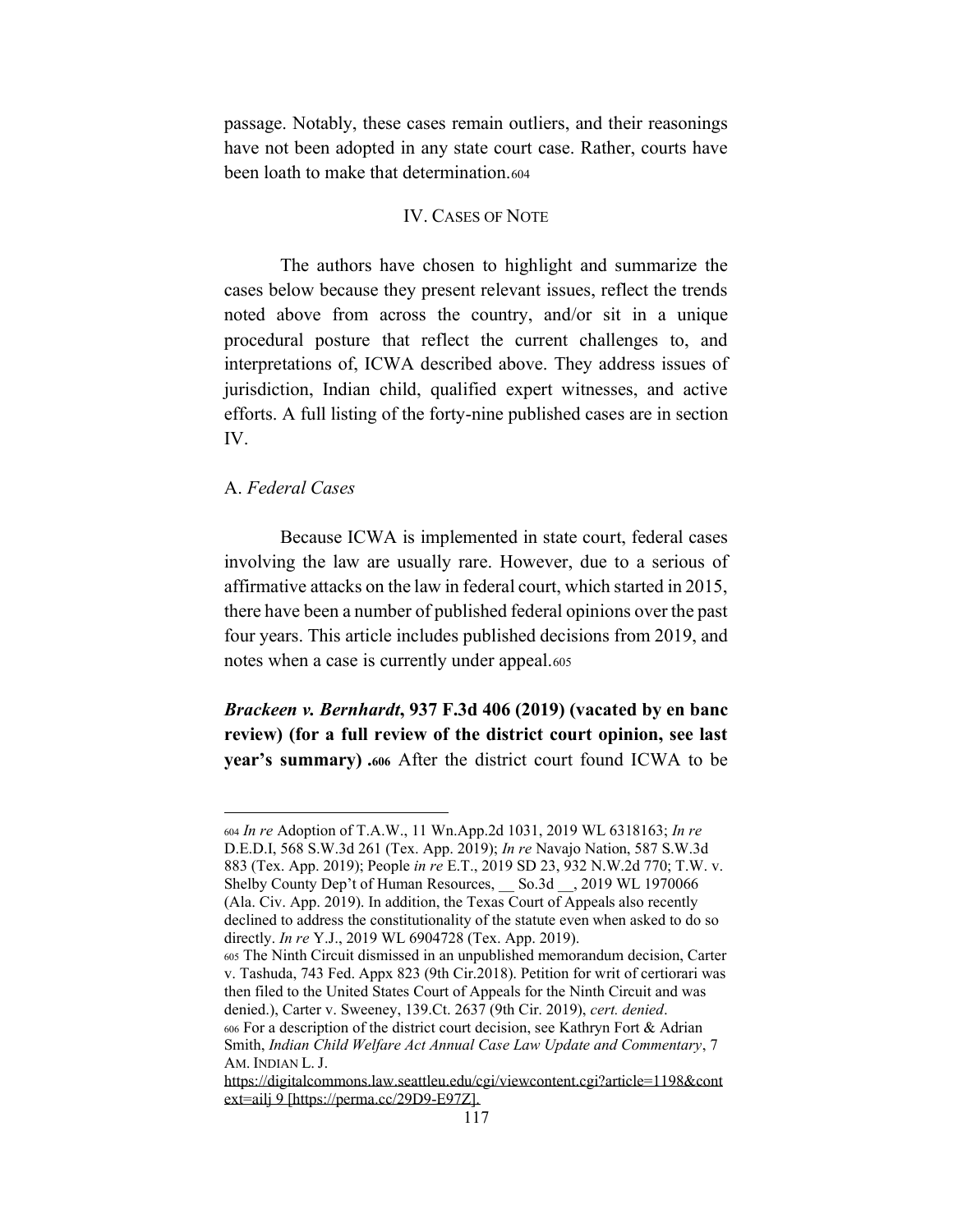unconstitutional,607 the four intervenor tribes moved to stay the district court opinion in district court, pending appeal to the Fifth Circuit. The tribes pointed out that the decision is contrary to precedent on all grounds, including basic precepts of standing and mootness, federal Indian law, administrative law, and constitutional law. The tribes also noted the decision is specifically contrary to congressional intent and that the application of the decision would cause considerable confusion nationwide. The district court denied the stay, and the tribes both filed for a stay and appealed the decision to the Fifth Circuit. They were later joined in the appeal by the federal government and the Navajo Nation. The Fifth Circuit granted the stay.

Oral arguments in the Fifth Circuit were on March 13, 2019. The tribes were joined with over twenty state attorneys general in an amicus brief, as well as over 300 tribes, more than thirty child welfare organizations, and a plethora of constitutional, administrative, and Indian law professors all arguing the constitutionality of ICWA. On August 9, 2019, the Fifth Circuit overturned the district court on all issues.

On the issue of equal protection, the Fifth Circuit found that the district court wrongly interpreted *Morton v. Mancari*, 417 U.S. 535 (1974), specifically because *Mancari* is not based on the geographic location of the tribal citizens and that the definition of Indian child in the law is not race based, but rather citizenship based.608

In addition, the Fifth Circuit held that ICWA does not violate the anticommandeering doctrine and instead preempts conflicting state law, and the court held that where ICWA provides a minimum federal standard that is higher than state law, ICWA preempts that state law.609 The Fifth Circuit reasoned that state courts are governed by the Supremacy Clause, and often have to enforce laws of other sovereigns. In addition, because the provisions of the law that apply to state agencies also apply to private parties—as in "any party" that places a child in foster care (which includes guardianships) or terminates parental rights (which includes step-parent adoption proceedings)—it does not violate the Tenth Amendment.<sup>610</sup>

<sup>607</sup> Brackeen v. Bernhardt, 338 F.3d 514 (N.D. Texas 2018).

<sup>608</sup> 937 F.3d. at 426-27

<sup>609</sup> *Id*. at 430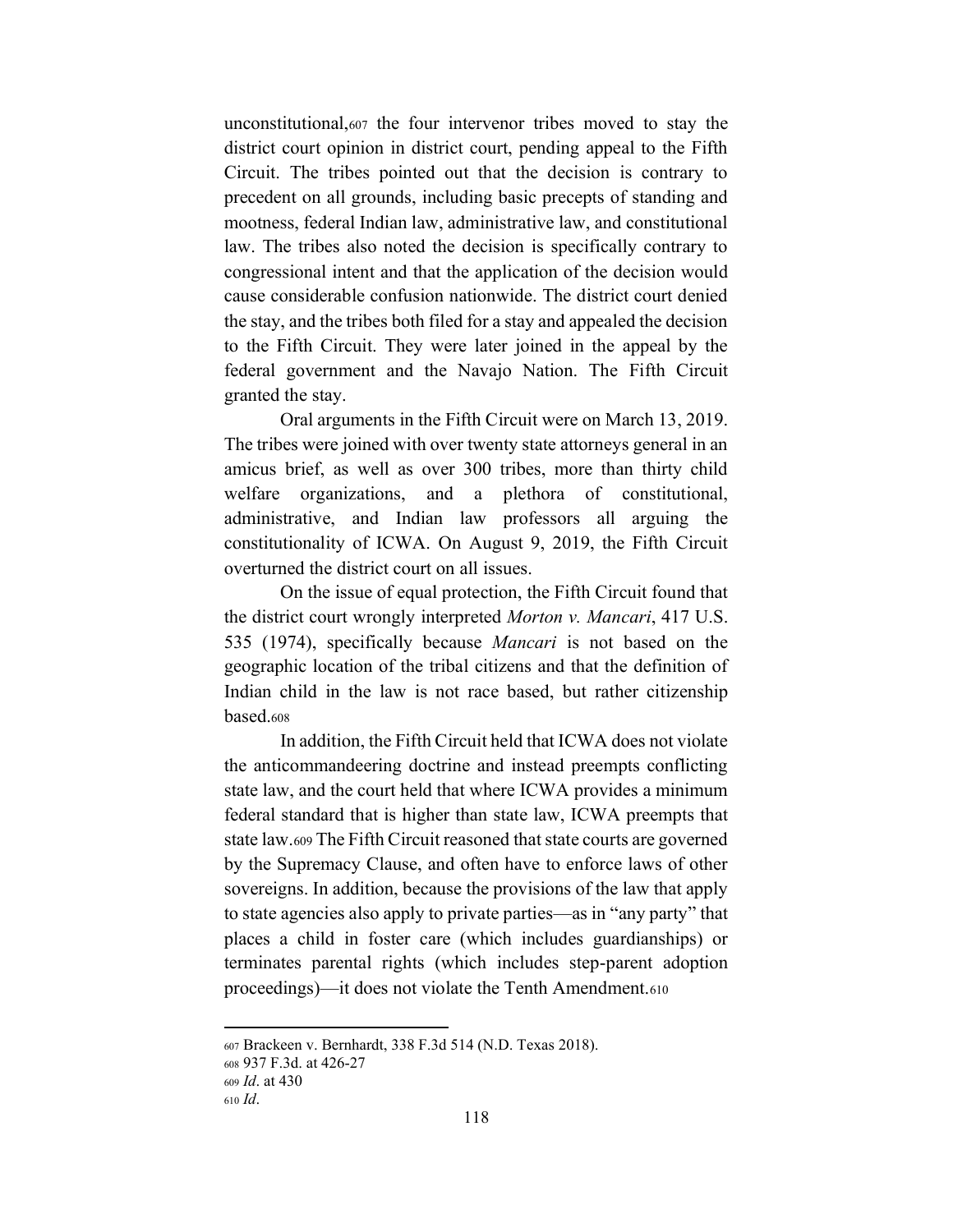The Fifth Circuit also overturned the lower court's decision on  $1915(a)$ —the section of ICWA that allows the Indian tribes to pass a resolution changing the placement preferences followed by state courts.611 Agreeing with the tribal briefing, the court found that that provision is a part of inherent tribal powers and sovereignty. As explained by *U.S. v. Mazurie*, 419 U.S. 544 (1975), tribes have the ability to pass laws to regulate internal and social relations without running afoul of the nondelegation clause.

Finally, the court also found that the federal government had the authority to promulgate the 2016 ICWA regulations and did not violate the APA in doing so.612 The Fifth Circuit found that, given that the government went through the standard notice and comment period and then addressed all of the comments in over 100 pages of front matter to the regulations, this is an unsurprising result.613 In addition, the government addressed its own change in position regarding its authority in that front matter, which it is permitted to do when changing its opinion under agency law.614

A few days after the Fifth Circuit issued its majority opinion, Judge Owens issued a dissent.615 Her dissent found that a few provisions of ICWA do violate the anticommandeering doctrine because those provisions could fall primarily on public state agencies. Specifically, her concerns centered on 25 U.S.C. 1912(d), (e), and 1915(e). The first two provisions include the requirements for a foster care placement and a termination of parental rights, including active efforts to rehabilitate the Indian family, and the qualified expert witness provision. The last section, and the accompanying regulation, require states to keep certain records regarding the placement of Native children.

On November 7, the Fifth Circuit voted to hear the case en banc. Oral arguments were held on January 22, 2020. In this Minnesota child dependency case two Indian children who lived on the Shakopee Mdewakanton Sioux Community (SMSC) were removed by a county police department after a medical clinic reported possible child abuse and neglect.616 Pursuant to Minnesota Department of Human Services Indian Child Welfare Manual, the

<sup>611</sup> *Id.* at 436

<sup>612</sup> *Id*. at 437-38

<sup>613</sup> *Id.* 

<sup>614</sup> *Id.*

<sup>615</sup> *Id*. at 441-46

<sup>616</sup> Watso v. Lourey, 929 F.3d 1024, 1025 (8th Cir. 2019).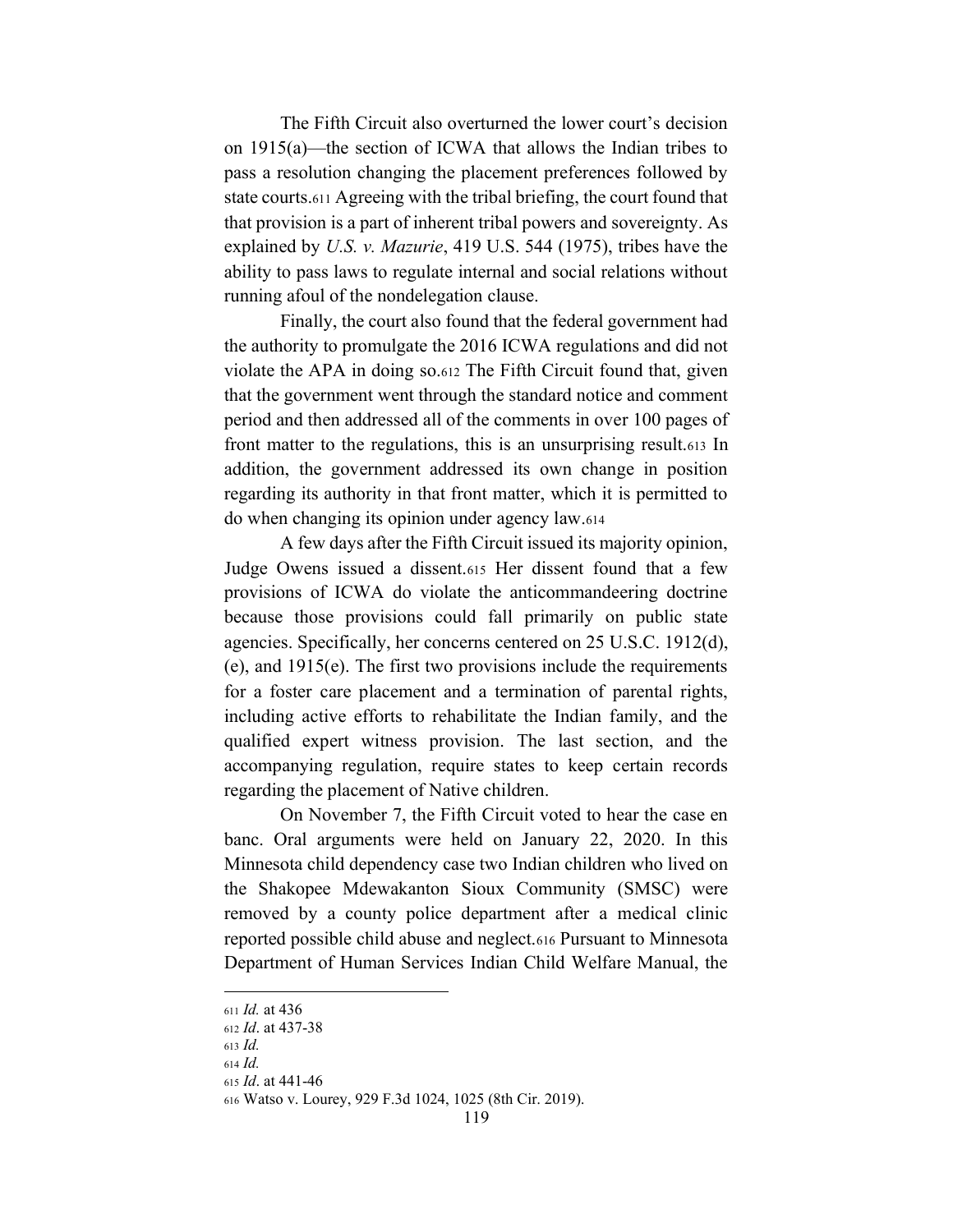county officials contacted SMSC and the Tribe filed an ex parte motion in SMSC Court requesting legal and physical custody of the children.617 Over the non-Native mother's objection, the tribal court took jurisdiction.618 One child was a member of the SMSC tribe, and the other was a member of Red Lake Band of Chippewa Indians. Eventually Red Lake moved for the SMSC court to dismiss jurisdiction to allow the Tribe to assume jurisdiction over the member child's case.<sup>619</sup> Each court placed their respective member child in a guardianship with a family member.620

The mother and grandmother sued the Minnesota Department of Human Services, the County, the tribes, the courts, and the judges, arguing that the tribal court's assumption of jurisdiction violated their rights under ICWA, Public Law 280, and the federal constitution.621 The District Court for Minnesota dismissed their case. The Eighth Circuit reviewed *de novo*.622

Specifically, mother and grandmother, citing to 25 U.S.C. § 1911(b),623 argued that ICWA vests jurisdiction *first* with a state court, only after which can jurisdiction be transferred to a tribal court. 624 The Eighth Circuit dismissed this argument, because ICWA does not require a case begin with a state court proceeding, and section 1911(b) merely dictates the procedure for transfer when a state court proceeding has begun, which was not the case here.625 Instead, the Court found:

<sup>621</sup> *Id.*

<sup>622</sup> *Id.*

<sup>623</sup> 25 U.S.C§ 1911(b) states in full:

"In any State court proceeding for the foster care placement of, or termination of parental rights to, an Indian child not domiciled or residing within the reservation of the Indian child's tribe, the court, in the absence of good cause to the contrary, shall transfer such proceeding to the jurisdiction of the tribe, absent objection by either parent, upon the petition of either parent or the Indian custodian or the Indian child's tribe: Provided, That such transfer shall be subject to declination by the tribal court of such tribe."

<sup>624</sup> *Id.*

<sup>625</sup>*Id.* The court also noted that the language of section 1911(b) does not apply to a state agency like the county police, but only to "state court proceedings. *Id.* 

<sup>617</sup> *Id.* at 1026.

<sup>618</sup> *Id.* 

<sup>619</sup> *Id.*

<sup>620</sup> *Id.*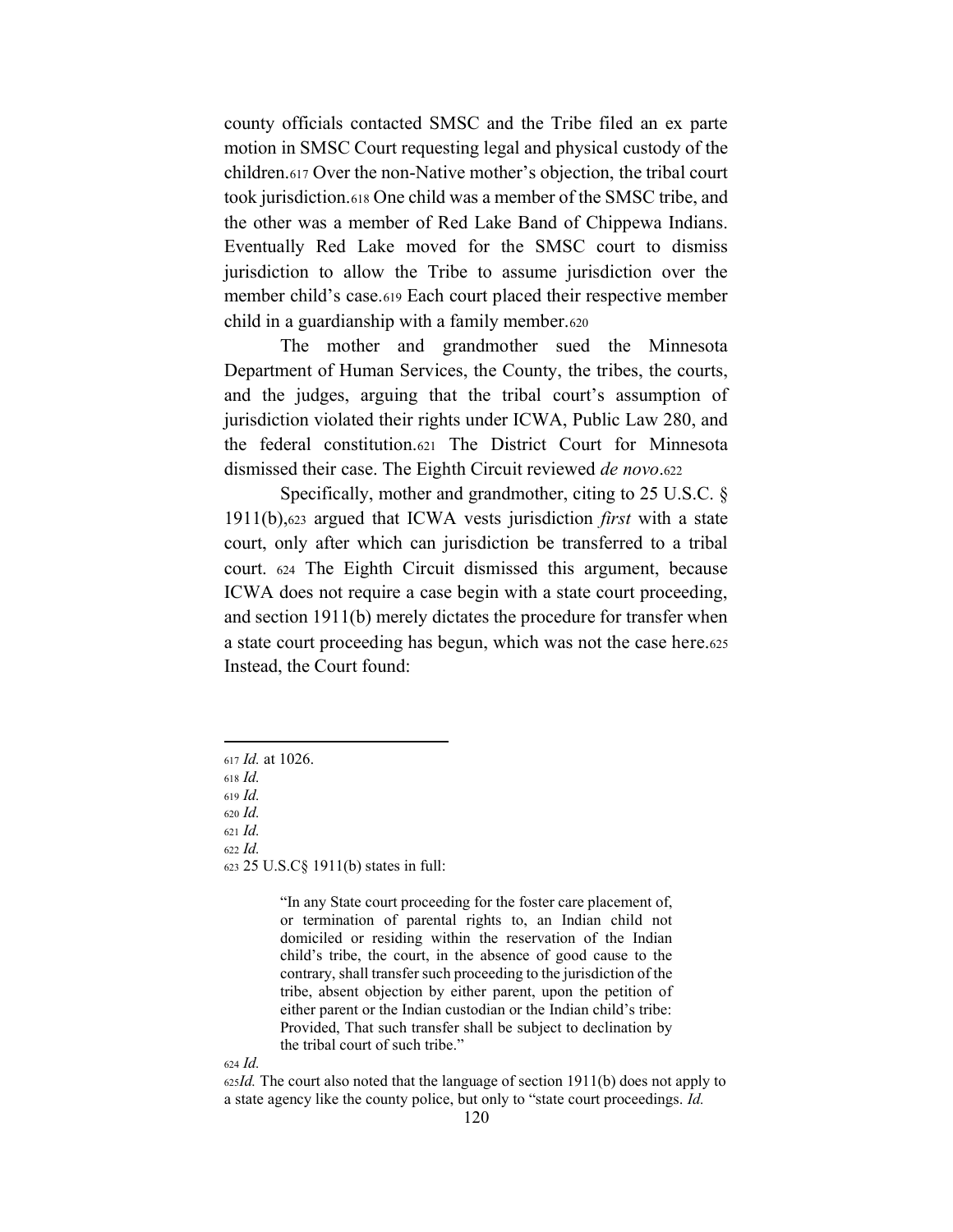ICWA "establishes exclusive" jurisdiction in the tribal courts for proceedings concerning an Indian child 'who resides or is domiciled within the reservation of such tribe.' as well as for wards of tribal courts regardless of domicile." Mississippi *Band of Choctaw Indians v. Holyfield*, 490 U.S. 30, 36, 109 S.Ct. 1597, 104 L.Ed.2d 29 (1989), quoting 25 U.S.C.  $\S$  1911(a). It "creates concurrent but presumptively tribal jurisdiction in the case of children not domiciled on the reservation.<sup>"</sup> *Id.*, citing 25 U.S.C. § 1911(b). There is no conflict between the Manual's requirement that local social service agencies refer child custody proceedings involving Indian children to tribal social service agencies for proceedings in tribal court, and the ICWA's recognition of exclusive or presumptive tribal jurisdiction for child custody proceedings involving Indian children.626

The court also dismissed arguments that tribal assumption of jurisdiction violated Public Law 280, noting that nothing in that law requires a state court proceeding or precludes concurrent jurisdiction under ICWA, and dismissed claims regarding the due process rights of the parent and grandparent, noting both received notice of tribal court proceedings, were heard in tribal court, and presented no evidence of other due process violations.627

Mother and grandmother petitioned for certiorari with the United State Supreme Court, and their petition was denied on March 2, 2019.

<sup>626</sup> *Watso*, 929 F.3d at 1027.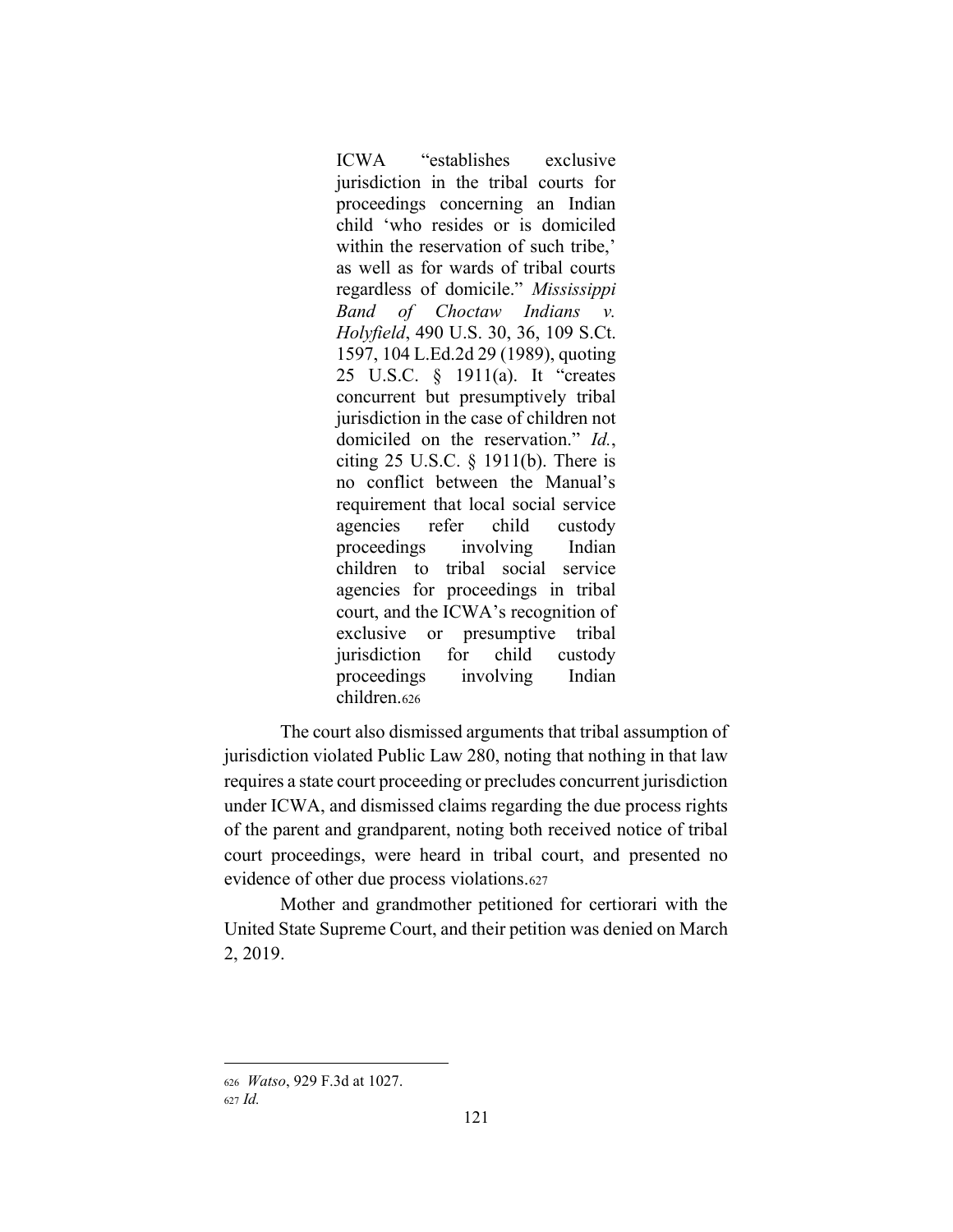## B. *State Cases*

*In re Shirley T.***, 199 A.3d 221 (Maine 2019).** In this child protection matter out of Maine, the mother, the aunt (who was the guardian) and the father, and the Tribe moved to transfer the case to the Oglala Sioux Tribe's court, which is located in South Dakota.628 The state and child's attorney presented evidence of the extensive services and successful placement of the children in Maine which transfer would disrupt, as well as evidence of children's extensive connections and repeated child protection proceedings in Maine.629 The trial court ultimately found by clear and convincing evidence that there was good cause to deny transfer to tribal court. Parents appealed arguing that the court erred as a matter of law by basing its finding on whether the tribal court would change the child's placement if transfer were granted.630 To determine whether legal error occurred, the Supreme Court of Maine interpreted ICWA's transfer provision631 *de novo* in light of the 2016 guidelines.632

The court found the plain language of ICWA's good cause provision ambiguous and then turned to the 2016 ICWA Guidelines to interpret its meaning, noting that they *prohibit* a finding of good cause based on "whether the Tribal court could change the child's placement."<sup>633</sup> Reviewing the 1979 Guidelines and noting that the BIA "declined the invitation" to list the distance between the state court and tribal court as a prohibited basis for a finding of good cause in the 2016 Guidelines, the court found that "[u]nlike placement considerations, evidentiary hardships imposed by a transfer of jurisdiction *are* an acceptable basis for a finding of good cause."<sup>634</sup> Based on this analysis, the court found that the tribal court denial of transfer was proper because:

<sup>628</sup> In re Children of Shirley T*.*, 2019 ME 1, 199 A.3d 221).

<sup>629</sup> In re Children of Shirley T., 2019 ME 1, ¶¶ 4-5, 199 A.3d 221, 222-223. <sup>630</sup> *Id.* at ¶¶ 17-18.

<sup>631</sup> 25 USC § 1911(b) (2012).

<sup>632</sup> *Children of Shirley T*., 2019 ME 1, ¶ 18, 199 A.3d 225221.

<sup>633</sup> *Id*. (citing U.S. Department of the Interior, Bureau of Indian Affairs, Guidelines for Implementing the Indian Child Welfare Act (Dec. 2016)). 634 *Id.* at  $\P$ [22-23. The court also cited to ICWA's Legislative History which refers to the good cause determination in ICWA's transfer provision as a "modified *forum non conveniens* analysis." *Id.* at  $\P$  24 (citing H.R. Rep. No. 95-1386 at 1 (1978)).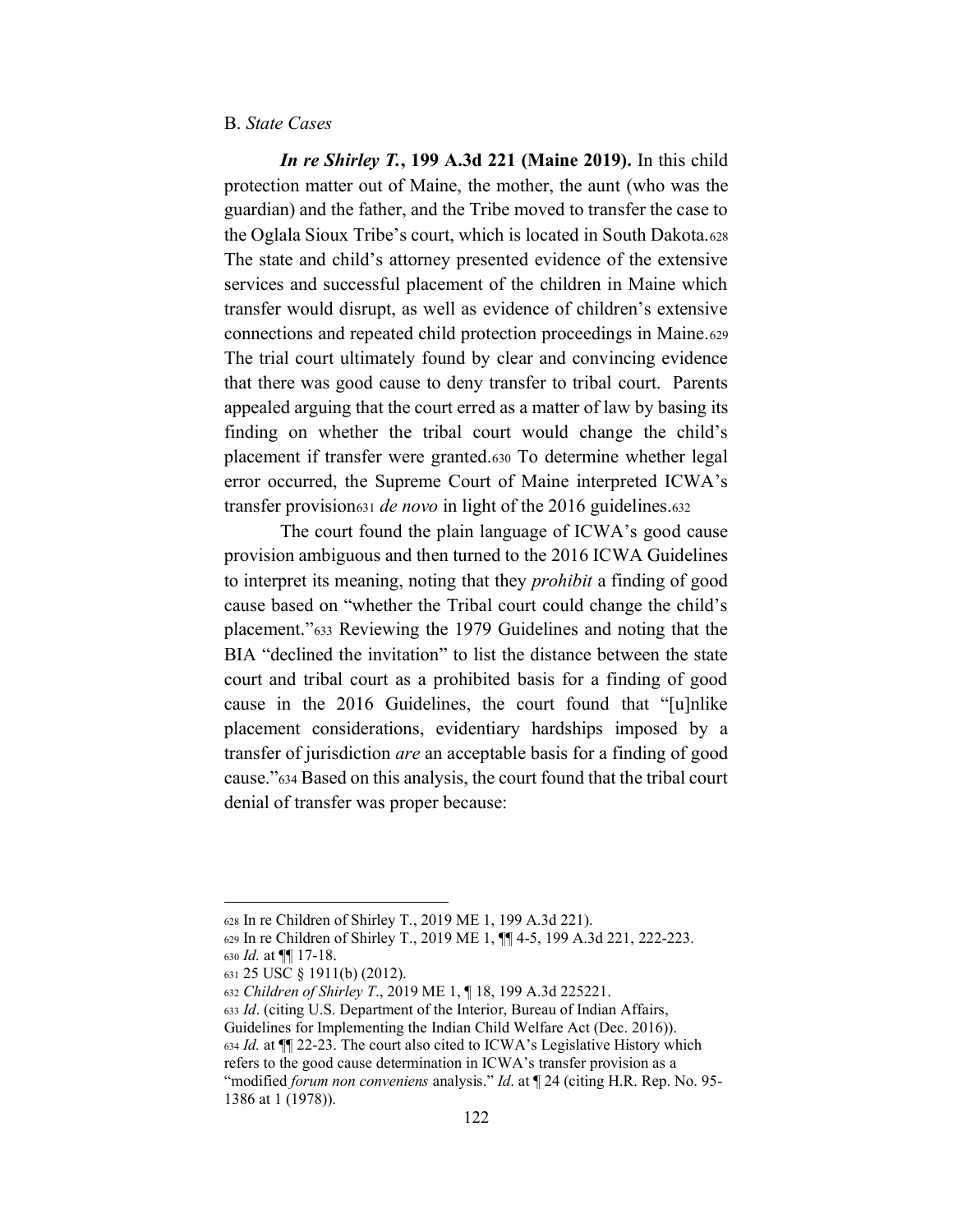"[a]lthough the court issued some" findings that superficially appear to regard the children's placement their desire to remain in Maine, their substantial contacts to Maine, and the preservation of the children's familial relationships in Maine—a more fulsome review of the record establishes that the court's focus was instead the difficulty in the presentation of evidence that would occur if jurisdiction were transferred."635

*In re Radiance K.***, 208 A.3d 380 (Maine 2019).** In this child protection matter out of Maine, the Department of Health and Human Services filed a petition to termination parental rights in late March of 2017.636 The hearing was scheduled for late July 2017 but was continued and then rescheduled for December 4, 2017.637 On November 28, 2017 Father filed a motion to transfer the case to the Penobscot National Tribal Court.638 The tribe and the child's guardian ad litem objected.639 The trial court found good cause to deny father's motion to transfer because the proceeding was at an advanced stage and father did not promptly request transfer after receiving notice of the action.640 After a hearing on April 19, 2018 the court entered a judgment terminating parents' rights.641 Mother and father filed timely notices of appeal and motions for relief with the trial court for ineffective assistance of counsel.642 The Supreme Court granted a stay on the appeal to allow the trial court to act on the ineffective assistance of counsel motions.643 Immediately thereafter, father filed another motion to transfer the case to the Penobscot Nation Trial Court. The trial court denied father's motion to transfer because he failed to seek leave from the Supreme Court

- <sup>638</sup> *Id.*
- <sup>639</sup> *Id.*

<sup>635</sup> *Id.* at ¶ 19.

<sup>636</sup> *In re* Child of Radiance K., 2019 ME 73, ¶ 8, 208 A.3d 380, 384.

<sup>637</sup> *Id.* at ¶¶ 9-10.

<sup>640</sup> *Id.*

<sup>641</sup> *Id.* at ¶ 12. <sup>642</sup> *Id.* at ¶¶ 14-15.

<sup>643</sup> *Id.* at ¶ 15.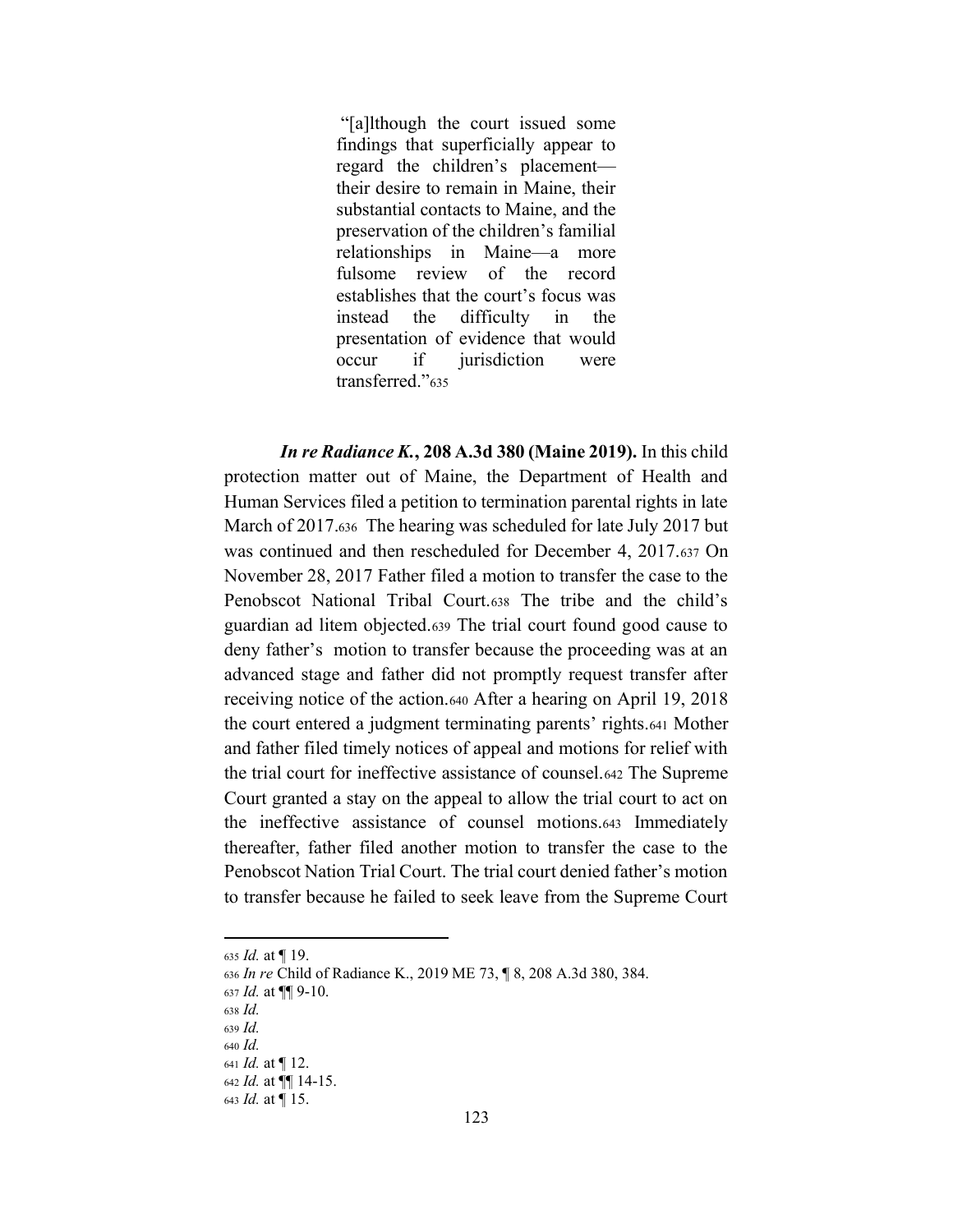to take such an action.644 Father appealed arguing that the tribal court erred when it denied each transfer motion. <sup>645</sup>

With regard to the pre-judgment motion to transfer, the court construed the transfer provision of ICWA646 *de novo*.647 Noting that ICWA itself does not define good cause the court turned to the 2016 Regulations which prohibit considering  $\lq$ [w]hether...the termination of the parental rights proceeding is at an advanced stage if the Indian child's parent... or tribe did not receive notice of the child-custody proceeding until an advanced stage" when making a finding of good cause to deny transfer and that the each sequential phase of a child custody proceeding is considered separately (i.e., the child protection case versus the termination of parental rights case are separate proceedings).648 The Supreme Court, therefore found that the trial courts determination was proper because father had received proper notice and "[a]lthough the termination *hearing* had not begun when father filed the motion, the termination *proceeding* began... almost eight months before father filed the motion," making his motion untimely. 649 650 With regard to the postjudgment motion to transfer, the court found that Maine Rules of appellate procedure did not authorize the trial court to adjudicate the father's motion where his motion to stay only requested leave for the trial court to act on post-trial matters that did not encompass the motion to transfer.651 On this basis the trial court Order was affirmed.

<sup>644</sup> *Id.*

<sup>645</sup> *Id.* at ¶22. Note the parents also appealed and lost on various other issues including whether the state provided active efforts and whether the state proved mother's unfitness, and ineffective assistance of counsel. *Id.* at  $\P$  25-35,  $\P$  48-61. Those arguments and the courts conclusions are, for the purposes of this article, unremarkable and therefore not summarized here. <sup>646</sup> 25 USC 1911(b).

<sup>647</sup> *Child of Radiance K*., 2019 ME 73, ¶ 37, 208 A.3d 380.

<sup>648</sup> *Id*. at ¶ 39 (citing to 25 C.F.R. §23.118(c)(1)). Like *In re Shirley,* the *Radiance* court also notes that "Congress intended for the transfer requirement and the exemptions to permit state courts to exercise case-by-case discretion regarding the 'good cause' finding" similar to a "modified" version of the *forum non conveniens* analysis. *Id*. (citing to 81 Fed. Reg. 38,778, 38,821, 38,825 (June 14, 2016)).

<sup>649</sup> *Id*.

<sup>650</sup> The authors note that because the tribe filed a motion objecting to transfer the case court could have affirmed the court's decision on this alternative ground, as ICWA prohibits transfer when a trial court declines transfer. See 25 U.S.C. § 1911(b).

<sup>651</sup> *Id.* at ¶ 48. Authors note that no pre-emption arguments were made by father's counsel and in other states and topical areas ICWA has been found to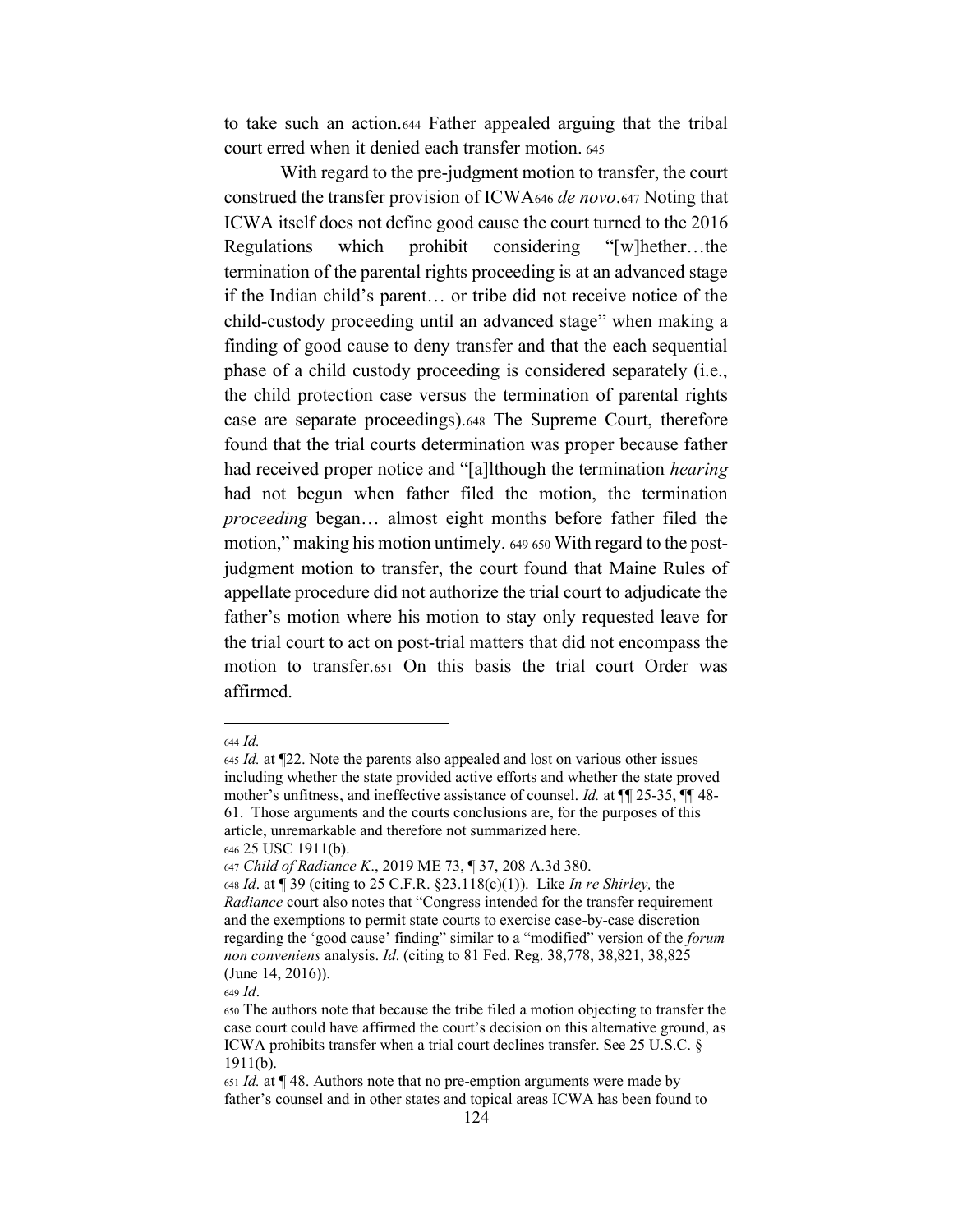*In re L.R.B.***, \_\_ P.3d \_\_, 2019 COA 85 (Colo. Ct. App. 2019)**. In this case out of Colorado following the termination of parental rights proceeding the Indian child's tribe, Navajo Nation, moved to transfer the case to tribal court for the purposes of presiding over the pre-adoptive placement and adoption proceedings.652 The Department of Social Services and the guardian ad litem stipulated to the transfer.653 After the termination proceeding, at the Department's request, the court granted a motion moving the children from the former foster parents' home to an ICWA preferred placement.654 Nonetheless, the former foster parents, who after filling motions to adopt the children over the objection of Navajo Nation and the Department, were re-joined to the termination case, objected to the transfer of the case to Navajo Nation's court.655 The trial court denied the motion to transfer concluding: "the plain language of [ICWA's transfer provisions section 1911(b)] does not apply to preadoptive and adoptive placement proceedings, and even if it did apply, the former foster parents presented evidence of good cause to deny the request."656 The Tribe appealed.

The Court of Appeals found both that the former foster parents lacked standing to oppose the motion to transfer and that the trial court erred when it denied the motion to transfer.657 As it is a matter of law, the court reviewed the issue of standing *de novo*.658 The court found that under state juvenile statutes, foster parents only have intervenor status if a child is in their care for more than three months and they possess information or knowledge concerning the

preempt state Rules of Appellate Procedure. *See, e.g., Dep't of Human Services* v. J.G*.,*317 P.3d 936 (Oregon Ct. App. 2014).

<sup>652</sup> People in Interest of L.R.B., No. 18CA1478, 2019 COA 85WL 2292327, at  $*1.$  (Colo. App. May 30, 2019). (BB Rule  $10.8.1(a)$  – unpublished opinions). Navajo Nation initially moved to transfer jurisdiction during the pendency of the termination's appeal, that motion was denied because the trial court lacked jurisdiction to act on the case while it was up on appeal. Navajo Nation entered a new motion after the court denied parents' termination appeal. *Id.* at 2. <sup>653</sup> *Id.*

<sup>654</sup> *Id.* at 2.

<sup>655</sup> *Id.*

<sup>656</sup> *Id.* at 1.

<sup>657</sup> *Id.* at 5. The Court of Appeals first found that under the collateral order doctrine a court order denying a motion to transfer is an interlocutory order that may be immediately appealed because the order "conclusively determined" the disputed issue, resolved "an important issue completely separate from the merits," and was "effectively unreviewable on appeal." *Id.* at 4. <sup>658</sup> *Id.* at 5.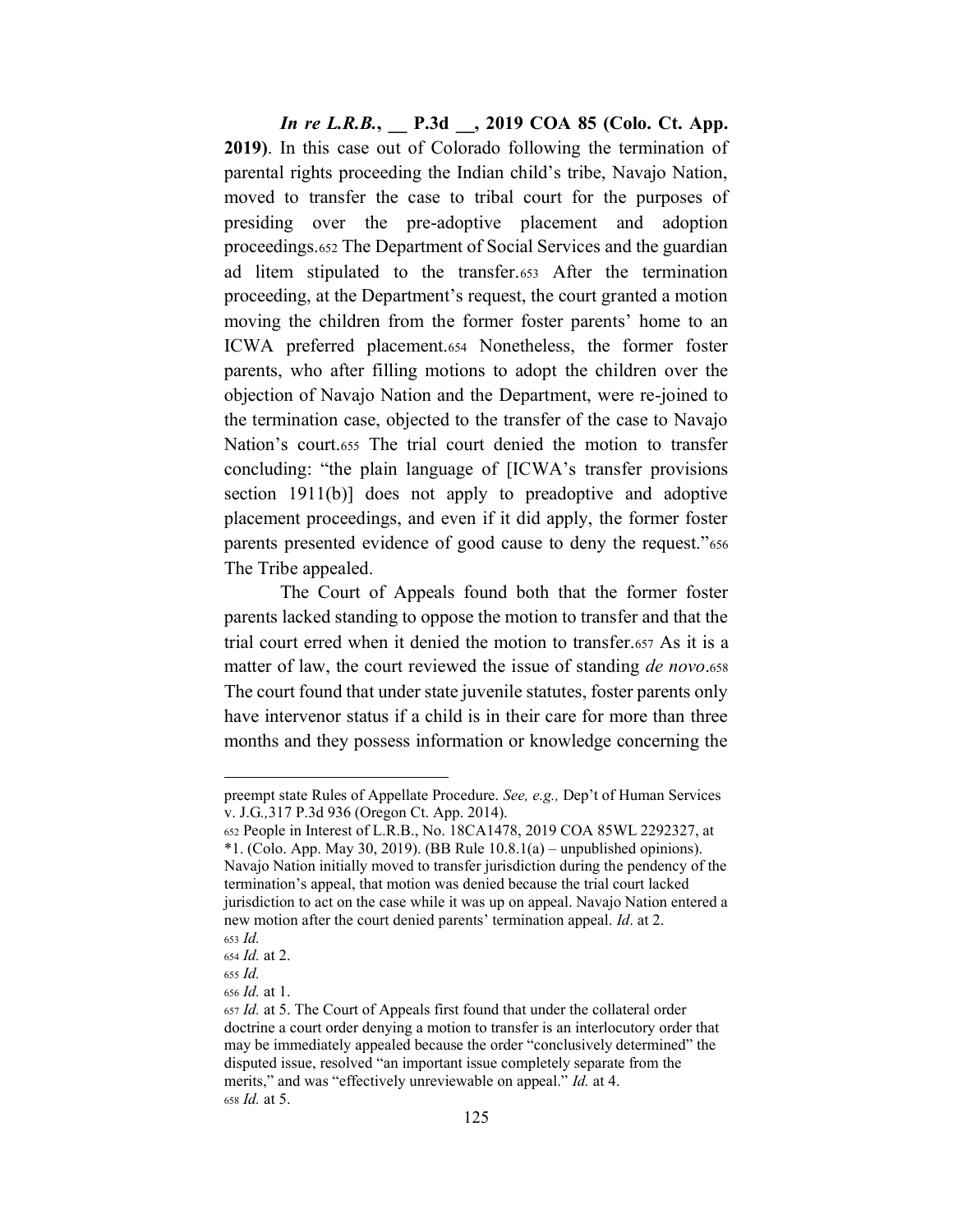care and protection of the child.659 Because the children were transferred out of the care of the foster parents post-termination and because the general Colorado Rules of Civil Procedure do not apply when there is a juvenile statute on point, the court found that they lacked intervenor status.660 With regard to the trial court's decision to deny the motion to transfer the Court of Appeals found that under ICWA's transfer provision preadoptive and adoptive placements are not included,661 but that Colorado law at the time of the proceeding662 permits transfer in any of the cases identified in in subsection (1) of  $\S$  19-1-126 of the Children's Code where subsection (1) included "pre-adoptive and adoptive proceedings." 663 The Court of Appeals then noted under the Children's Code, the party opposing transfer bears the burden of proof for establishing good cause.664 Thus, although the court found that had the transfer provisions applied because there was sufficient evidence presented by the former foster parents to establish good cause to deny transfer, as the foster parents lacked standing to present that evidence and the burden was not met.665 On these basis the trial court order was reversed.

In any state court proceeding for the *foster care placement of, or termination of parental rights to*, an Indian child not domiciled or residing within the reservation of the Indian child's tribe, the court in the absence of good cause to the contrary, shall transfer such proceeding to the jurisdiction of the tribe, absent objection by either parent, upon the petition of either parent or the Indian custodian or the Indian child's tribe. Provided that such transfer shall be subject to declination by the tribal court of such tribe.

<sup>659</sup> *Id.* (citing to COLO. REV. STAT. § 9-3-507(5)(a) (2018)).

<sup>660</sup> *Id.* at 5-6. The court also noted that law former foster parents do not enjoy a constitutionally protected liberty interest in the relationship with their child. *Id.* at 5.

<sup>661</sup> Section 1911 (b) states:

<sup>(</sup>emphasis added). Note the 2016 Guidelines state in relevant part "Provisions" addressing transfer apply to both involuntary and voluntary foster care proceedings and TPR proceedings. This includes TPR proceedings that may be handled concurrently with adoptive proceedings." Department of the Interior, Bureau of Indian Affairs, 2016 ICWA Guidelines, 47. 662 The court notes that during the pendency of the appeal Colorado Children's Codes ICWA implementing provisions were updated to conform with the federal ICWA regulations. *Id.* (citing to H.B. 1232, 72nd Gen. Assemb., 1st Reg. Sess. (Colo. 2019)). <sup>663</sup> *Id.* at 6 (citing to COLO. REV. STAT. §§ 19-1-126 (1) & (4)(a) (2018)). <sup>664</sup> *Id.* at 6 (citing to COLO. REV. STAT. § 19-1-126 (4)(b) (2018)). <sup>665</sup> *Id.* at 6.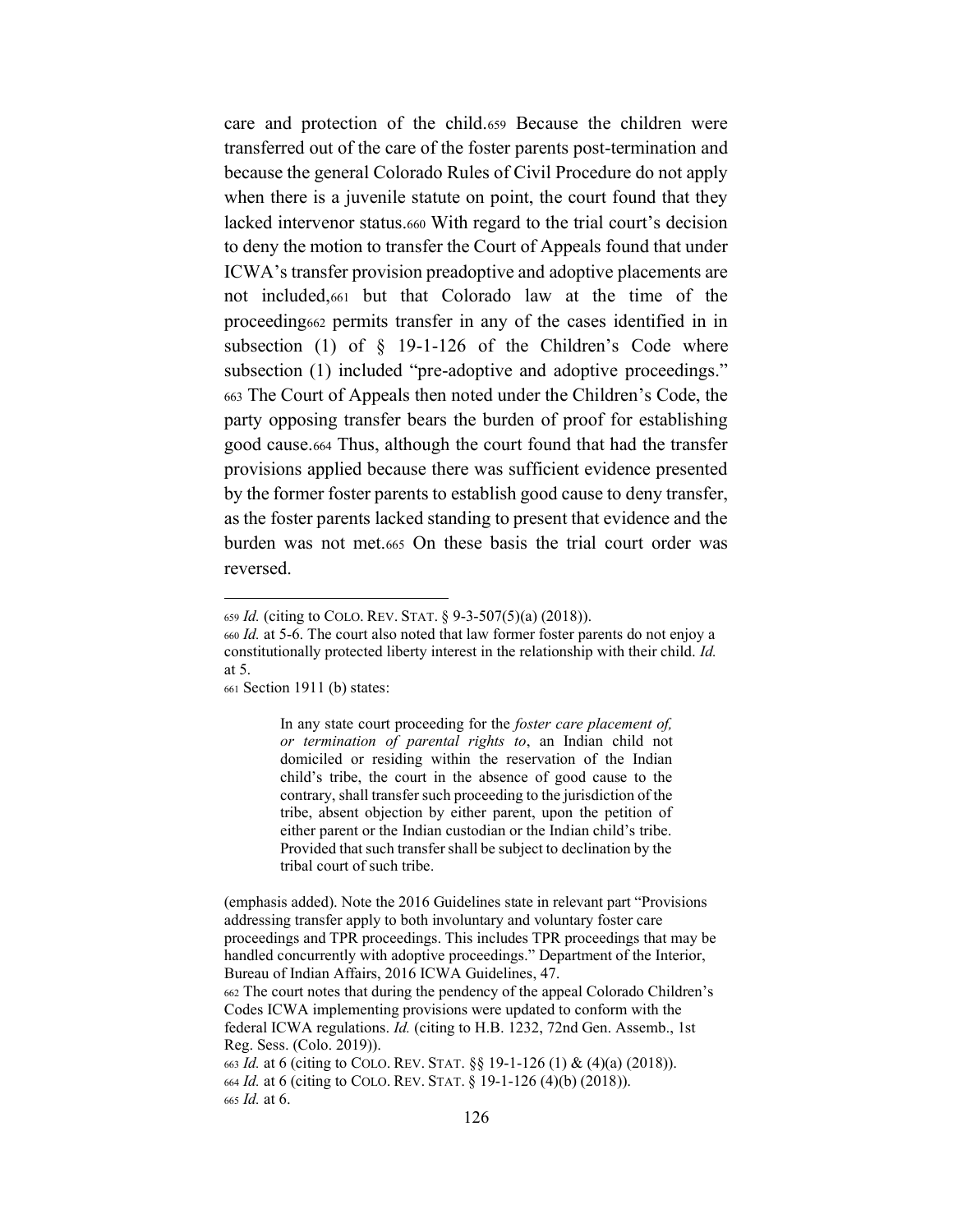*State ex rel. Children, Youth & Families Dep't v. Tanisha G***., 451 P.3d 86, 2019 NMCA 067 (N.M. Ct. App. 2019).** In this New Mexico abuse and neglect case, the day after the child's removal,666 the father when questioned by the court testified that his mother was "Navajo-Apache," that his maternal grandmother was "full" and his maternal grandfather was "half."<sup>667</sup> On that basis, the court determined that there was "reason to know" that the child was an "Indian child" and that ICWA applied to the case.668 The court ordered:

> [b]ecause there is reason to know [C]hild meets the definition of Indian child as set forth in ICWA, the [c]ourt shall treat [C]hild as an Indian child subject to [ICWA] unless and until it is determined on the record that [C]hild does not meet the definition of Indian child under applicable law.669

The Children, Youth and Families Department stated that it would "abide by" this ICWA finding. $670$  On February 8, 2018, the Department sent notice to the tribe.671A status conference was held on February 27, 2018 and although adjudicatory hearings were set on April 2 and 24, 2018, they were not commenced because the Department failed to file proof of service to the tribe.672 At the April 24 hearing the Department argued that the child was not an "Indian child" under the act. $673$  To support this claim the Department offered proof of an investigator's attempt to speak with the child's grandmother.674 On April 25, 2018, 77 days after the petition was filed, the parents filed a motion to dismiss because the Department failed to commence the adjudicatory proceeding within 60 days as

<sup>666</sup> The child was removed by law enforcement when they came to arrest the father and left the child without a caregiver. The arrest was a case of mistaken identity. State ex rel. Children, Youth & Families Department v. Tanisha G., 2019 -NMCA- 067, 451 P.3d 86, 88.

<sup>667</sup> *Id.*

<sup>668</sup> *Id.*

<sup>669</sup> *Id.*

<sup>670</sup> *Id.*

<sup>671</sup> *Id.*

<sup>672</sup> *Id.*

<sup>673</sup> *Id.* <sup>674</sup> *Id.*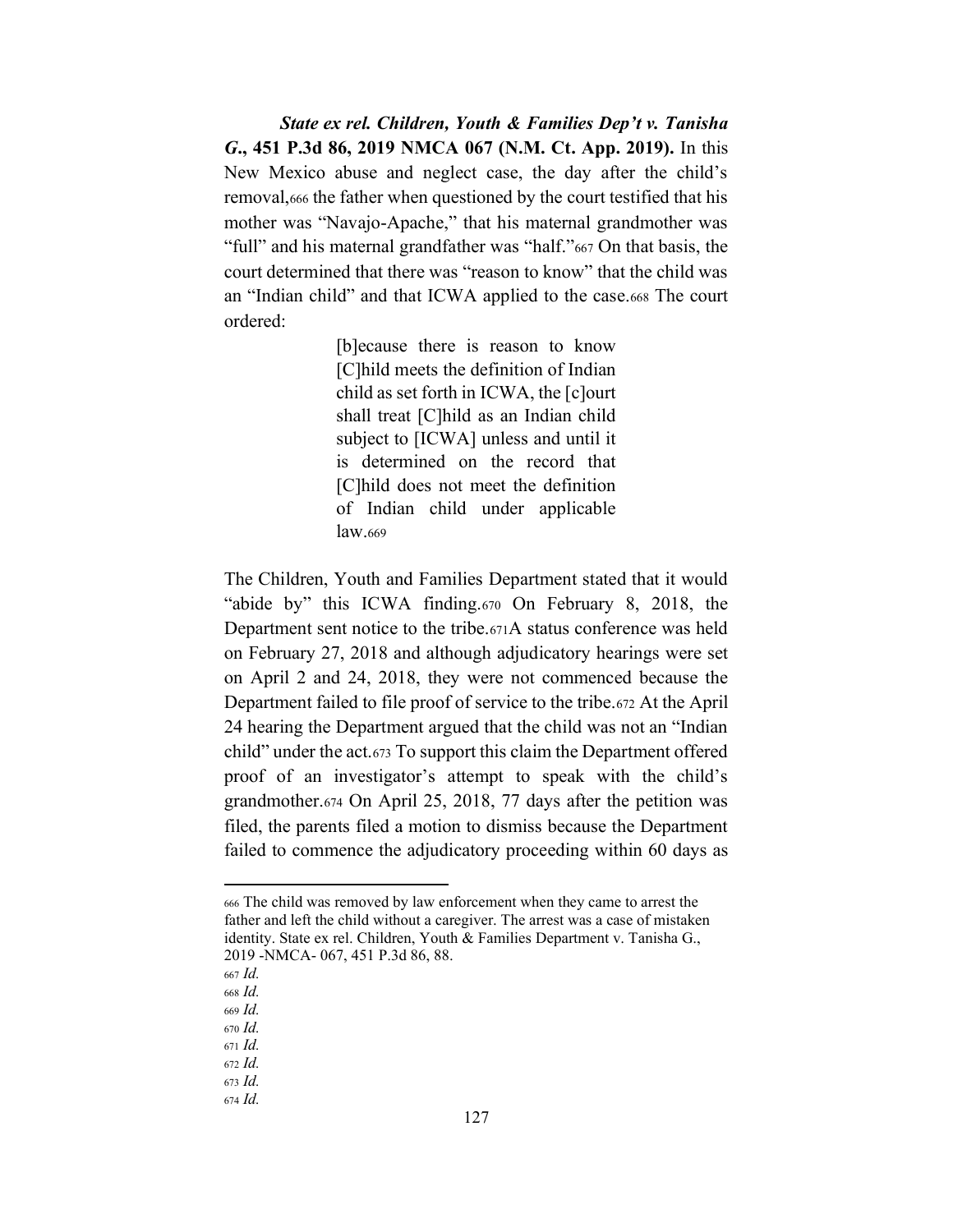statutorily required.675 At a May 24, 2018, hearing the Department again claimed that the child was not an "Indian child" but offered no proof of this determination and requested an extension of time to commence the hearing.676 The motion to dismiss was granted and the Department appealed claiming that the trial court erred in applying ICWA and by denying the Departments motion for an extension of time 677

The Court of Appeals found that both of the Departments challenges to the application of ICWA were procedurally deficient because they came after the 60-day adjudication deadline—thus requiring notice of services and application of ICWA at the adjudication was appropriate.678 It also found that the offer of proof at the April 24 hearing and the lack of proof at the May 24 hearing were insufficient to meet the burden set forth in the ICWA regulations:

> [c]onform  $\mathbf{b}$  v way of report. declaration, or testimony included in the record that [the Department] or other party used due diligence to identify and work with all tribes of which there is a reason to know the child may be a member (or eligible for membership), to verify whether the child is in fact a member (or a biological parent is a member and the child is eligible for membership)[.]679

Thus, the application of ICWA to the case was appropriate.680 Based on the correct application of ICWA and the interpretation of state law the court also found that the court did not err when it denied the department's motion for an extension of time and dismissed the case with prejudice.681

<sup>675</sup> Id.

 $676$  Id.

 $677$  *Id.* 

<sup>678</sup> Id. at 89.

<sup>679</sup> *Id.* at 89 (citing to 25 C.F.R. § 23.17107(b)(1) (2016)).

 $680$  Id.

<sup>681</sup> *Id.* at 89-90. As this issue is not relevant to ICWA the court's analysis under New Mexico's statutes providing for timely adjudications is not provided in detail here.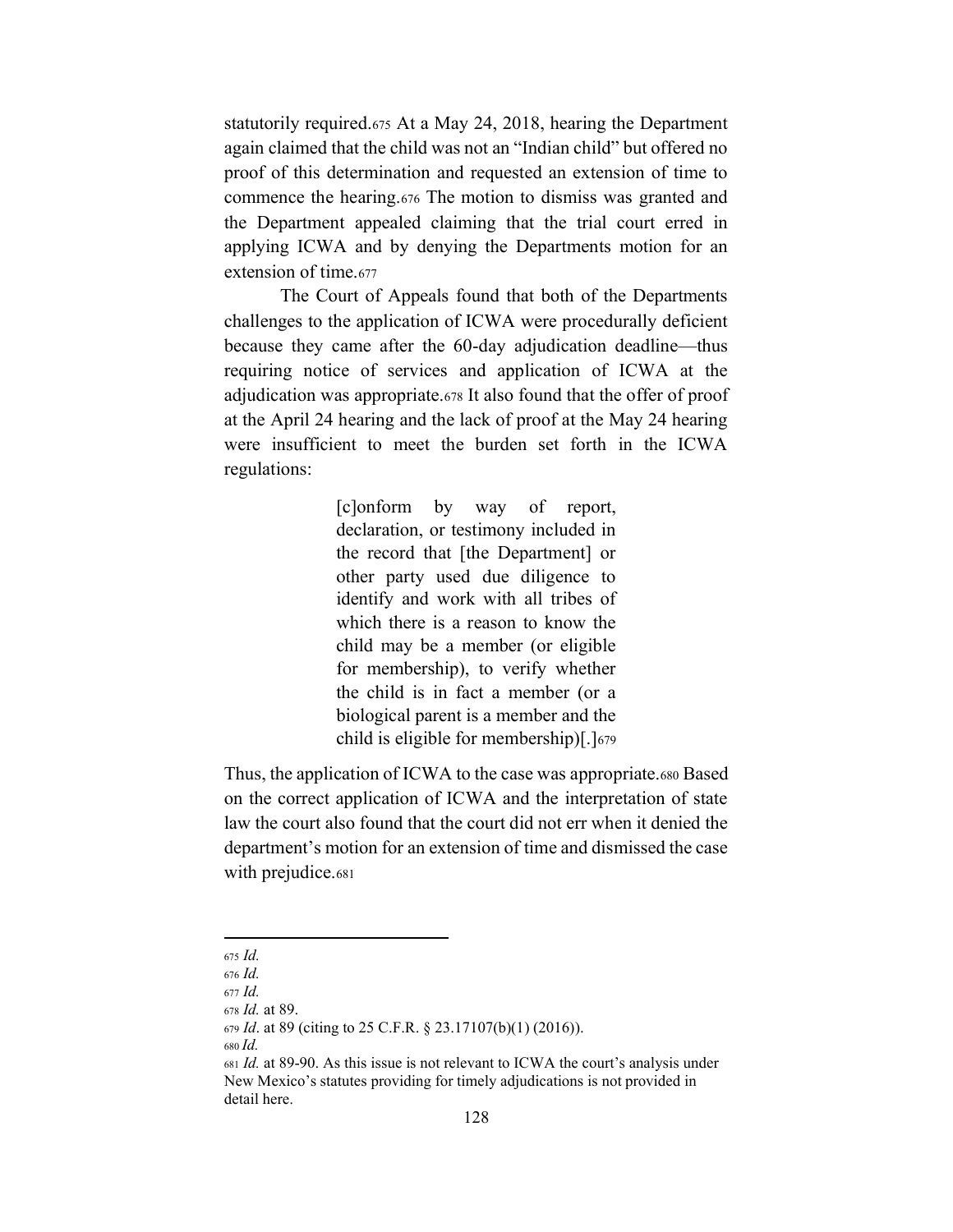Oliver N. v. Dep't of Health and Human Services, 444 P.3d 171 (Alaska 2019). In this consolidated Alaska case, the mother and father of two Indian children in two different families had their rights terminated.682 In one case, the ICWA qualified expert testimony was provided by the president, chairman of the board and chief executive officers of Ninilchik Native Association and president of Ninilchik Village Tribe. 683 He had no formal college education or training in childhood trauma or mental health but testified that he had "seen plenty of it," "worked with a lot of... cases" and been through mental health classes with the tribe.684 The trial court ultimately found that although this witness neither a social worker nor a mental health expert he was "highly qualified to speak to the cultural norms" of the tribe and terminated Father's parental rights.685 In the other case, the ICWA qualified expert was a member of the Orutsararmiut Tribe, held a bachelor's degree in social work, had served as a Department ICWA Worker for two years, had previously been a protective services specialist, received ICWA training, and was previously certified as an ICWA expert by an Anchorage Superior Court.686 The court did "not believe that [she] was the best expert" but accepted her testimony to make the necessary findings to terminate Mother's parental rights.687 Parents appealed arguing that under the ICWA Regulations neither individual qualified as an ICWA expert witness.688

The court began by acknowledging that under the 2015 ICWA Guidelines the experts in each case would have been presumptively qualified, but that the new ICWA Regulations superseded them.689 The court then found that "[t]he 2016 regulations and the accompanying commentary indicate that the primary consideration in determining whether an expert is qualified under ICWA is the expert's ability to speak to the likelihood of harm to the child if returned to the parent's custody; knowledge of tribal customs and standards is preferred, but such knowledge alone is

<sup>682</sup> Oliver N. v. Dep't of Health & Social Services, 444 P.3d 171, 175-76.

<sup>683</sup> Id. at 175.

<sup>684</sup> Id. at 176.

<sup>685</sup> Id.

<sup>686</sup> Id. at 176.

<sup>687</sup> *Id.* at 177.  $688$  Id.

 $689$  Id.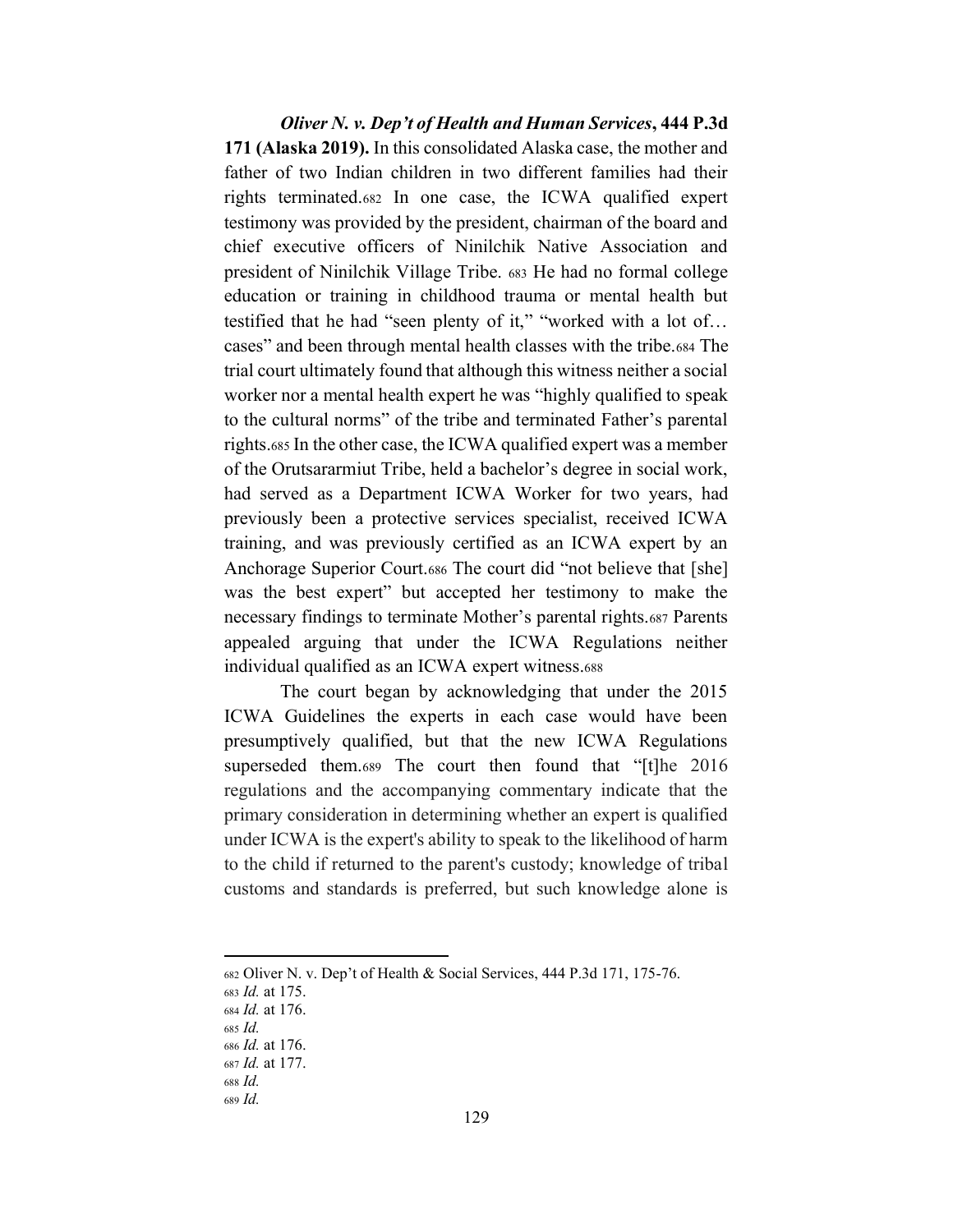insufficient."690 The court did note that a "tribal expert does not need to be qualified to speak to the likelihood of harm to the child if there is a second qualified expert who can, but in proceedings involving only one expert, ICWA requires that the expert meet the [full] qualifications."

The court finding the expert's testimony on tribal customs and values "welcomed and beneficial", ultimately found that because they were the only experts to testify in each case and because they lacked qualifications to testify as to whether returning the child to the parent's case as likely to cause serious emotion or physical damage to the child, the standard under the ICWA Regulations was not met.691 For those reasons the Supreme Court reversed the orders terminating the parent's rights.692

Bill S. v. Dep't of Health and Human Services, 436 P.3d 976 (Alaska 2019). In this Alaska case the trial court terminated the parental rights of two Indian children after the children spent two years in the custody of Office of Child's Services and in foster The children were removed August 2015.694 At the care.693

25 C.F.R.  $\S$  23.122(a) and the new guidelines 'recognize[d] the difference between the mandatory word 'must' and the admonitory word 'should': the ability to testify about the risk of harm is required of every qualified expert witness, but the ability to testify about 'the prevailing social and cultural standards' is not essential in every case.' We acknowledged that the new regulations require an expert witness be qualified to testify to the relevant causal relationship — 'whether the child's continued custody by the parent or Indian custodian is likely to result in serious emotional or physical damage to the child.' Connecting the new regulations to the guidelines and our precedent, we stated that '[t]he expert witness who is qualified to draw this causal connection must have an 'expertise beyond normal social worker qualifications.'

Id. at 177-78.

<sup>690</sup> *Id.* at 179. Specifically, the court reasoned:

<sup>691</sup> *Id.* at 179-80. The court also noted that although the expert in the Mother's case had worked for the Department, her qualifications were not greater than a "normal social worker" as also required by the regulations. Id. at 179 ("in every case in which we found an expert to be clearly qualified the expert 'had substantial education in social work or psychology and direct experience with counseling, therapy, or conducting psychological assessments[.]").  $692$  Id.

<sup>693</sup> Bill S. v. Dep't of Health and Human Services, 436 P.3d 976, 981. 694 *Id.* at 978.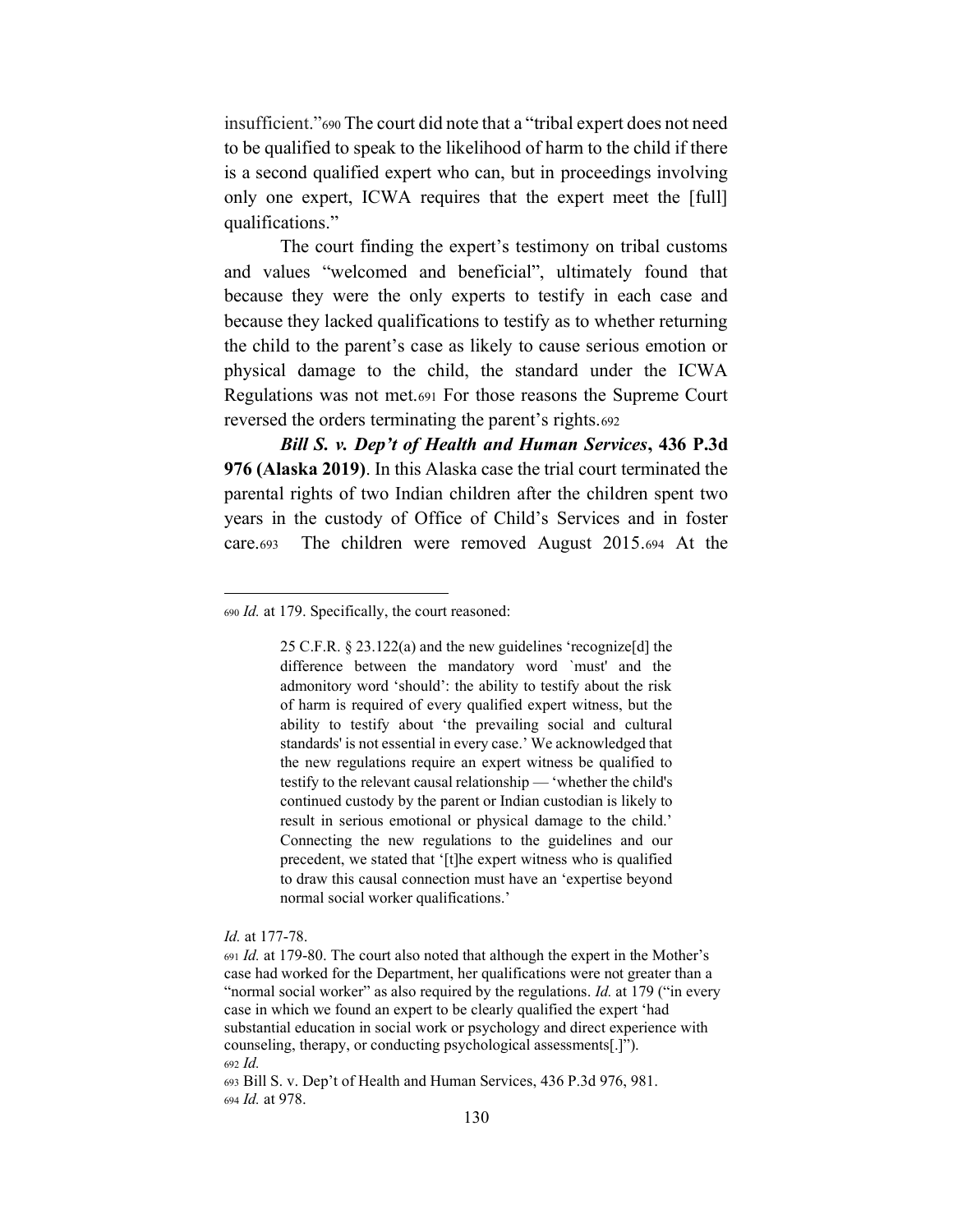February 2016 adjudicatory hearing, the trial court issued a warning to the Office stating that "it did not see a whole lot of active efforts" and was "not all that impressed with the quality of efforts [provided]," ultimately finding "by the slimmest of margins" the Office had made active efforts but that "this is as little over the line of active efforts as you can get while crossing the line."<sup>695</sup> The trial court also warned mother that if she didn't improve her efforts to engage it was "entirely likely" that her parental rights would be terminated.696

At the termination trial, the trial court expressed serious doubt about the Office's case stating that it was "underwhelmed by the quality of testimony... offered about the efforts that [the Office] had made to help parents[,]" that there was "very little detail about when those efforts were made[,]" and "only vague descriptions of what the tribal authorities had done."697 Nonetheless, the trial court terminated parental rights finding that the Office had met its active efforts burden "due in large part to 'the consideration the Court is to give to the parents' demonstration of an unwillingness to change or participate in rehabilitative efforts" and that parents denied that they had problems with alcohol and domestic violence, declined treatment, and refused to engage in classes or counseling.698 Parents appealed arguing that the evidence of active efforts was too "vague" and "over generalized" to demonstrate active efforts by clear and convincing evidence.699

The Supreme Court reviewed whether the trial courts' findings satisfied the active efforts requirements of ICWA de novo as it is a question of law.700 The Supreme Court describing the law related to active efforts, stated that the 2016 Regulations set a nationwide definition reaffirming that they must not only be "affirmative, active, thorough, and timely" but tailored to "the

 $696Id$ .

Recognizing the difficulty of remotely supervising the efforts of [the Office] in St. Paul [an Island in the Bering Sea] and the 'limited services' available on the island, the court noted it is therefore 'particularly important that the witness [for the Office] has researched [the Office] records and thus [is] prepared to describes the services that were offered.

<sup>695</sup> *Id.* at 978.

<sup>697</sup> Id. at 980. Notably the court also stated: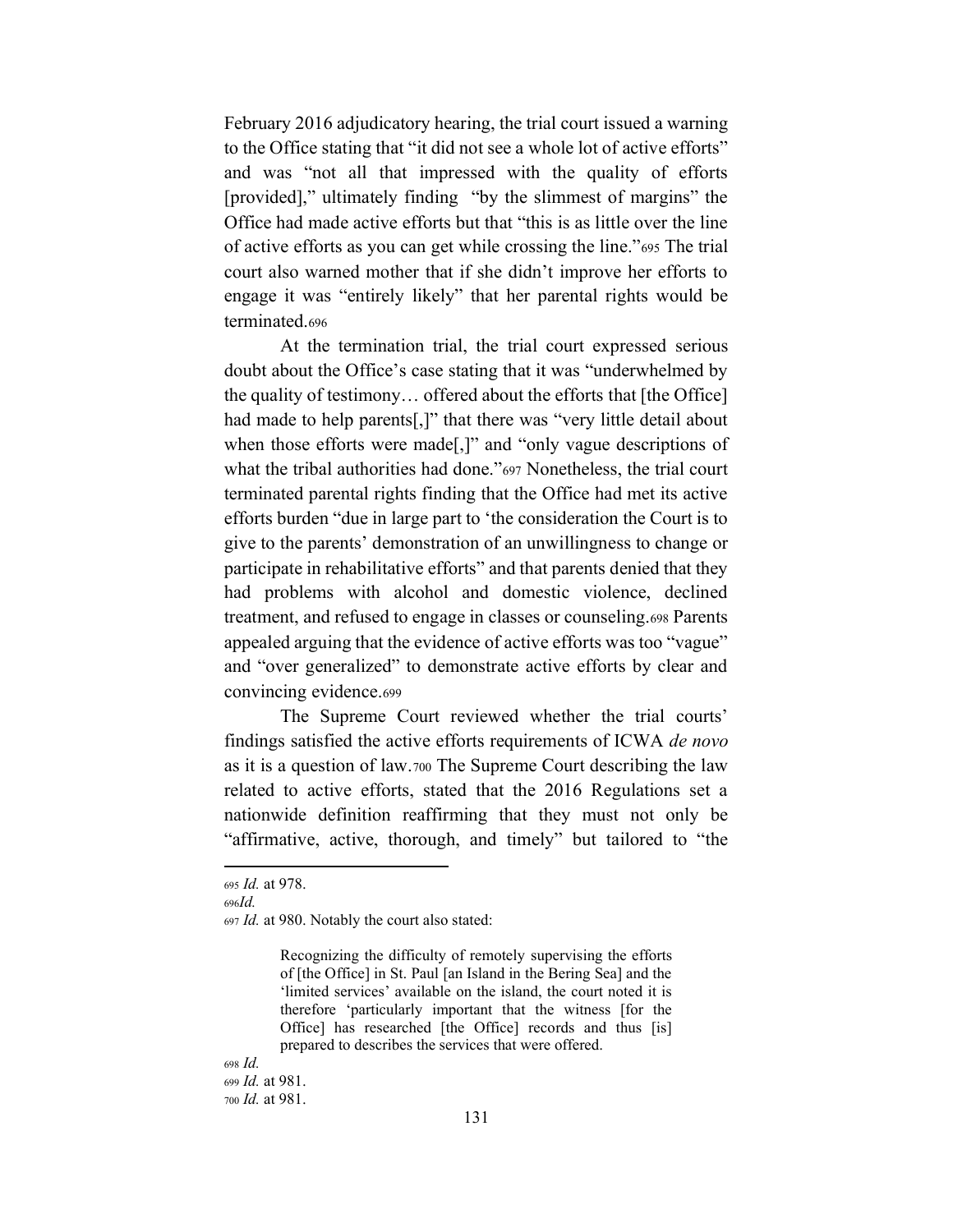circumstances of the case."701 The Supreme Court also concluded that under the 2016 Regulations, active efforts "must be documented" in detail in the record,"702 stating "[t] he act of documentation is not itself an 'active effort'; rather, it is a mechanism for OCS and the court to ensure that active efforts have been made. Documentation is required by ICWA and critical to compliance with ICWA's purpose and key protections."703

On those bases, the Supreme Court then found that the record was simply insufficient to show that the Office made active efforts, finding that the caseworker's testimony throughout the termination trial was "riddled" with "generic statements that defer to the tribe's actions without documentation or testimony about when and in what context the efforts occurred.704 It also found that documentation of active efforts in the record was "woefully missing."705 The court concluded:

> "We acknowledge that the superior" court concluded that [the Office] met its burden due in large part to 'the consideration the Court is to give to the parents' demonstration of an unwillingness to change or participate in rehabilitative efforts.' While this principle remains valid, the parents' lack of effort does not excuse [the Office's] failure to make and demonstrate its efforts."706

Accordingly, the court reversed the termination of parental rights and remanded the proceeding.707

In re Adoption of K.L.J., 831 S.E.2d 114 (N.C. Ct. App. 2019). In this North Carolina case, the Cheyenne River Sioux tribal court initially took jurisdiction and granted Aunt custody of the

<sup>701</sup> *Id.* (citing to C.F.R. §23.2)

 $702$  *Id.* 

<sup>703</sup> *Id.* at 983.

<sup>704</sup> Id. at 982.

<sup>705</sup> Id. at 983.

<sup>706</sup> *Id.* at 983.

<sup>707</sup> Id. at 984.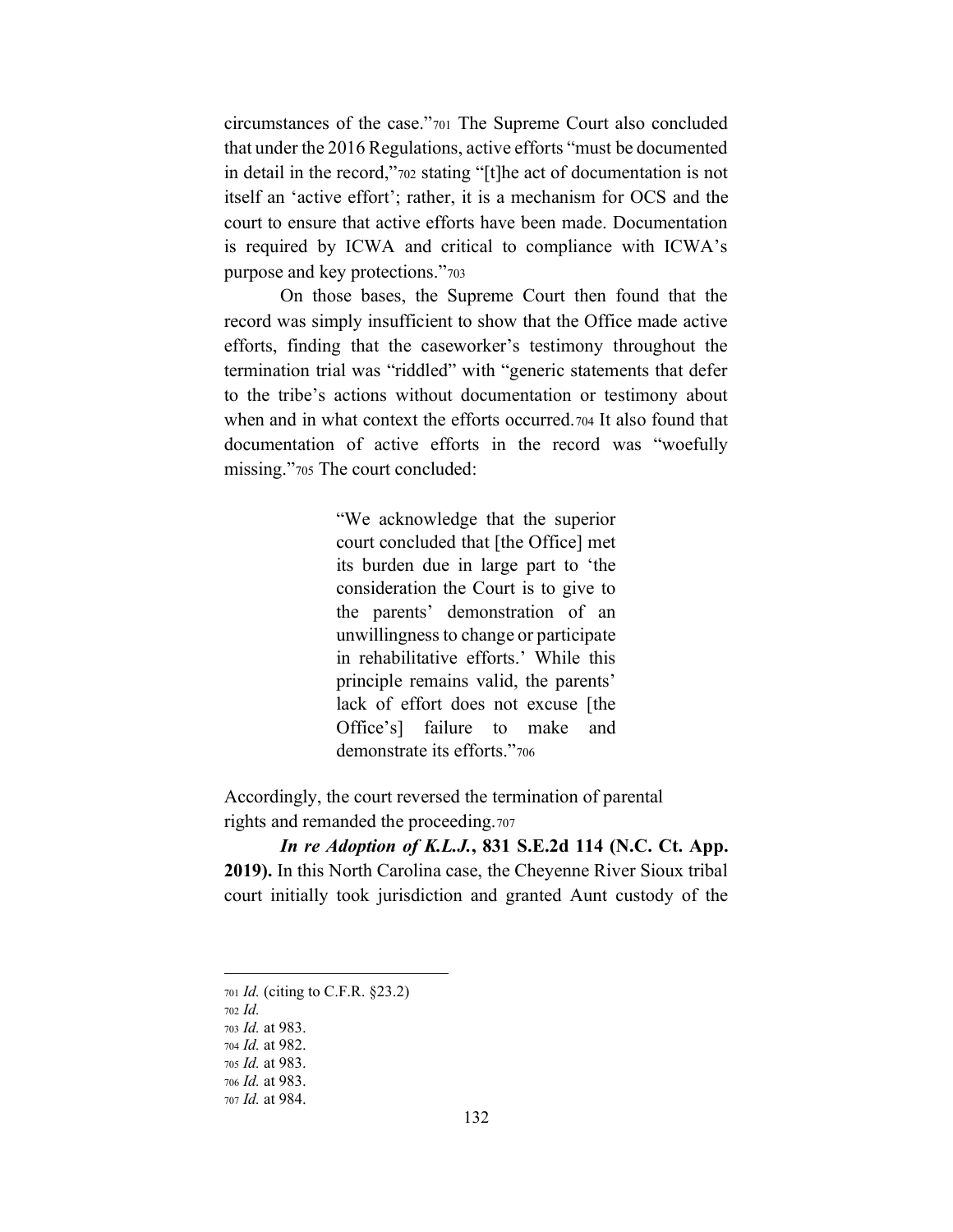children.708 Shortly thereafter, the Aunt entered into a Temporary Guardianship Agreement with guardians in state court.709 Two years later, the guardians filed petitions to adopt children in state court.710 Two months later the Aunt was served notice of the petition and immediate moved to vacate the guardianship order and have the children returned to her care pursuant to the tribal court custody order.711 The clerk denied her motion and transferred the case to district court to determine whether North Carolina had jurisdiction over the adoption.712 The record of the June 16, 2016 hearing included a faxed copy of an Order of Jurisdiction issued by the tribal court on May 2, 2016, stating that the Aunt as an Indian custodian as defined by ICWA, that the children were wards of the tribal court until they were 18 years old, and that pursuant to ICWA the tribe has exclusive jurisdiction.<sup>713</sup> This document was never entered into evidence.714 At the conclusion of the hearing court concluded that it had jurisdiction and entered the children's decrees of adoption.715 Aunt appealed arguing that the state court lacked jurisdiction over the adoption proceeding and that the court erred when it failed to give full faith and credit to the tribal order that determined that Aunt was an Indian custodian under ICWA and entitled to the children's return.716

The Court of Appeals reviewed the issue of subject matter jurisdiction *de novo*. The Court of Appeals noted that under the relevant provision in ICWA, a tribe has exclusive jurisdiction when an Indian child is a ward of the tribal court.717 Turning to the Black Law Dictionary definition of ward the court found that term means either a person "who is under a guardian's charge or protection" or a ward of the state is "someone who is housed by, and receives protection and necessities from the government.<sup>"718</sup> The court then concluded that because there was no evidence that the tribe ever

2019). <sup>709</sup> *Id.*

- <sup>715</sup> *Id.*
- <sup>716</sup> *Id.*

<sup>708</sup> In re Adoption of K.L.J. & K.P.J., 831 S.E.2d 114, 115. (N.C. Ct. App.

<sup>710</sup> *Id.* at 116.

<sup>711</sup> *Id.*

<sup>712</sup> *Id.*

<sup>713</sup> *Id.*

<sup>714</sup> *Id.*

<sup>717</sup> *Id.* at 117 (citing to 25 U.S.C. § 1911(a)).

<sup>718</sup> *Id.* at 117.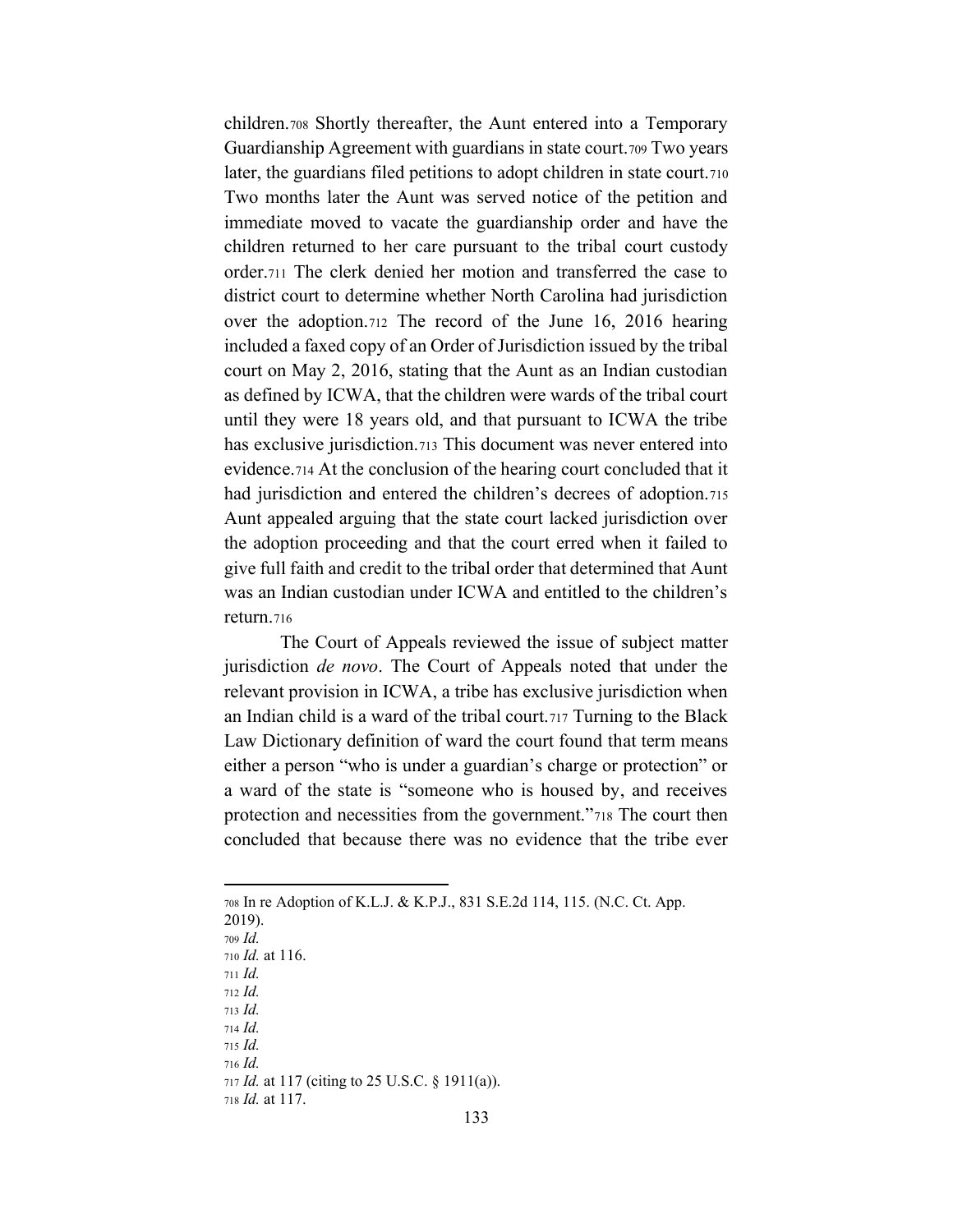housed or provided protection or necessities for the children they were never a ward of the tribal court.<sup>719</sup> Further, state jurisdiction was appropriate despite the tribal Jurisdiction Order asserting wardship and jurisdiction because as described below, the trial court was not required to offer that order full faith and credit. *Id.*

Under ICWA, the state "shall give full faith and credit to the public acts, records, and judicial proceedings of any Indian tribe applicable to Indian child custody proceedings to the same extent that such entities give full faith and credit to the public acts, records, and judicial proceedings of any other entity.<sup>"720</sup> Based on this mandate, the Court of Appeals turned to its caselaw regarding foreign judgments and the Uniform Enforcement of Foreign Judgments Act to determine whether the Tribal Jurisdiction Order finding Aunt to be an Indian custodian<sub>721</sub> was to have been honored.722 Nothing that the UEFJA requires the party seeking to enforce a foreign judgment must "file a properly authenticated foreign judgment with the office of the [C]lerk of [S]uperior [C]ourt in any North Carolina county" the court found that no such document was presented to the court and the only copy of the court order in the record was never entered into evidence.723 The Court of Appeals also found that under state caselaw full faith and credit need not be offered in instances like this one, where there is no assurance that the order was issued in compliance with basic tenants of due process.724 Specifically, the Court of Appeals took issue with the fact that no party besides the Aunt was given notice of the proceeding or an opportunity to be heard before the Tribal Jurisdiction Order was entered.725 On this basis the Court of Appeals affirmed the trial court decree of adoption.

*In re Dupree M.***, 171 A.D.3d 752 (N.Y. Ct. App. 2019).** In this New York case, a petition alleging neglect involving an Indian child was filed against mother.726 Over the child's objection, mother and the Unkechaug Indian Nation, a state recognized Indian tribe,

<sup>719</sup> *Id.*

<sup>720</sup> 25 U.S.C. § 1911(d).

<sup>721</sup> Under ICWA Indian custodians are given rights and protections similar to parents. See, e.g., 25 U.S.C. §§ 1912, 1913, 1914, &1916.

<sup>722</sup> *Id.* at 118.

<sup>723</sup> *Id.* (citing to N.C.G.S. § 1C-1703(a) (2017)).

<sup>724</sup> *Id.*

<sup>725</sup> *Id.*

<sup>726</sup> Matter of Dupree M. [Samantha Q.], 171 A.D.3d 752, 97 N.Y.S.3d 680.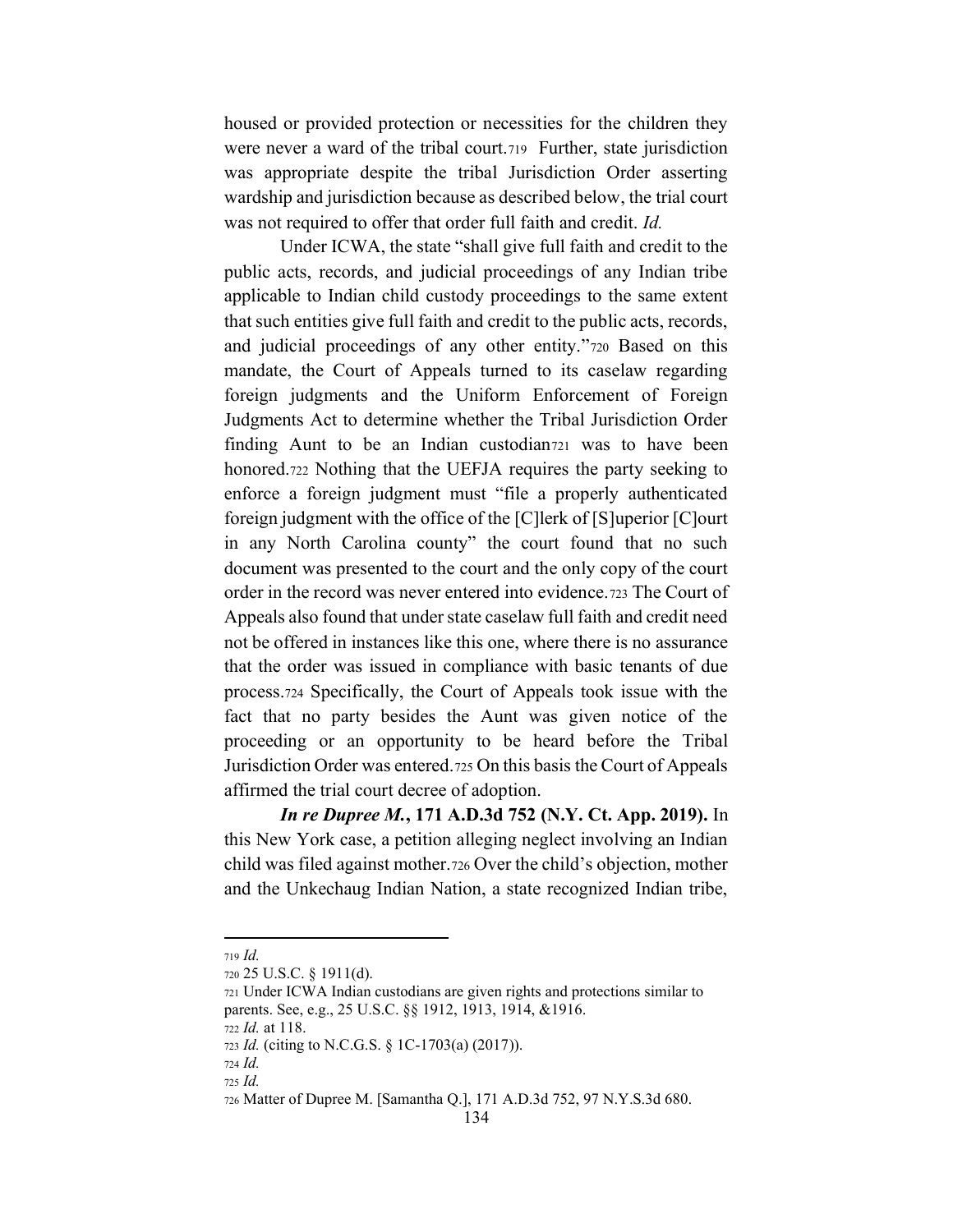requested transfer to tribal court.727 The court granted the motion and the case as transferred to tribal court.728 The child's attorney appealed, arguing that because the proceeding did not result in a foster care placement, transfer was not appropriate under ICWA.

The Supreme Court729 first confirmed that under New York State law the rights and protections of ICWA extend to tribes who are recognized by the state of New York such as the Unkechaug Indian Nation.730 The court then turned to whether transfer to tribal court was appropriate. It began its analysis by reminding that under ICWA "state-court proceedings for foster care placement or termination of parental rights are to be transferred to the tribal court, except in cases of 'good cause,' objection by either parent, or declination of jurisdiction,"731 and citing New York law that restates the transfer provisions of ICWA.732 Then citing to the authority of the Bureau of Indian Affairs to promulgate regulations, the court found that the definition of a child custody proceeding related to a foster care placement included in the 2016 Regulations includes "any action that may culminate in" a foster care placement.733 The court therefore found that transfer was proper because although the hearing in question did not result in a foster care placement it "may" have culminated in one" and was therefore a child custody proceeding under ICWA making transfer appropriate.734

*In re L.L.***, 454 P.3d 51 (Utah Ct. App. 2019).** In this protective services case the child was removed from mother's care and custody and shortly thereafter returned with an in-home services plan.735As part of the in-home services plan mother came into contact with three therapists, each of whom wrote a letter to the juvenile court expressing concern about the child's safety in the home.736 The guardian ad litem for the child moved the court to

<sup>727</sup> *Id.* at 752-53.

<sup>728</sup> *Id.*

<sup>729</sup> In New York the intermediate appellate court is called the Supreme Court. <sup>730</sup> *Id.* at 573.

<sup>731</sup> *Id.* at 574 (citing to Mississippi Band of Choctaw Indians v. Holyfield, 490 US 30, 36 (1989)).

<sup>732</sup> *Id.* at 575 (citing to Social Services Law § 39 (6)).

<sup>733</sup> *Id.* at 754 (citing to 25 C.F.R. 23.2 *Child Custody Proceeding* (2)).

<sup>734</sup>*Id.* at 575. Notably the child also argued that because the New York State ICWA regulations were not updated until one month after the proceeding in question.

<sup>735</sup> State in Interest of L.L., 2019 UT App 134, 454 P.3d 51, 54. (Utah Ct. App. 2019).

<sup>736</sup> *Id.* at 55.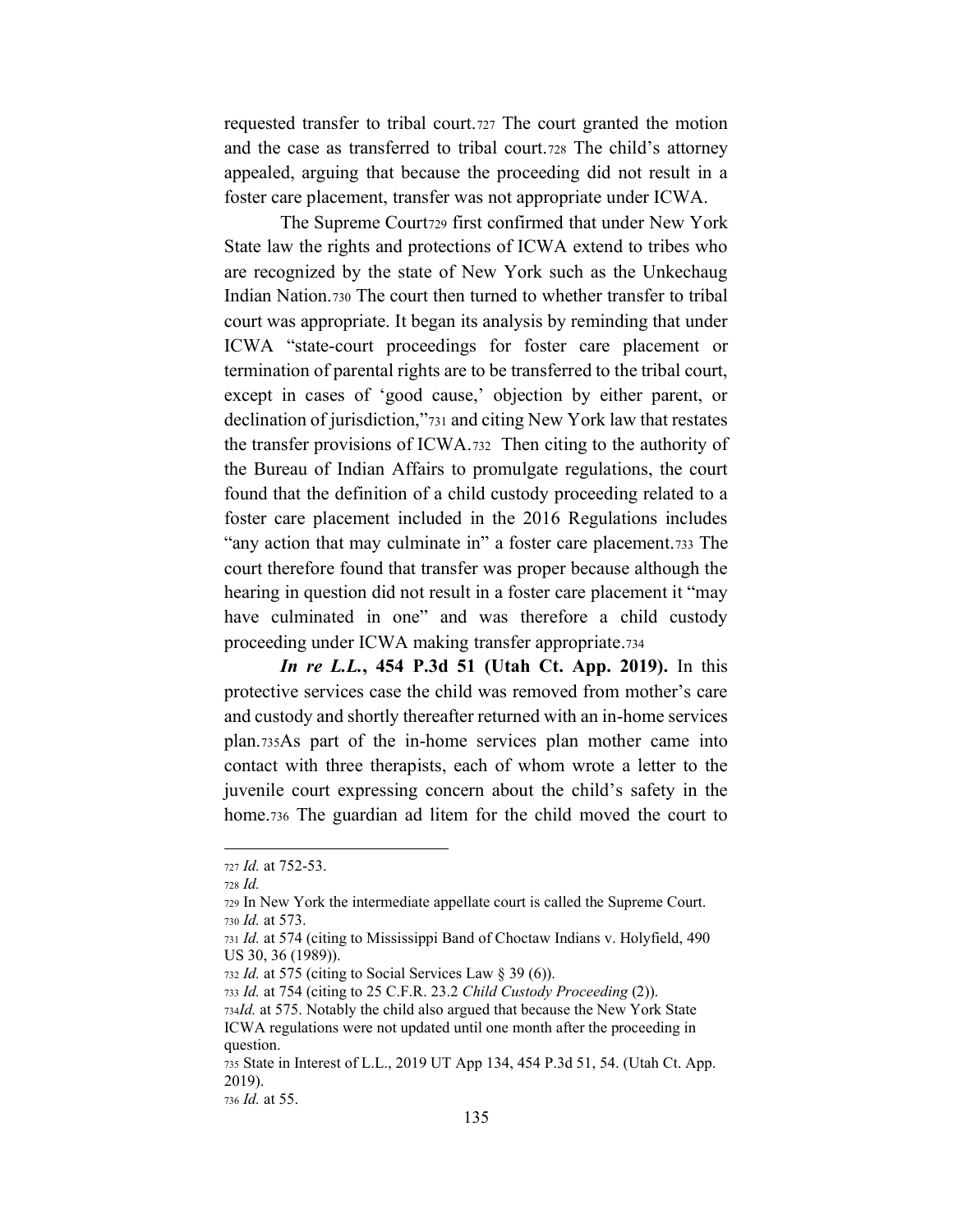again place the child in the Department's custody.737 In preparation for the adjudication the GAL designated the three therapists who had filed letters with the court as qualified expert witnesses for the purposes of ICWA.738 The Department and mother moved to strike the GAL's motion on the basis that she had failed to designate an expert who was qualified under ICWA.739 The trial court found that the "Chevron deference rule" required it to deter to and adopt the 2016 ICWA Regulation's interpretation of the term qualified expert witness and that the definition in the regulations precluded the court from qualifying any of the therapists as an expert under ICWA because none of the them could speak to the prevailing social and cultural standards of the Tribe.740 The court then closed the child's case and the GAL appealed.741

The Court of Appeals began by finding that recent Utah case law affirmed that Utah courts "must still defer to a federal administrative agency's interpretation of an ambiguous federal statute" and that the court did not err when it determined that the 2016 ICWA regulations were binding 742 Employing the Chevron deference test the Court found that the addition of the word "qualified" made the term qualified expert witness an ambiguous one; that 25 U.S.C. § 1952 expressly granted the Bureau of Indian Affairs authority to promulgate regulations; and that the definition of "qualified expert witness" provided in those regulations is a permissible construction of the term as a stated purposes of ICWA was to overcome the fact that "states... have often failed to recognize ... the cultural and social standards prevailing in Indian communities and families" and an custody concerns may be different in the context of an Indian family.743

The Court then went on to determine that under that when a qualified expert witness is required the regulations state that:

<sup>737</sup> Id.

<sup>738</sup> Id.

 $739$  *Id.* 

<sup>740</sup> Id. (citing to Chevron, U.S.A., Inc v Natural Res. Def. Council, Inc., 467 U.S. 837, 843-45, 104 S. Ct. 2778, (1984) and 25 C.F.R. § 23.122(a) (2017)).

 $741$   $Id.$ 

<sup>742</sup> Id. at 58 (citing to Bank of Am., NA v. Sundquist, 2018 UT 58, 430 P.3d 623  $(2019)$ ).

<sup>743</sup> *Id.* at 60 (citing to 25 U.S.C. § 1901 (5) (2011)).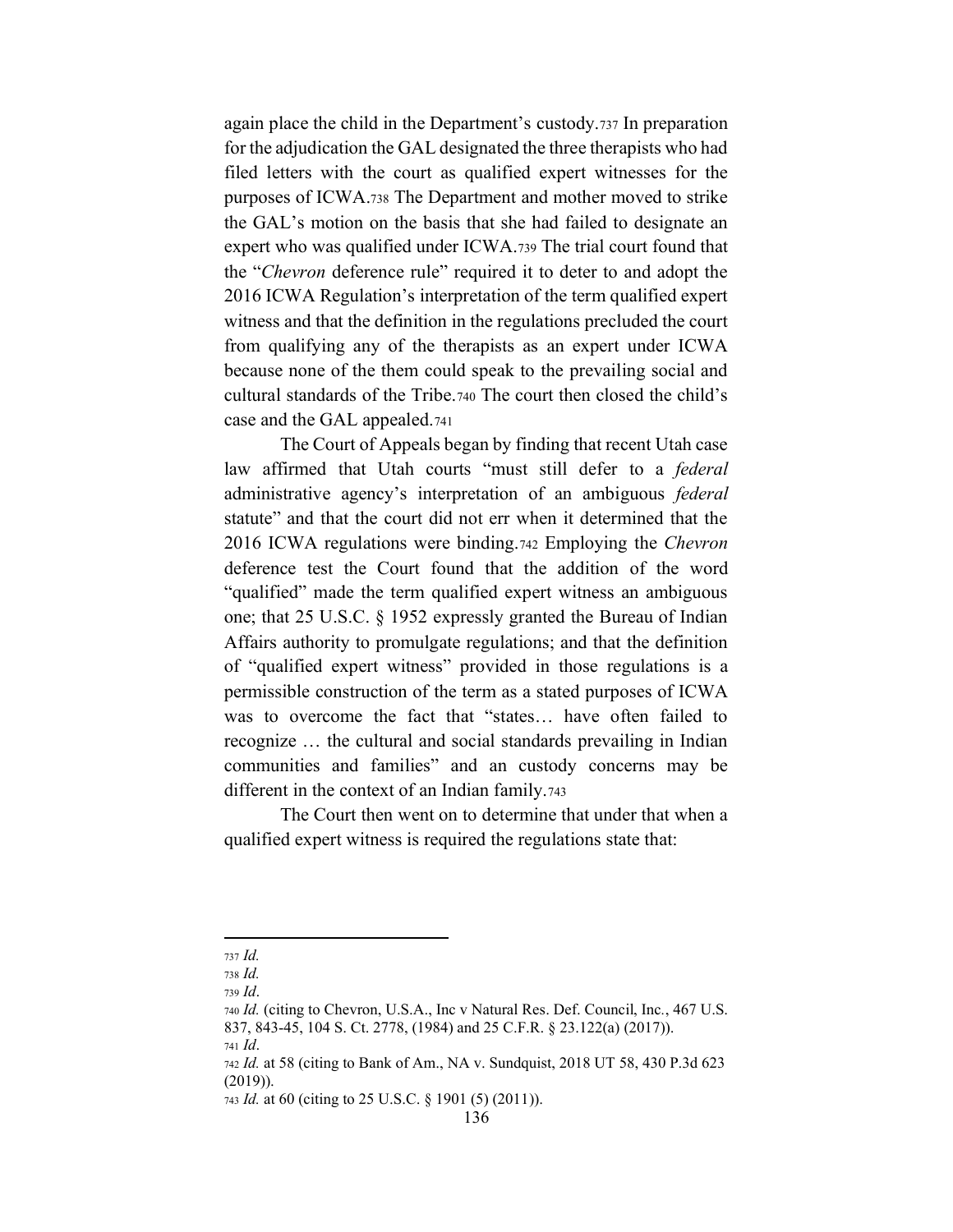"while a 'qualified expert witness *must be* qualified to testify regarding whether the child's continued custody by the parent ... is likely to result in serious emotional or physical damage to the child,' the witness "should be qualified to testify as to the prevailing social and cultural standards of the Indian child's tribe." The second part of the definition, pertaining to the witness's qualification to testify regarding tribal social and cultural standards... grants the state courts discretion to determine whether this type of qualification is "necessary in any particular case."744

Finding support in this interpretation in the commentary of the 2016 ICWA regulations the court determined that it might "generally" be important for a qualified expert witness to have knowledge of tribal social and cultural standards a court may determine that that such specialized knowledge is "plainly irrelevant" to particular circumstances at issue or that a case may not be influence by cultural bias and therefore deem an expert qualified to testify as to whether continued custody of the parent would result in serious emotional or physical damage to the child.745 For this reason the Supreme Court determined that the trial court erred in dismissing the case without considering "whether this as the sort of case in which claimed reasons for removal were unrelated to tribal custom or culture."746 On this basis and other unrelated basis the court reversed the trial court's decision.747

<sup>744</sup> Id. (citations omitted)

<sup>745</sup> *Id.* at 61.

<sup>746</sup> *Id.* at 62.

<sup>747</sup> Note the GAL also challenged a trial court ruling that the mother's communication with her therapist were privileged, as that argument is not relevant to ICWA it is not included here, although it was another basis for reversal. *Id.* at 63.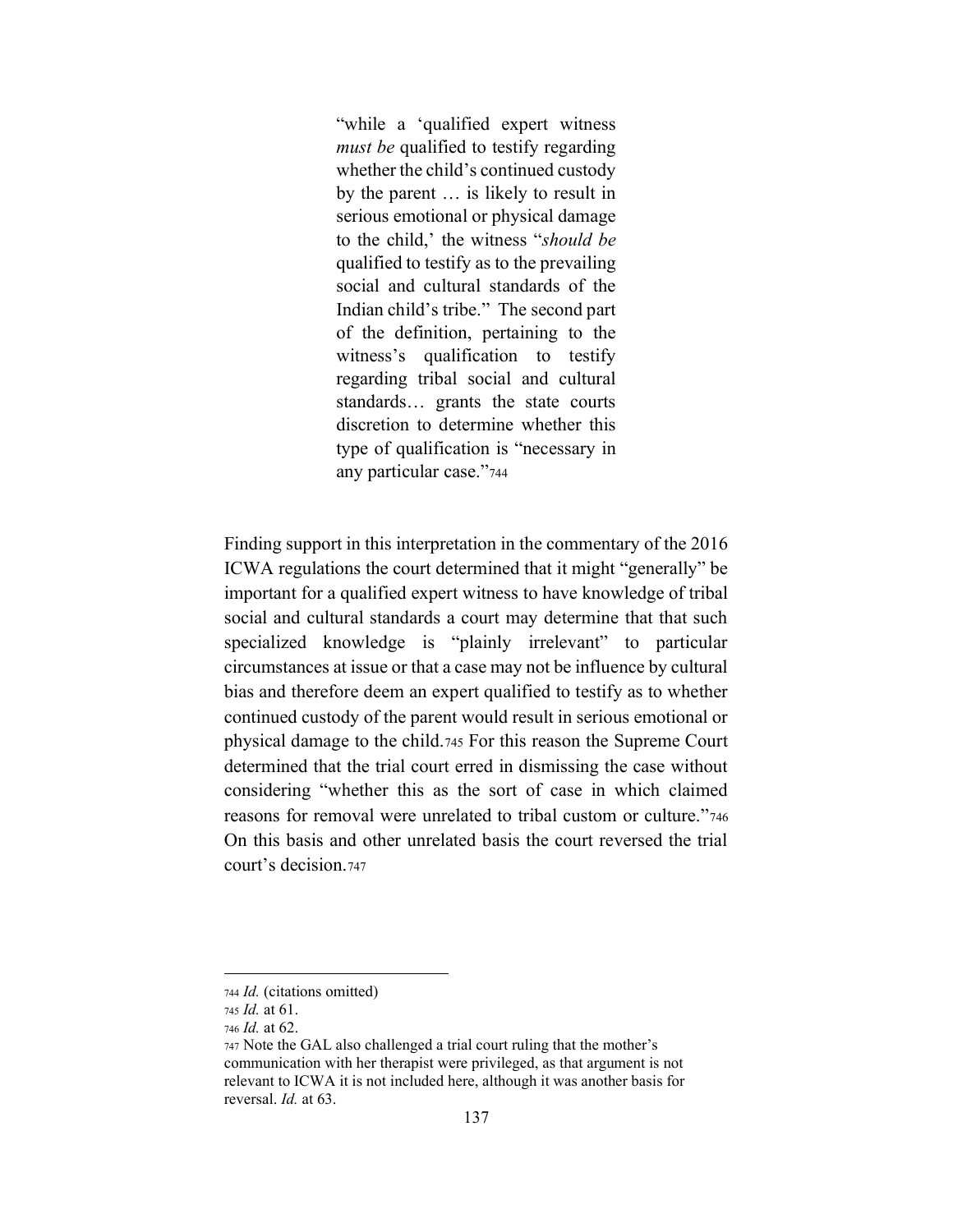## V. ALL REPORTED STATE CASES

As a federal law implemented by state courts, ICWA holds a unique place child welfare jurisprudence. Included below is a comprehensive listing of all reported 2018 state and federal cases involving the Indian Child Welfare Act. This quick reference should allow busy practitioners the opportunity to quickly find and review all new case law on any given ICWA topic that may arise in their caseload without the tedious work of searching through 50 jurisdictions and numerous topics.

Cases that were not reported, and that were reported but only mention ICWA to clarify that the child involved was not ICWAeligible have not been included.

| <b>Case Name</b>                                   | Date          | Year | Court      | <b>State</b> | <b>Reported</b> | <b>Tribe</b>                                    | Outcome                                    | Party<br><b>Appealing</b> |  |  |  |  |
|----------------------------------------------------|---------------|------|------------|--------------|-----------------|-------------------------------------------------|--------------------------------------------|---------------------------|--|--|--|--|
| <b>Active Efforts</b>                              |               |      |            |              |                 |                                                 |                                            |                           |  |  |  |  |
| In re Mercedes L.                                  | $15$ -Jan     | 2019 | <b>COA</b> | <b>NB</b>    | Rep.            | Oglala Sioux                                    | Affirmed<br>in part,<br>Vacated<br>in part | Mother                    |  |  |  |  |
| Bill S. v. Dept. of<br>Health & Social<br>Services | $15 -$<br>Feb | 2019 | <b>SC</b>  | AK           | Rep.            | Aleut<br>Community of<br>St. Paul Island        | Remand                                     | Mother and<br>Father      |  |  |  |  |
| Sam M. v. State of<br>Alaska                       | $7-Jun$       | 2019 | <b>SC</b>  | AK           | Rep.            | Native Village of<br>Kluti-Kaah                 | Affirm                                     | Father                    |  |  |  |  |
| In re I.C.                                         | $9-Oct$       | 2019 | <b>COA</b> | <b>OR</b>    | Rep.            | Confederated<br>Tribes of the<br>Siletz Indians | Affirm                                     | Father                    |  |  |  |  |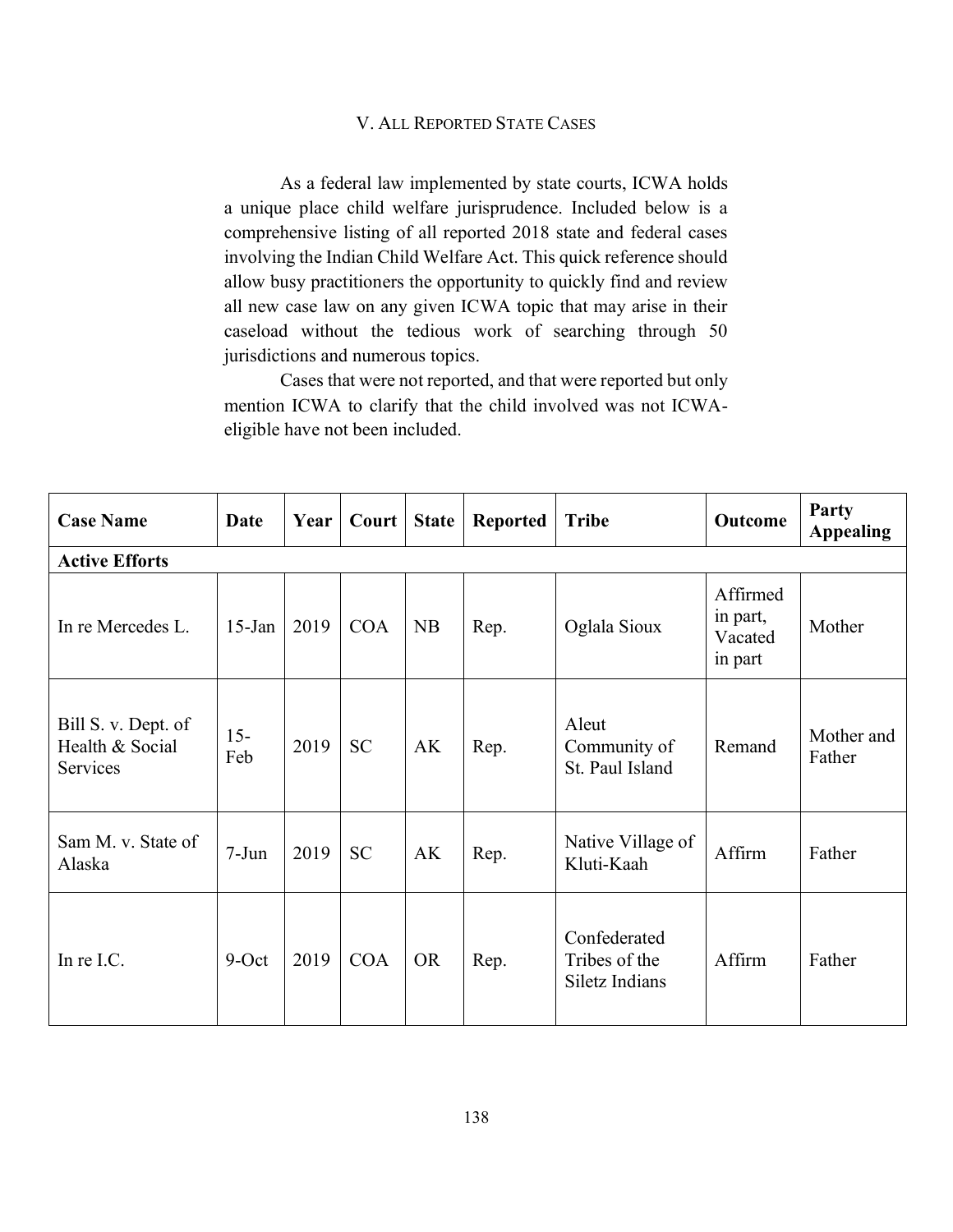| Matter of K.L.                                                                  | $29 -$<br>Oct | 2019 | <b>SC</b>    | <b>MT</b> | Rep. | Little Shell Tribe<br>of Chippewa<br>Indians | Remand | Father               |
|---------------------------------------------------------------------------------|---------------|------|--------------|-----------|------|----------------------------------------------|--------|----------------------|
| In re Aviyanah S.                                                               | $15$ -Jan     | 2019 | <b>COA</b>   | NB        | Un   | Rosebud Sioux<br>Tribe                       | Affirm | Father               |
| Alfred J. v. State of<br>Alaska Dept of<br>Health and Social<br><b>Services</b> | $3-Apr$       | 2019 | <b>SC</b>    | AK        | Un   | Unnamed                                      | Affirm | Father               |
| Charlotte K. v.<br>Dept. of Health and<br><b>Social Services</b>                | $19-$<br>Jun  | 2019 | <b>SC</b>    | AK        | Un   | Unnamed                                      | Affirm | Mother               |
| A.B. v. Superior<br>Court of Inyo Co.                                           | $3-Jul$       | 2019 | 4th<br>Dist. | CA        | Un   | Unnamed                                      | Affirm | Mother               |
| Addy S. v. Dept of<br>Health and Social<br>Services                             | $17-Jul$      | 2019 | <b>SC</b>    | AK        | Un   | Chevak                                       | Affirm | Mother               |
| In re S.M.                                                                      | $30 -$ Jul    | 2019 | 1st<br>Dist. | CA        | Un   | Round Valley<br>Tribe                        | Affirm | Mother               |
| In re E.D.                                                                      | $24 -$<br>Sep | 2019 | 3rd<br>Dist. | CA        | Un   | <b>Cherokee Nation</b>                       | Affirm | Mother and<br>Father |
| In re I.R. Hugo                                                                 | $17-$<br>Dec  | 2019 | <b>COA</b>   | MI        | Un   | Sault Ste. Marie<br>Tribe                    | Affirm | Father               |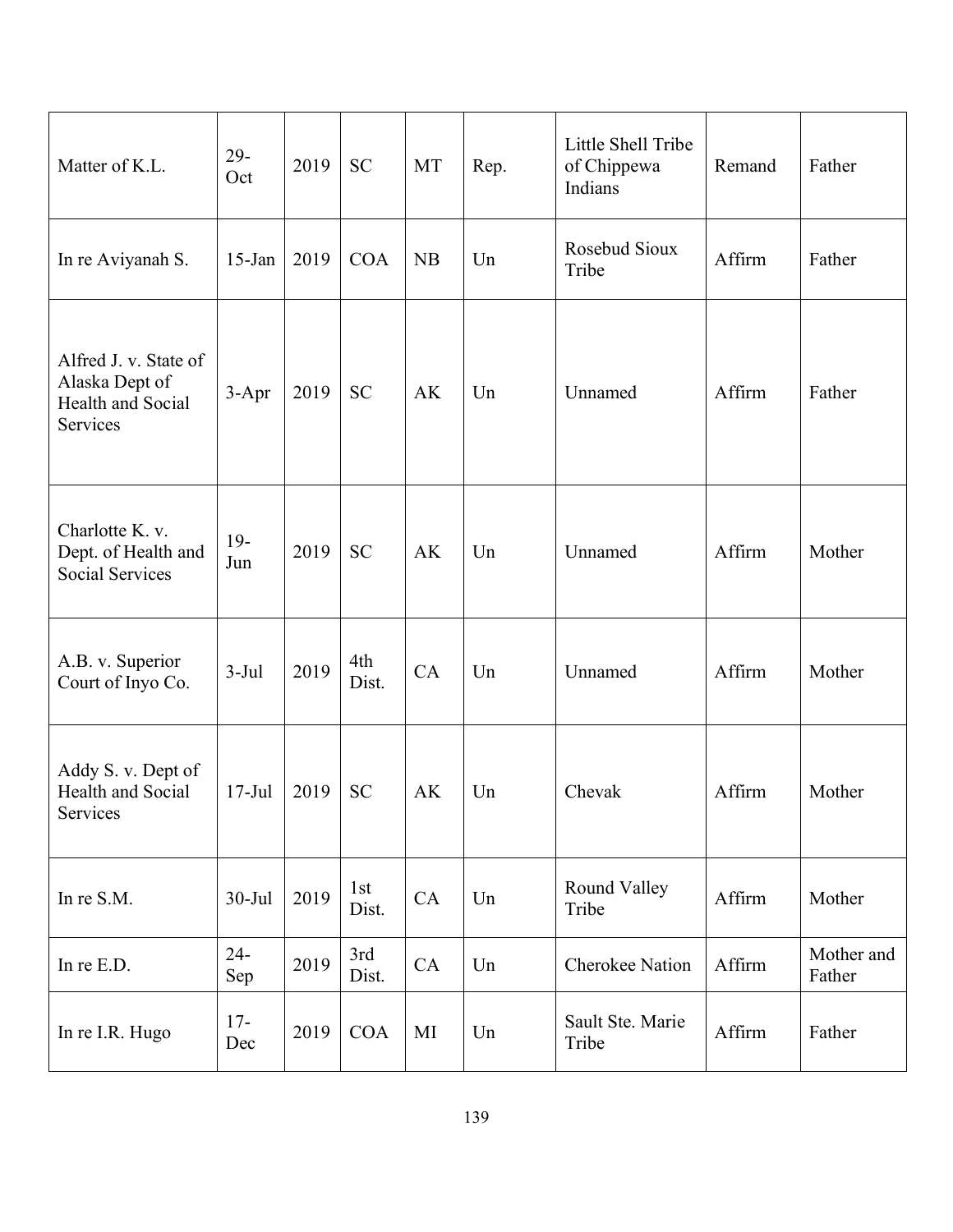| Tim B. v. State                             | $18-$<br>Dec  | 2019 | <b>SC</b>    | AK        | Un   | Native Village of<br>Stevens     | Affirm                    | Father                                    |
|---------------------------------------------|---------------|------|--------------|-----------|------|----------------------------------|---------------------------|-------------------------------------------|
| <b>Application of ICWA</b>                  |               |      |              |           |      |                                  |                           |                                           |
| In re L.M.                                  | $22 -$<br>Feb | 2019 | <b>COA</b>   | <b>OH</b> | Rep. | Unnamed                          | Affirm                    | Mother,<br>Grandmoth<br>er, Great<br>Aunt |
| In re C.E.                                  | 4-Nov         | 2019 | 4th<br>Dist. | CA        | Un   | Navajo Nation                    | Affirm                    | Mother                                    |
| <b>Child Custody/Foster Care Proceeding</b> |               |      |              |           |      |                                  |                           |                                           |
| In re Welfare of AP                         | $24-$<br>Jun  | 2019 | <b>COA</b>   | <b>MN</b> | Un   | <b>Bad River Band</b>            | Affirm                    | Grandmoth<br>er                           |
| In re Leslie T. Jr.                         | $1-May$       | 2019 | <b>COA</b>   | <b>NY</b> | Rep. | Unkechaug<br><b>Indian Tribe</b> | Affirm                    | Tribe                                     |
| In re S.B.                                  | 9-Dec         | 2019 | <b>COA</b>   | <b>MN</b> | Un   | White Earth                      | Affirm                    | Foster<br>Parents                         |
| In re Z.T.                                  | $19-$<br>Feb  | 2019 | 2nd<br>Dist. | CA        | Un   | Cherokee                         | Affirm                    | Mother                                    |
| In re L.R.                                  | $12 -$<br>Apr | 2019 | 2nd<br>Dist. | CA        | Un   | Apache                           | Dismissed<br>as Moot      | Mother                                    |
| In re Melody. R.                            | $16-$<br>May  | 2019 | 2nd<br>Dist. | CA        | Un   | Cherokee                         | <b>Dismiss</b><br>as Moot | Mother                                    |
| In re K.C.                                  | $10-$<br>Jun  | 2019 | 3rd<br>Dist. | CA        | Un   | Unnamed                          | Affirm                    | Mother                                    |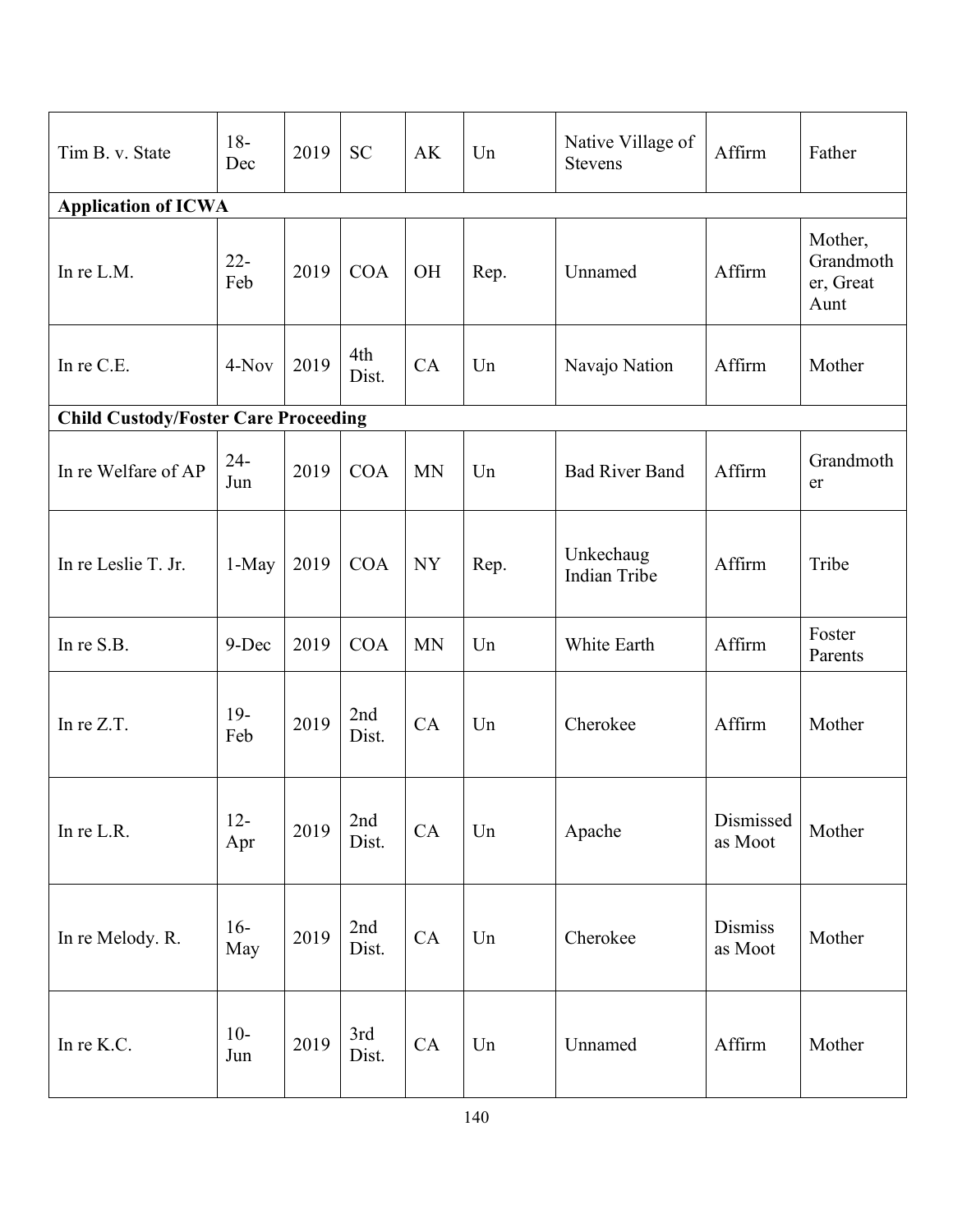| In re Gabriel D.                      | $20 -$<br>Jun | 2019 | 2nd<br>Dist.  | CA        | Un   | Apache                   | Remand                    | Father               |
|---------------------------------------|---------------|------|---------------|-----------|------|--------------------------|---------------------------|----------------------|
| In re I.T.                            | $28 -$<br>Aug | 2019 | 6th.<br>Dist. | CA        | Un   | Cherokee                 | Affirm                    | Mother               |
| In re Acevedo                         | $22 -$<br>Oct | 2019 | <b>COA</b>    | <b>WA</b> | Un   | Unnamed                  | Remand                    | Mother               |
| In re Elijah G.                       | $22 -$<br>Oct | 2019 | 2nd<br>Dist.  | CA        | Un   | Creek                    | Affirm                    | Mother               |
| In re A.L.C.                          | 23-Jan        | 2019 | <b>COA</b>    | <b>WA</b> | Rep. | Samish                   | Remand                    | Father               |
| <b>Indian Child</b>                   |               |      |               |           |      |                          |                           |                      |
| In re S.K.                            | $23 -$<br>Dec | 2019 | COA           | IN        | Rep. | Lac Des Mille<br>Lacs    | Affirm                    | Father               |
| In re Louis W.                        | $15$ -Jan     | 2019 | <b>COA</b>    | <b>NB</b> | Un   | Navajo Nation            | Affirm                    | Mother and<br>Father |
| In re M.B.B.                          | $22 -$<br>Apr | 2019 | COA           | <b>MN</b> | Un   | White Mountain<br>Apache | Affirm                    | Mother               |
| In re S.R.                            | $21 -$<br>May | 2019 | 2nd<br>Dist.  | CA        | Un   | Unnamed                  | <b>Dismiss</b><br>as Moot | Father               |
| In re Baby Boy W.                     | $26 -$<br>Jun | 2019 | <b>COA</b>    | NY        | Un   | Unnamed                  | Affirm                    | Mother               |
| Gregory R. v. Dept<br>of Child Safety | $24 -$<br>Dec | 2019 | COA           | AZ        | Un   | Unnamed                  | Affirm                    | Father               |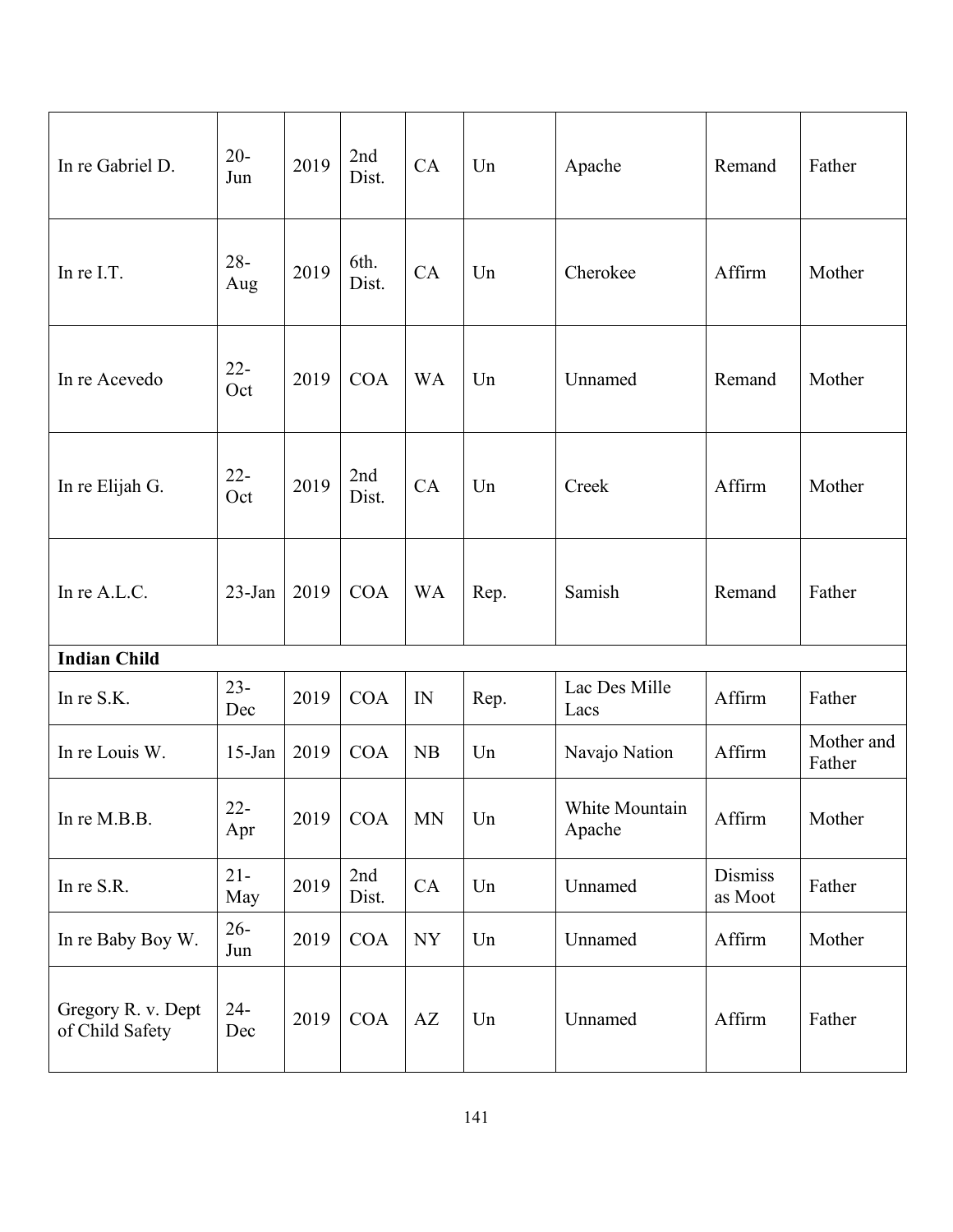| In re T.D.         | $18-$<br>Dec  | 2019 | 4th<br>Dist. | CA | Un | Chickasaw<br>Nation | Affirm                    | Father and<br>Mother |
|--------------------|---------------|------|--------------|----|----|---------------------|---------------------------|----------------------|
| <b>Inquiry</b>     |               |      |              |    |    |                     |                           |                      |
| In re M.B.         | 8-Jan         | 2019 | 4th<br>Dist. | CA | Un | Cherokee            | Remand                    | Mother               |
| In re A.M.         | $15$ -Jan     | 2019 | 2nd<br>Dist. | CA | Un | Apache              | Remand                    | Mother               |
| In re Ward         | $17-Jan$      | 2019 | <b>COA</b>   | MI | Un | Unknown             | Affirm                    | Mother               |
| In re H.Y.         | $22$ -Jan     | 2019 | 2nd<br>Dist. | CA | Un | <b>Blackfoot</b>    | <b>Dismiss</b><br>as Moot | Mother               |
| In re A.Z.         | 29-Jan        | 2019 | 2nd<br>Dist. | CA | Un | Unknown             | Remand                    | Father               |
| In re Williams     | $12 -$<br>Feb | 2019 | <b>COA</b>   | MI | Un | Unnamed             | Affirm                    | Father               |
| In re A.B.         | $13 -$<br>Feb | 2019 | 2nd<br>Dist. | CA | Un | Unknown             | Affirm                    | Mother               |
| In re J.L.         | $15 -$<br>Feb | 2019 | 4th<br>Dist. | CA | Un | Unnamed             | Remand                    | Mother               |
| In re I.M.         | $19-$<br>Feb  | 2019 | 1st<br>Dist. | CA | Un | Choctaw             | Affirm                    | Father               |
| In re C.J.         | $28 -$<br>Feb | 2019 | 2nd<br>Dist. | CA | Un | Unknown             | Remand                    | Father               |
| In re T.L.         | $18-$<br>Mar  | 2019 | 5th<br>Dist. | CA | Un | Unnamed             | Remand                    | Father               |
| In re E.O.         | $20 -$<br>Mar | 2019 | 4th<br>Dist. | CA | Un | Cherokee            | Remand                    | Father and<br>Minors |
| In re M.A. Proctor | $21 -$<br>Mar | 2019 | <b>COA</b>   | MI | Un | Unknown             | Affirm                    | Fathers              |
| In re Frankie P.   | $27 -$<br>Mar | 2019 | 2nd<br>Dist. | CA | Un | Sioux               | Affirm                    | Mother and<br>Father |
| In re Ariel R.     | $27 -$<br>Mar | 2019 | 2nd<br>Dist. | CA | Un | Cherokee            | Remand                    | Father               |
| In re K.P.         | $12 -$<br>Apr | 2019 | 1st<br>Dist. | CA | Un | Unknown             | Remand                    |                      |
| In re D.J.         | $24 -$<br>Apr | 2019 | 2nd<br>Dist. | CA | Un | Unknown             | Remand                    | Mother and<br>Father |
| In re J.D.         | $26 -$<br>Apr | 2019 | 1st<br>Dist. | CA | Un | Choctaw             | Remand                    | Mother and<br>Father |
| In re B.C.         | $29 -$<br>Apr | 2019 | 3rd<br>Dist. | CA | Un | Unknown             | Remand                    | Mother               |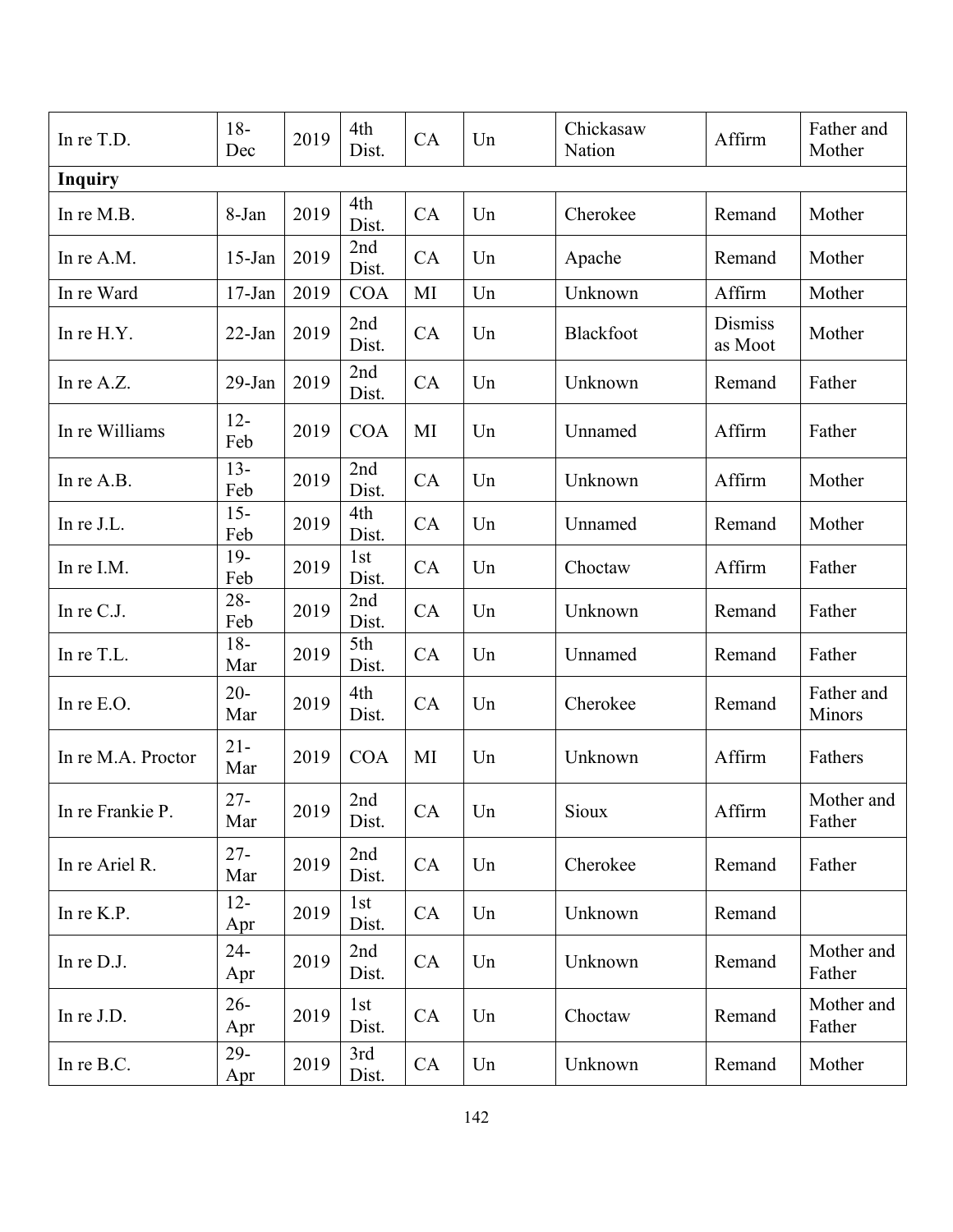| In re Isabella S. | $30 -$<br>Apr | 2019 | 1st<br>Dist. | CA        | Un | Blackfoot  | Remand         | Mother               |
|-------------------|---------------|------|--------------|-----------|----|------------|----------------|----------------------|
| In re K.H.        | $30 -$<br>Apr | 2019 | 4th<br>Dist. | <b>CA</b> | Un | Cherokee   | Remand         | Father               |
| In re M.H.        | $14-$<br>May  | 2019 | <b>COA</b>   | IL        | Un | Potawatomi | <b>Dismiss</b> | Father               |
| In re S.L.        | $15 -$<br>May | 2019 | 5th<br>Dist. | CA        | Un | Unknown    | Remand         | Mother               |
| In re Shane R.    | $16-$<br>May  | 2019 | 2nd<br>Dist. | CA        | Un | Cherokee   | Affirm         | Mother               |
| In re Marcus D.   | $20 -$<br>May | 2019 | 4th<br>Dist. | CA        | Un | Unknown    | <b>Dismiss</b> | Mother and<br>Father |
| In re E.M.        | $21 -$<br>May | 2019 | 2nd<br>Dist. | CA        | Un | Unknown    | Affirm         | Mother               |
| In re E.W.        | $23 -$<br>May | 2019 | 3rd<br>Dist. | CA        | Un | Unknown    | Affirm         | Mother               |
| In re T.W.        | $19-$<br>Jun  | 2019 | 2nd<br>Dist. | CA        | Un | Cherokee   | Remand         | Mother and<br>Father |
| In re Carla V.    | $20 -$<br>Jun | 2019 | 2nd<br>Dist. | CA        | Un | Unknown    | Affirm         | Mother               |
| In re Princess R. | $24 -$<br>Jun | 2019 | 2nd<br>Dist. | CA        | Un | Tiano      | Remand         | Father               |
| In re B.M.        | $28 -$<br>Jun | 2019 | 4th<br>Dist. | CA        | Un | Unknown    | Remand         | Mother               |
| In re M.S.        | $26$ -Jul     | 2019 | 2nd<br>Dist. | CA        | Un | Unknown    | Remand         | Mother               |
| In re Victoria B. | $1-Aug$       | 2019 | 2nd<br>Dist. | CA        | Un | Cherokee   | Remand         | Father               |
| In re P.R.        | $2-Aug$       | 2019 | 2nd<br>Dist. | CA        | Un | Cherokee   | Remand         | Father               |
| In re Paige L.    | $16-$<br>Aug  | 2019 | 4th<br>Dist. | CA        | Un | Unnamed    | Remand         | Mother               |
| In re S.J.        | $23 -$<br>Sep | 2019 | 2nd<br>Dist. | CA        | Un | Apache     | Remand         | Father               |
| In re Michael L.  | $11-$<br>Sep  | 2019 | 2nd<br>Dist. | CA        | Un | Unknown    | Remand         | Mother               |
| In re T.A.        | 5-Sep         | 2019 | 2nd<br>Dist. | CA        | Un | Unknown    | Remand         | Father               |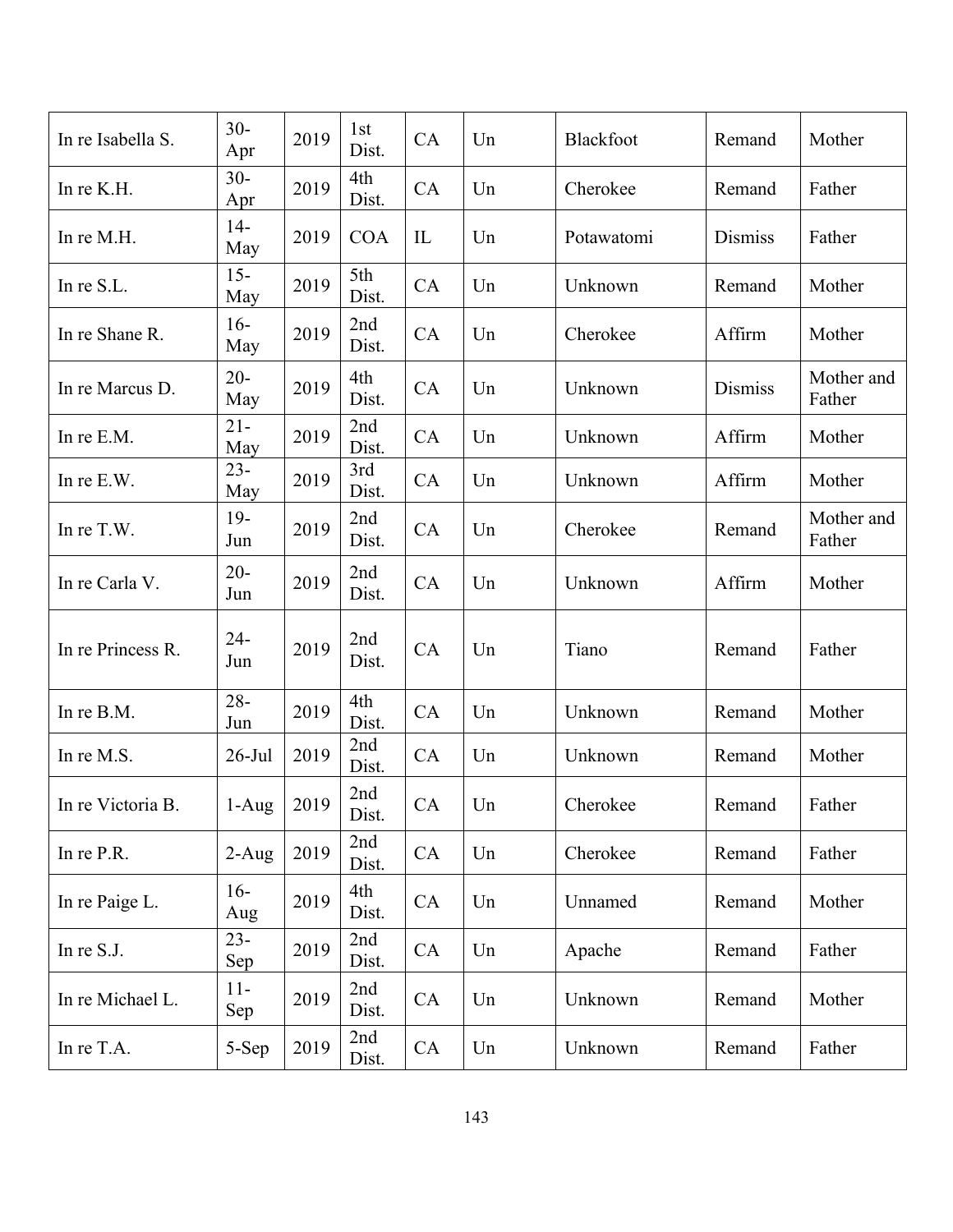| In re N.R.                           | $30 -$<br>Aug        | 2019 | 6th.<br>Dist. | CA        | Un   | Cherokee                       | Remand         | Mother               |
|--------------------------------------|----------------------|------|---------------|-----------|------|--------------------------------|----------------|----------------------|
| In re H.T.                           | $1$ -Oct             | 2019 | 4th<br>Dist.  | CA        | Un   | Cherokee                       | Remand         | Mother and<br>Father |
| In re D.E.                           | 8-Oct                | 2019 | 5th<br>Dist.  | CA        | Un   | Unknown                        | Affirm         | Mother               |
| In $re$ O.L.                         | $29 -$<br>Oct        | 2019 | 2nd<br>Dist.  | CA        | Un   | Cherokee                       | Remand         | Mother               |
| In re J.N.                           | $13 -$<br><b>Nov</b> | 2019 | 2nd<br>Dist.  | CA        | Un   | Cherokee                       | Remand         | Mother               |
| In re M.E.                           | $18-$<br><b>Nov</b>  | 2019 | 2nd<br>Dist.  | CA        | Un   | Shasta                         | Remand         | Mother               |
| In re T.P.                           | $26 -$<br><b>Nov</b> | 2019 | 1st<br>Dist.  | CA        | Un   | Chickasaw                      | Remand         | Mother               |
| In re G.L.                           | 3-Dec                | 2019 | 2nd<br>Dist.  | CA        | Un   | Unknown                        | Affirm         | Father               |
| In re Daniel H.                      | $13 -$<br>Dec        | 2019 | 4th<br>Dist.  | CA        | Un   | Cherokee                       | Remand         | Father               |
| In re E.B.                           | $16-$<br>Dec         | 2019 | 2nd<br>Dist.  | CA        | Un   | Cherokee                       | Remand         | Mother               |
| In re K.T.                           | $16-$<br>Dec         | 2019 | 2nd<br>Dist.  | CA        | Un   | Cherokee                       | Reversed       | Father               |
| In re C.M.                           | $19-$<br>Dec         | 2019 | 4th<br>Dist.  | CA        | Un   | Sioux                          | Remand         | Father               |
| <b>Interlocutory Appeal</b>          |                      |      |               |           |      |                                |                |                      |
| In re C.J. Jr.                       | $14-$<br>May         | 2019 | <b>COA</b>    | <b>OH</b> | Un   | Gila River Indian<br>Community | <b>Dismiss</b> | <b>GAL</b>           |
| <b>Intervention</b>                  |                      |      |               |           |      |                                |                |                      |
| In re Children of<br>Mary J.         | 3-Jan                | 2019 | <b>SC</b>     | <b>ME</b> | Rep. | Passamaquoddy<br>Tribe         | Affirm         | Tribe                |
| <b>Jurisdiction</b>                  |                      |      |               |           |      |                                |                |                      |
| Holly C. v. Tohono<br>O'odham Nation | 4-Oct                | 2019 | <b>COA</b>    | AZ        | Rep. | Tohono O'odham<br>Nation       | Remand         | Mother               |
| <b>Notice</b>                        |                      |      |               |           |      |                                |                |                      |
| In re L.D.                           | $24$ -Jan            | 2019 | 6th.<br>Dist. | CA        | Rep. | Doyon                          | <b>Dismiss</b> | Mother               |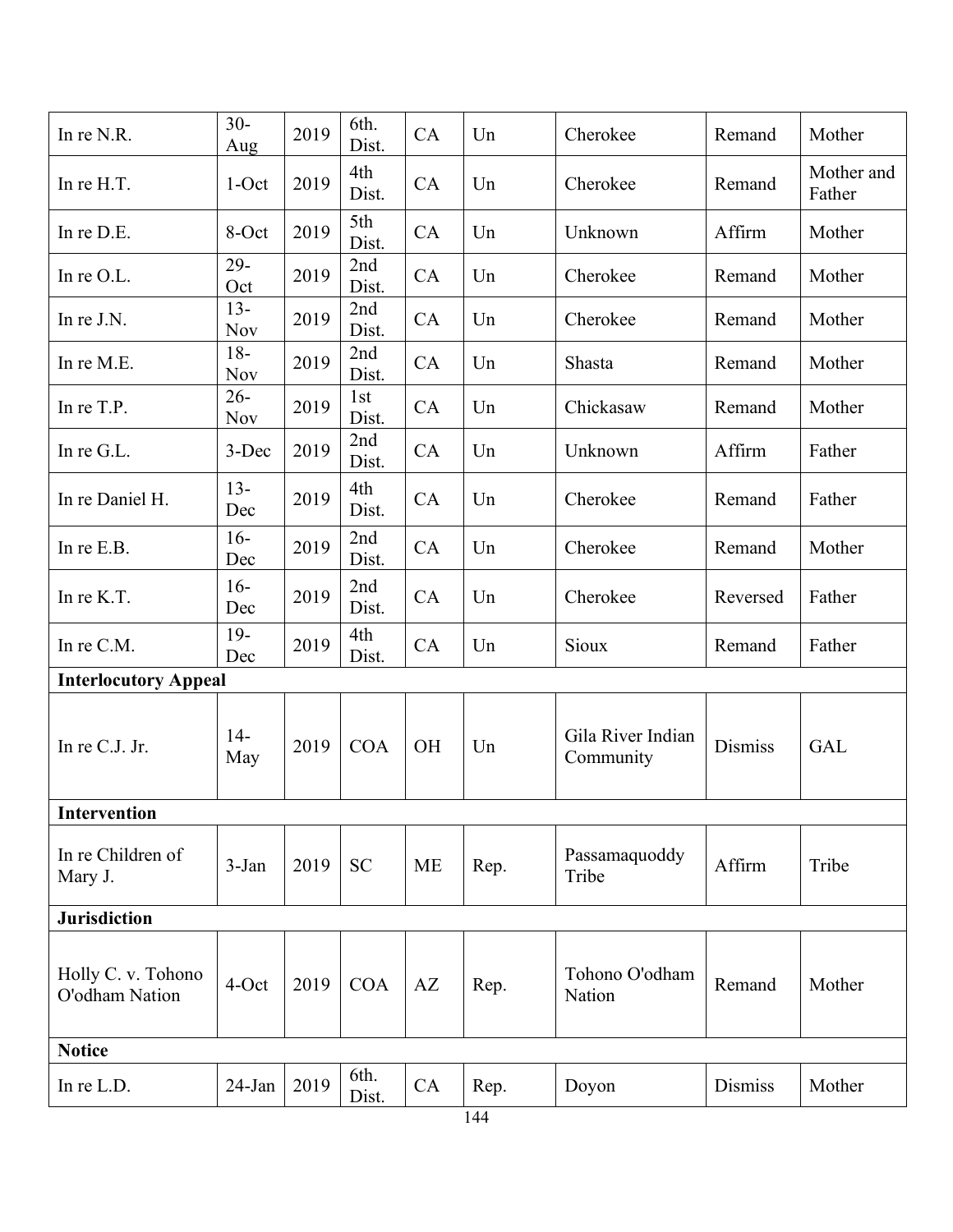| T.W. v. Shelby Co.<br>Dept. of Human<br>Resources  | 3-May         | 2019 | <b>COA</b>   | AL        | Rep. | Chippewa                                                       | Affirm                                      | Mother                   |
|----------------------------------------------------|---------------|------|--------------|-----------|------|----------------------------------------------------------------|---------------------------------------------|--------------------------|
| In re Z.C.                                         | 9-May         | 2019 | <b>COA</b>   | CO        | Rep. | Cherokee                                                       | Remand                                      | Mother                   |
| In re Damian G.                                    | 4-Jun         | 2019 | <b>COA</b>   | <b>NM</b> | Rep. | Navajo                                                         | Affirm                                      | Agency                   |
| In re A.W.                                         | $12 -$<br>Aug | 2019 | 3rd<br>Dist. | CA        | Rep. | Picayune<br>Rancheria of<br>Chukchansi<br><b>Indian Tribes</b> | Remand                                      | Mother and<br>Father     |
| In re A.W.                                         | $24 -$<br>Oct | 2019 | <b>COA</b>   | <b>TX</b> | Rep. | Creek                                                          | Affirm                                      | Mother and<br>Father     |
| In re N.R.                                         | $1$ -Oct      | 2019 | <b>COA</b>   | <b>WV</b> | Rep. | Point Arena<br>Band of Pomo<br>Indians                         | Affirmed<br>in part,<br>Reversed<br>in part | Mother and<br>Father     |
| In re S.J.H.                                       | 9-Dec         | 2019 | <b>COA</b>   | <b>TX</b> | Rep. | Cherokee                                                       | Remand                                      | Mother                   |
| In re J.W.                                         | $2-Jan$       | 2019 | 3rd<br>Dist. | CA        | Un   | Blackfoot                                                      | Remand                                      | Father                   |
| In re B.R.                                         | 3-Jan         | 2019 | 2nd<br>Dist. | CA        | Un   | Apache                                                         | Affirm                                      | Mother                   |
| In re R.V.                                         | $3-Jan$       | 2019 | 2nd<br>Dist. | CA        | Un   | Omaha                                                          | Remand                                      | Father                   |
| In re A.K.                                         | 8-Jan         | 2019 | 4th<br>Dist. | CA        | Un   | Blackfoot                                                      | Affirm                                      | Grandmoth<br>er and Aunt |
| In re H.A.                                         | $15$ -Jan     | 2019 | 4th<br>Dist. | CA        | Un   | Oneida                                                         | Remand                                      | Mother                   |
| In re Guardianship<br>of A.H, E.L.G., and<br>M.N.G | $15$ -Jan     | 2019 | <b>COA</b>   | NJ        | Un   | Cherokee                                                       | Affirm                                      | Mother                   |
| In re E.J.                                         | $16$ -Jan     | 2019 | 3rd<br>Dist. | CA        | Un   | Cherokee                                                       | Affirm                                      | Father                   |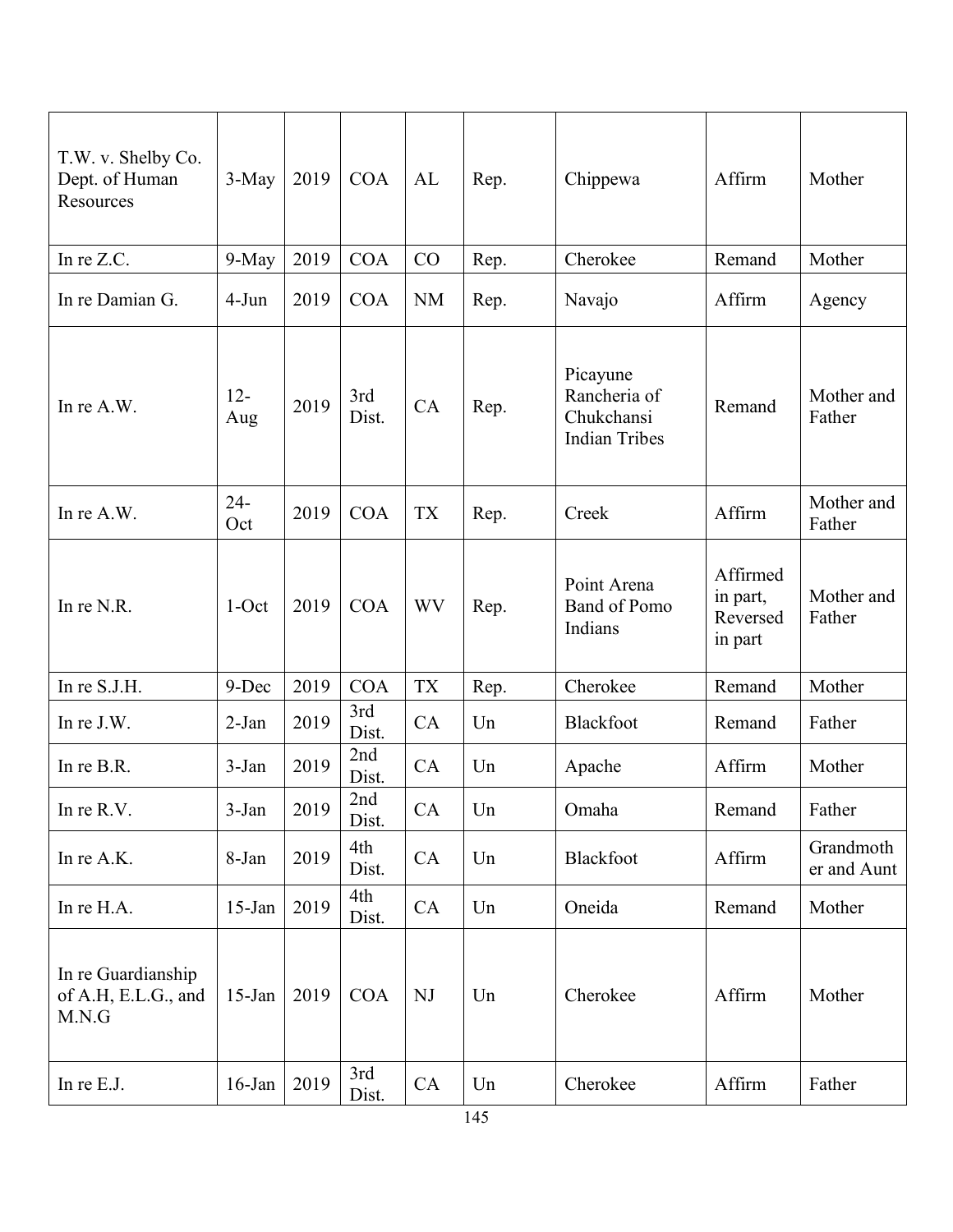| In re Angel M.            | $24$ -Jan     | 2019 | 2nd<br>Dist.  | CA | Un | Apache           | Remand               | Mother               |
|---------------------------|---------------|------|---------------|----|----|------------------|----------------------|----------------------|
| In re E.T.                | $31-Jan$      | 2019 | 5th<br>Dist.  | CA | Un | Apache           | Affirm               | Mother               |
| In re Hailey M.           | $31-Jan$      | 2019 | 5th<br>Dist.  | CA | Un | <b>Blackfeet</b> | Remand               | Mother               |
| In re O.R.                | 1-Feb         | 2019 | 4th<br>Dist.  | CA | Un | Cherokee         | Remand               | Mother               |
| In re Breanna J.          | 4-Feb         | 2019 | 2nd<br>Dist.  | CA | Un | Cherokee         | Remand               | Mother               |
| In re E.C.                | $13 -$<br>Feb | 2019 | 3rd<br>Dist.  | CA | Un | Klamath          | Affirm               | Father               |
| In re A.S.                | $19-$<br>Feb  | 2019 | 2nd<br>Dist.  | CA | Un | Cherokee         | Remand               | Mother               |
| In re V.S.                | $21 -$<br>Feb | 2019 | 2nd<br>Dist.  | CA | Un | Chippewa         | Remand               | Mother               |
| In re M.B.                | $25 -$<br>Feb | 2019 | 6th.<br>Dist. | CA | Un | Chickasaw        | Remand               | Mother and<br>Father |
| In re B.C.                | $26 -$<br>Feb | 2019 | 1st<br>Dist.  | CA | Un | Cherokee         | Affirm               | Father               |
| In re G.C.                | $12 -$<br>Mar | 2019 | 4th<br>Dist.  | CA | Un | Cherokee         | Affirm               | Mother               |
| In re G.C.                | $12 -$<br>Mar | 2019 | 4th<br>Dist.  | CA | Un | Cherokee         | Affirm               | Mother               |
| H.D. v. Superior<br>Court | $15-$<br>Mar  | 2019 | 2nd<br>Dist.  | CA | Un | Cherokee         | Dismissed<br>as Moot |                      |
| In re J.C.                | $18-$<br>Mar  | 2019 | 4th<br>Dist.  | CA | Un | Cherokee         | Remand               | Mother               |
| In re A.D.                | $20-$<br>Mar  | 2019 | 2nd<br>Dist.  | CA | Un | Cherokee         | Remand               | Mother               |
| In re J'm                 | $25 -$<br>Mar | 2019 | 2nd<br>Dist.  | CA | Un | Otoe             | Remand               | Mother               |
| In re T.L.                | $27 -$<br>Mar | 2019 | 1st<br>Dist.  | CA | Un | Cherokee         | Affirm               | Mother               |
| In re D.R.                | $2-Apr$       | 2019 | 4th<br>Dist.  | CA | Un | Cherokee         | Affirm               | Mother               |
| M.L. v. Superior<br>Court | $2-Apr$       | 2019 | 1st<br>Dist.  | CA | Un | Cherokee         | Affirm               | Mother               |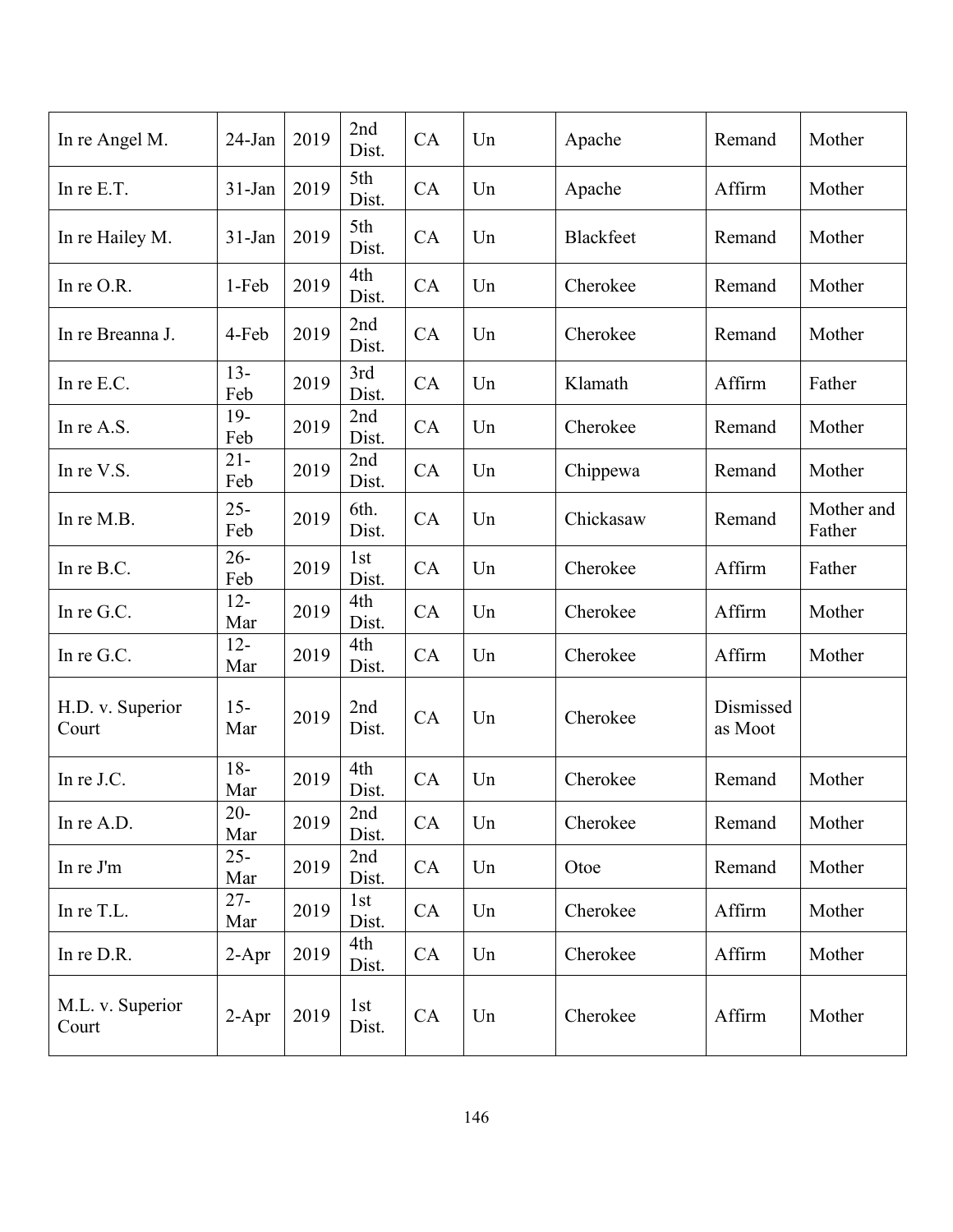| In re D.H. Jr.                                                        | 5-Apr         | 2019 | <b>COA</b>    | <b>KS</b> | Un | Cherokee    | Remand | Mother               |
|-----------------------------------------------------------------------|---------------|------|---------------|-----------|----|-------------|--------|----------------------|
| In re P.C.                                                            | $11-$<br>Apr  | 2019 | 5th<br>Dist.  | CA        | Un | Cherokee    | Remand | Mother               |
| In re A.G.                                                            | $11-$<br>Apr  | 2019 | <b>COA</b>    | <b>OH</b> | Un | Ponca Tribe | Affirm | Father               |
| In re D.S.                                                            | $18-$<br>Apr  | 2019 | 2nd<br>Dist.  | CA        | Un | Unknown     | Affirm | Father               |
| In re Johnston and<br>Jenkins                                         | $18-$<br>Apr  | 2019 | <b>COA</b>    | MI        | Un | Sioux       | Remand | Father               |
| In re A.G.                                                            | $22 -$<br>Apr | 2019 | 1st<br>Dist.  | CA        | Un | Yurok       | Remand | Father               |
| In re A.M.                                                            | $25 -$<br>Apr | 2019 | 2nd<br>Dist.  | CA        | Un | Choctaw     | Remand | Mother and<br>Father |
| In re L.D.                                                            | $26 -$<br>Apr | 2019 | 6th.<br>Dist. | CA        | Un | Apache      | Remand | Mother and<br>Father |
| In re J.B.                                                            | $29 -$<br>Apr | 2019 | 2nd<br>Dist.  | CA        | Un | Kawibo      | Affirm | Father               |
| In re Jaden P.                                                        | $30-$<br>Apr  | 2019 | 2nd<br>Dist.  | CA        | Un | Cherokee    | Remand | Mother               |
| In re J.M.                                                            | 1-May         | 2019 | 5th<br>Dist.  | CA        | Un | Cherokee    | Remand | Father               |
| In re M.H.                                                            | $22 -$<br>May | 2019 | 4th<br>Dist.  | CA        | Un | Choctaw     | Remand | Mother               |
| New Jersey of<br><b>Child Protection</b><br>and Permanency v.<br>S.C. | $3-Jun$       | 2019 | <b>COA</b>    | NJ        | Un | Lenape      | Affirm | Mother               |
| In re Lucas H.                                                        | $11-$<br>Jun  | 2019 | 2nd<br>Dist.  | CA        | Un | Cherokee    | Affirm | Mother               |
| In re R.G.                                                            | $11-$<br>Jun  | 2019 | 5th<br>Dist.  | CA        | Un | Cherokee    | Remand | Mother               |
| In re T.T.                                                            | $10-Jul$      | 2019 | 3rd<br>Dist.  | CA        | Un | Pomo        | Remand | Mother and<br>Father |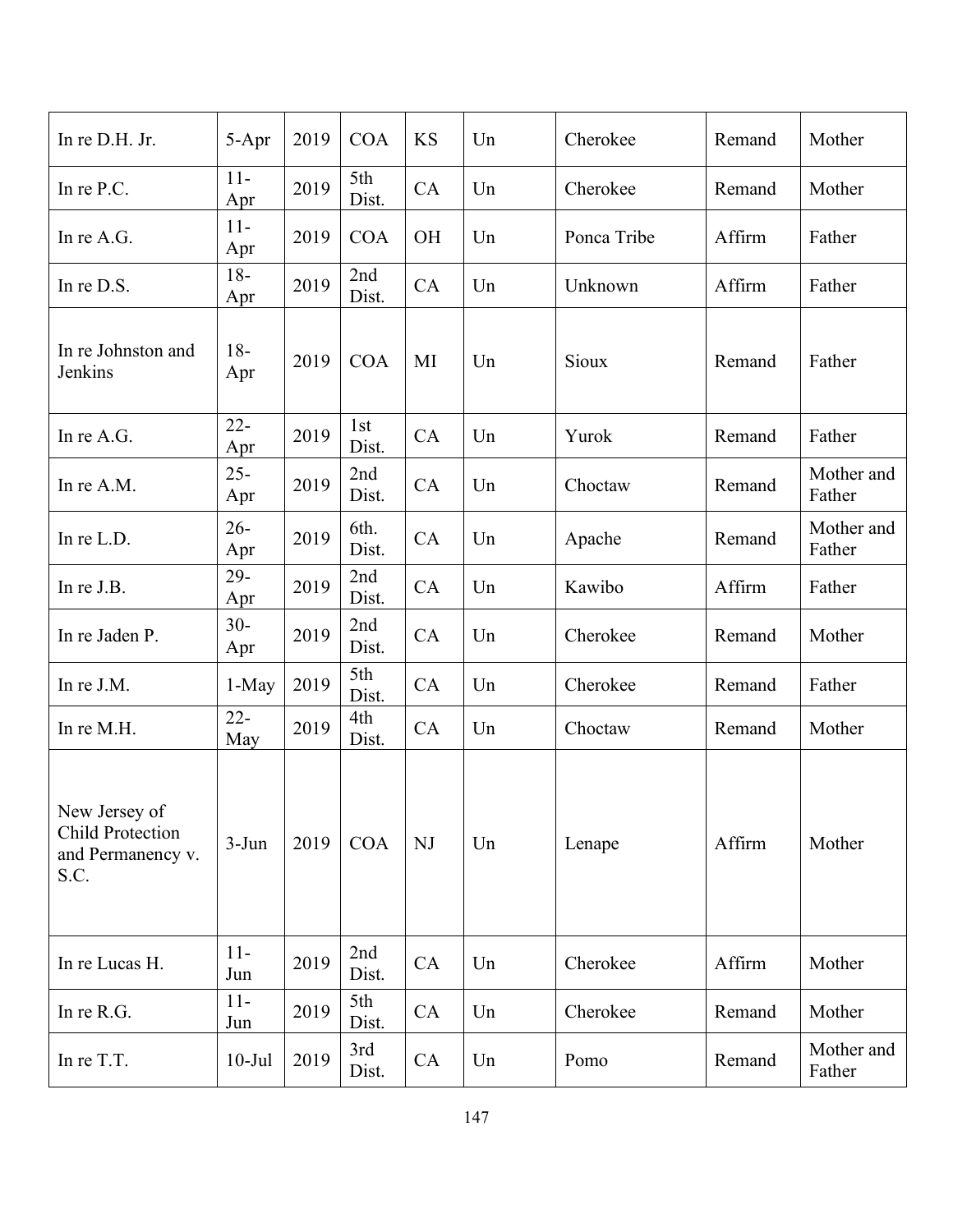| In re A.O.                                                | $15-Jul$      | 2019 | 2nd<br>Dist.             | CA | Un | Blackfeet        | Remand | Mother               |
|-----------------------------------------------------------|---------------|------|--------------------------|----|----|------------------|--------|----------------------|
| In re M.A.                                                | $15$ -Jul     | 2019 | 2nd<br>Dist.             | CA | Un | Unknown          | Affirm | Mother               |
| In re K.M.                                                | $18-Jul$      | 2019 | 2nd<br>Dist.             | CA | Un | Cherokee         | Remand | Mother and<br>Father |
| In re K.S.                                                | $23-Jul$      | 2019 | 1 <sub>st</sub><br>Dist. | CA | Un | Yurok            | Affirm | Mother               |
| In re D.S.                                                | $29$ -Jul     | 2019 | 4th<br>Dist.             | CA | Un | Blackfoot        | Affirm | Father               |
| In re I.F.                                                | $7 - Aug$     | 2019 | 5th<br>Dist.             | CA | Un | Cherokee         | Remand | Mother               |
| In re Lita R.                                             | $8-Aug$       | 2019 | 2nd<br>Dist.             | CA | Un | Dakota           | Remand | Mother and<br>Father |
| In re A.T.                                                | $13 -$<br>Aug | 2019 | 5th<br>Dist.             | CA | Un | Cherokee         | Affirm | Mother and<br>Father |
| In re A.T.                                                | $13 -$<br>Aug | 2019 | 3rd<br>Dist.             | CA | Un | <b>Blackfoot</b> | Remand | Father               |
| In re N.R.                                                | $13 -$<br>Aug | 2019 | 1st<br>Dist.             | CA | Un | Apache           | Remand | Father               |
| In re T.W.                                                | $14-$<br>Aug  | 2019 | 2nd<br>Dist.             | CA | Un | Unnamed          | Remand | Mother               |
| In re B.O.                                                | $15 -$<br>Aug | 2019 | 2nd<br>Dist.             | CA | Un | Cherokee         | Remand | Mother               |
| In re N.R.                                                | Aug-<br>19    | 2019 | 6th.<br>Dist.            | CA | Un | Cherokee         | Remand | Mother               |
| Anita N. v.<br>Superior Court of<br>Los Angeles<br>County | $28 -$<br>Aug | 2019 | 2nd<br>Dist.             | CA | Un | Apache           | Remand | Mother               |
| In re M.L.                                                | $28 -$<br>Aug | 2019 | 5th<br>Dist.             | CA | Un | Chukchansi       | Remand | Mother               |
| In re K.H.                                                | $16-$<br>Sep  | 2019 | 2nd<br>Dist.             | CA | Un | Cherokee         | Remand | Father               |
| In re G.G.                                                | $24 -$<br>Sep | 2019 | 5th<br>Dist.             | CA | Un | Chinook Tribe    | Affirm | Father               |
| In re M.C.                                                | $24 -$<br>Sep | 2019 | 6th.<br>Dist.            | CA | Un | Cherokee         | Remand | Mother and<br>Father |
| In re H.J.                                                | $24 -$<br>Sep | 2019 | 3rd<br>Dist.             | CA | Un | Blackfoot        | Remand | Mother               |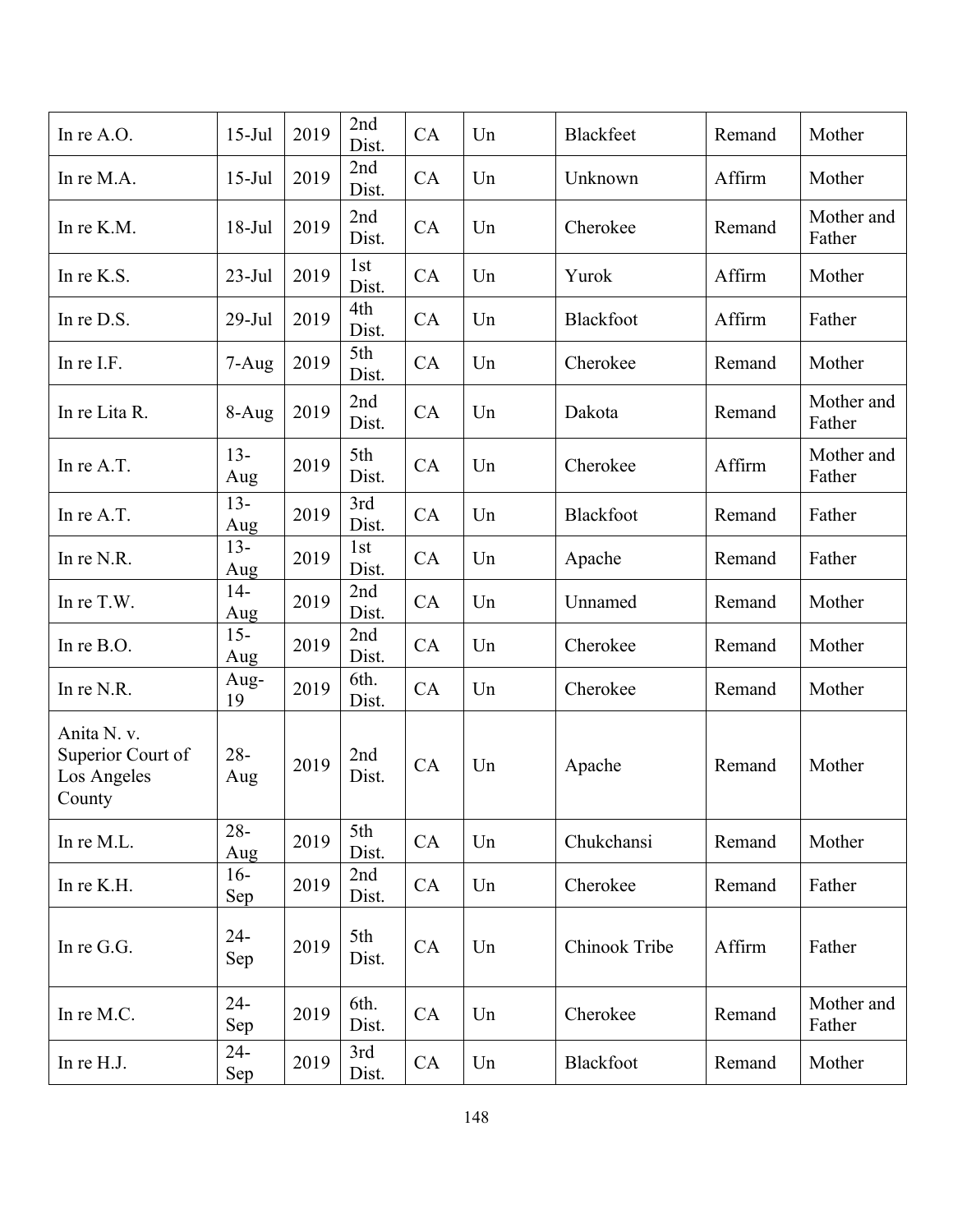| In re R.V.                                           | $18-$<br>Sep         | 2019 | 2nd<br>Dist.  | CA        | Un | Sioux            | Remand                            | Father               |
|------------------------------------------------------|----------------------|------|---------------|-----------|----|------------------|-----------------------------------|----------------------|
| In re Ivy D.                                         | $12 -$<br>Sep        | 2019 | 4th<br>Dist.  | CA        | Un | Unknown          | Affirm                            | Mother               |
| In re A.H.                                           | $10-$<br>Sep         | 2019 | 4th<br>Dist.  | CA        | Un | Cherokee         | Remand                            | Mother and<br>Father |
| In re L.B.                                           | $30 -$<br>Sep        | 2019 | <b>COA</b>    | IN        | Un | Cherokee         | Affirm                            | Mother               |
| In re A.E.                                           | $1$ -Oct             | 2019 | <b>COA</b>    | <b>TX</b> | Un | Cherokee         | Remand                            | Mother               |
| Sade B. v. Superior<br>Court of San<br>Francisco Co. | $1-Oct$              | 2019 | 1st<br>Dist.  | CA        | Un | <b>Blackfeet</b> | Remand                            | Mother and<br>Father |
| In re Chloe T.                                       | 4-Oct                | 2019 | 1st<br>Dist.  | CA        | Un | Winnebago        | Remand                            | Father               |
| In re C.M.                                           | $10-$<br>Oct         | 2019 | 2nd<br>Dist.  | CA        | Un | Cherokee         | Remand                            | Mother               |
| In re M.T.                                           | $18 -$<br>Oct        | 2019 | 4th<br>Dist.  | CA        | Un | <b>Blackfoot</b> | Remand                            | Mother               |
| In re C.C.                                           | $16-$<br>Oct         | 2019 | 6th.<br>Dist. | CA        | Un | Unknown          | <b>Dismiss</b><br>for<br>Ripeness | Mother               |
| In re Joshua C.                                      | $15 -$<br>Oct        | 2019 | 1st<br>Dist.  | CA        | Un | Pomo             | Remand                            | Mother and<br>Father |
| In re A.S.                                           | $11-$<br>Oct         | 2019 | 4th<br>Dist.  | CA        | Un | Cherokee         | Affirm                            | Mother               |
| In re J.M. Stenger-<br>Hoffman                       | $22 -$<br>Oct        | 2019 | <b>COA</b>    | MI        | Un | Unnamed          | Remand                            | Mother               |
| In re A.J.                                           | 8-Nov                | 2019 | 2nd<br>Dist.  | CA        | Un | Yaqui            | Affirm                            | Mother               |
| In re F.T.                                           | $18-$<br><b>Nov</b>  | 2019 | 2nd<br>Dist.  | CA        | Un | Cherokee         | Remand                            | Mother               |
| In re T.M.                                           | $18-$<br><b>Nov</b>  | 2019 | 2nd<br>Dist.  | CA        | Un | Apache           | Remand                            | Mother               |
| In re N.L.                                           | $25 -$<br><b>Nov</b> | 2019 | 6th.<br>Dist. | CA        | Un | Cherokee         | Remand                            | Mother and<br>Father |
| In re A.L.                                           | $15 -$<br>Oct        | 2019 | 2nd<br>Dist.  | CA        | Un | Blackfeet        | Remand                            | Mother and<br>Father |
| In re Skylar B.                                      | $20 -$<br><b>Nov</b> | 2019 | 2nd<br>Dist.  | CA        | Un | Cherokee         | Remand                            | Father               |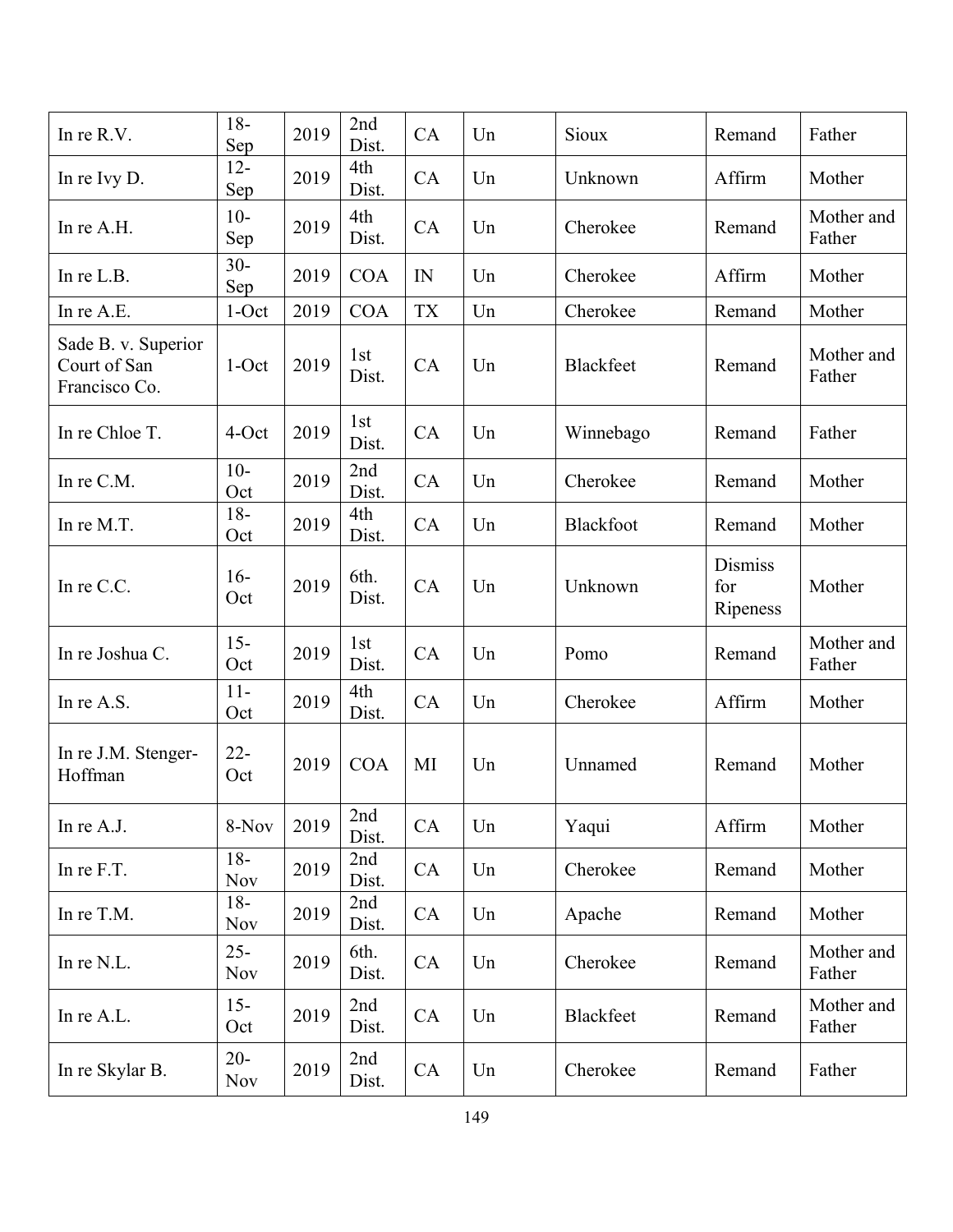| In re A.F.                                 | 5-Dec         | 2019 | 4th<br>Dist. | CA                     | Un | Cherokee                                                    | Remand | Mother                                              |
|--------------------------------------------|---------------|------|--------------|------------------------|----|-------------------------------------------------------------|--------|-----------------------------------------------------|
| In re G.T.                                 | 4-Dec         | 2019 | 4th<br>Dist. | CA                     | Un | Miccosukee<br>Tribe                                         | Affirm | Father                                              |
| In re E.R.                                 | 2-Dec         | 2019 | 5th<br>Dist. | CA                     | Un | Pascua Yaqui                                                | Affirm | Mother                                              |
| In re L.B.                                 | 2-Dec         | 2019 | 5th<br>Dist. | CA                     | Un | Cherokee                                                    | Remand | Mother and<br>Father                                |
| In re N.M.                                 | $16-$<br>Dec  | 2019 | 2nd<br>Dist. | CA                     | Un | Cherokee                                                    | Remand | Mother                                              |
| In re Emmanuel C.                          | $16-$<br>Dec  | 2019 | 2nd<br>Dist. | CA                     | Un | Blackfoot                                                   | Affirm | Father                                              |
| In re Daisy F.                             | $23 -$<br>Dec | 2019 | 2nd<br>Dist. | CA                     | Un | Unnamed                                                     | Affirm | Mother                                              |
| <b>Placement Preferences</b>               |               |      |              |                        |    |                                                             |        |                                                     |
| In re Jesse H.                             | 18-Jan        | 2019 | 2nd<br>Dist. | CA                     | Un | Fernandeno<br><b>Tataviam Band</b><br>of Mission<br>Indians | Affirm | Mother and<br>Father                                |
| In re Robin S.                             | 5-Aug         | 2019 | 1st<br>Dist. | CA                     | Un | Round Valley<br>Tribe                                       | Affirm | Foster<br>Parents                                   |
| Alexandra K. v.<br>Dept of Child<br>Safety | $17-$<br>Oct  | 2019 | <b>COA</b>   | $\mathbf{A}\mathbf{Z}$ | Un | Navajo Nation                                               | Affirm | Sibling's<br>Adoptive<br>Parent                     |
| In re Anthony P.                           | $29 -$<br>Oct | 2019 | 1st<br>Dist. | CA                     | Un | Karuk Tribe                                                 | Affirm | Mother                                              |
| In re Y.J.                                 | $19-$<br>Dec  | 2019 | <b>COA</b>   | TX                     | Un | Navajo Nation                                               | Remand | Tribe,<br>Attorney<br>General,<br>Foster<br>Parents |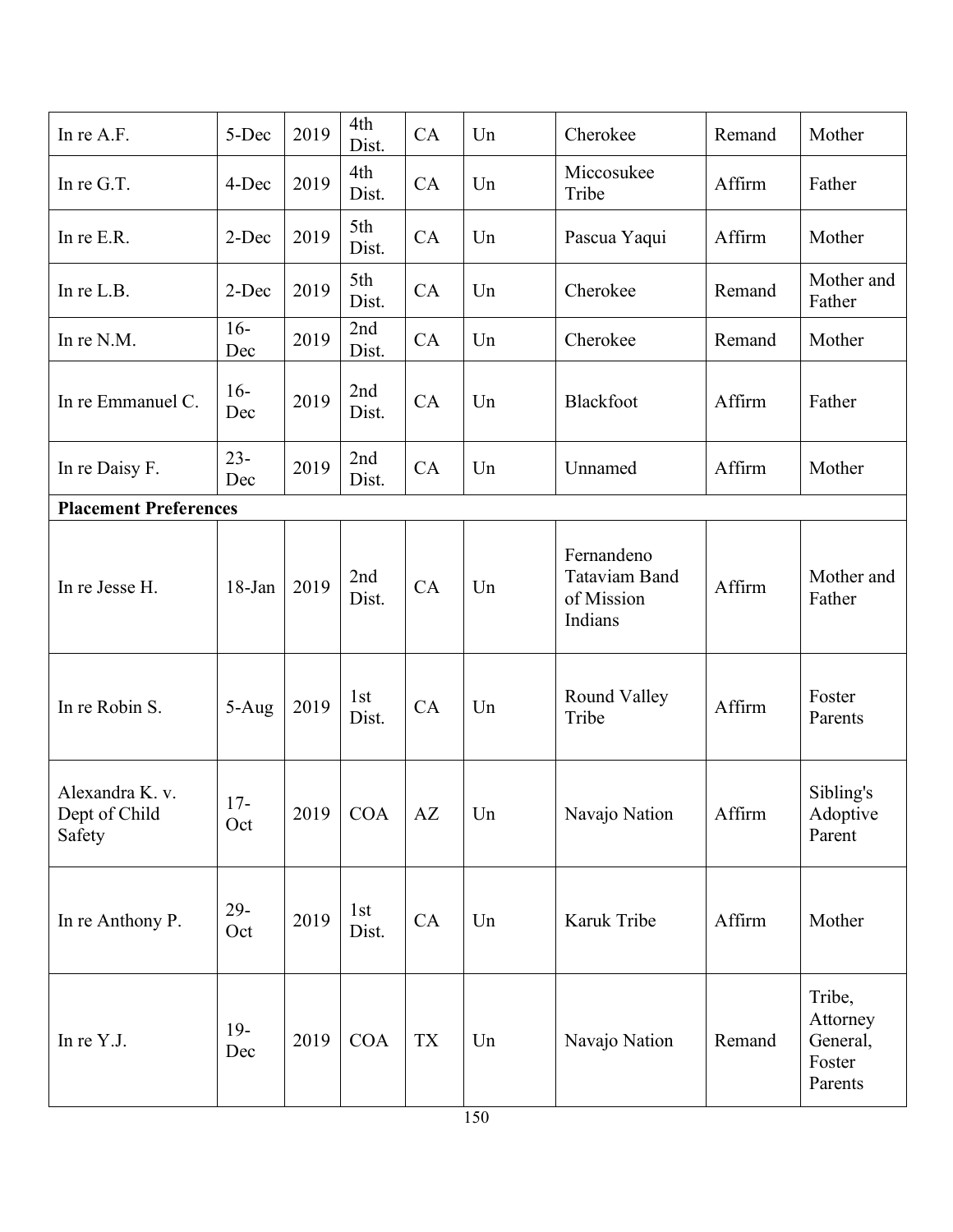| <b>QEW</b>                                                        |               |      |            |           |      |                                       |                          |            |
|-------------------------------------------------------------------|---------------|------|------------|-----------|------|---------------------------------------|--------------------------|------------|
| In re Audrey T.                                                   | 29-Jan        | 2019 | <b>COA</b> | NB        | Rep. | Oglala Sioux                          | Affirm                   | Mother     |
| In re D.E.D.L.                                                    | $31-Jan$      | 2019 | <b>COA</b> | <b>TX</b> | Rep. | <b>Choctaw Nation</b><br>of Oklahoma  | Affirm                   | Father     |
| Oliver N. v. Dept of<br>Health and Social<br>Services             | $5-Jul$       | 2019 | <b>SC</b>  | <b>AK</b> | Rep. | Ninilchik Village                     | Remand                   | Father     |
| In re L.L.                                                        | $1-Aug$       | 2019 | <b>COA</b> | <b>UT</b> | Rep. | Ute Mountain<br>Ute                   | Remand                   | <b>GAL</b> |
| In re K.N.B.E.                                                    | $17-$<br>Oct  | 2019 | <b>COA</b> | CO        | Rep. | Northern<br>Cheyenne                  | Affirm                   | Mother     |
| Jarvis D. v. Dept. of<br>Public Safety et al                      | $10$ -Jan     | 2019 | <b>COA</b> | AZ        | Un   | Navajo Nation                         | Affirm                   | Father     |
| In re D.L.N.G.                                                    | $17-Jul$      | 2019 | <b>COA</b> | <b>TX</b> | Un   | Hopi Tribe                            | Reverse<br>and<br>Remand | Mother     |
| Darryl W. v. Dept<br>of Health and<br>Human Services              | $14-$<br>Aug  | 2019 | <b>SC</b>  | <b>AK</b> | Un   | Village of<br><b>Crooked Creek</b>    | Affirm                   | Father     |
| N.M. v. Texas Dept<br>of Family and<br><b>Protective Services</b> | $26 -$<br>Sep | 2019 | <b>COA</b> | TX        | Un   | Citizen<br>Potawatomi<br>Indian Tribe | Remand                   | Mother     |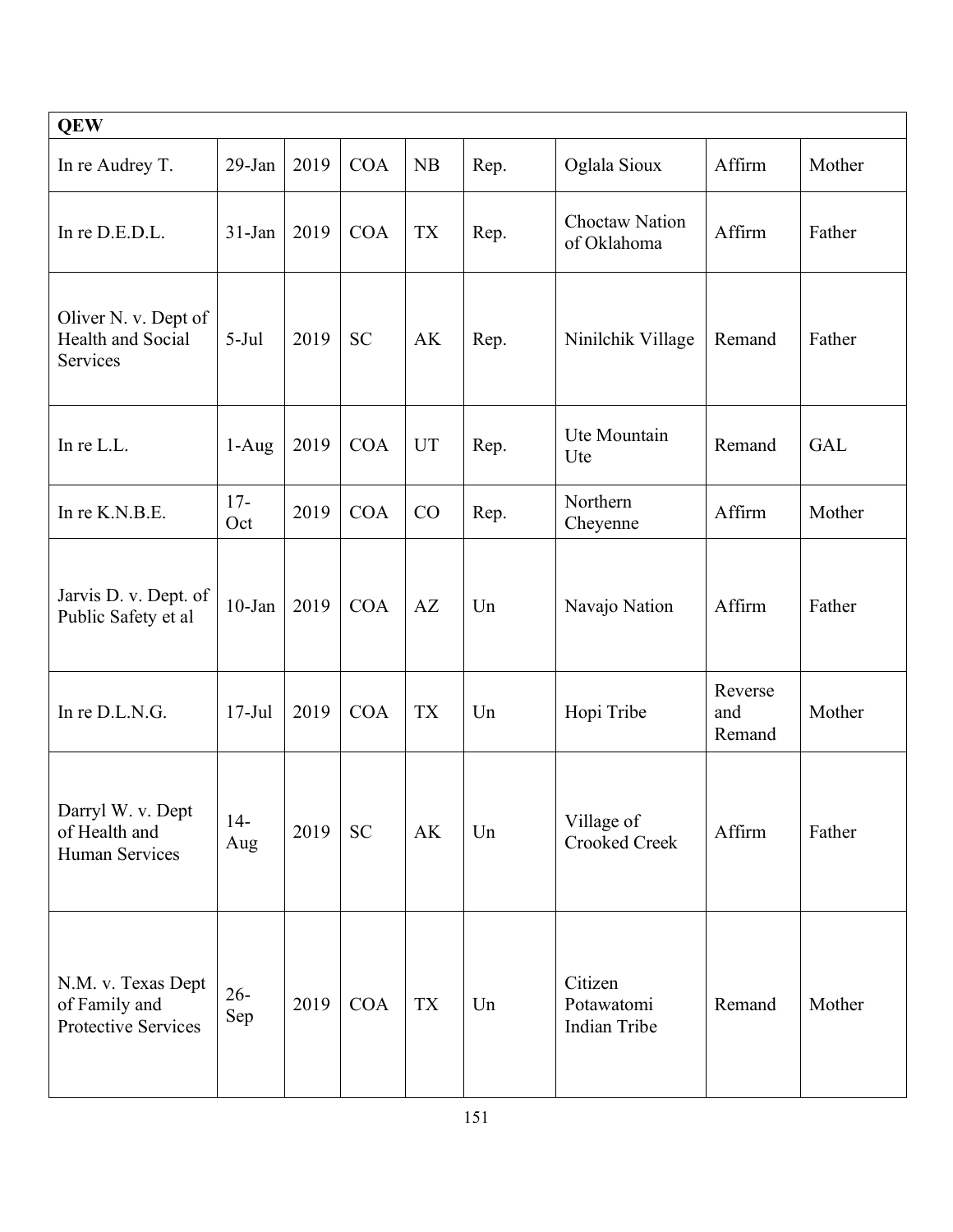| Dena M. v. State of<br>Alaska                | $14-$<br>Jun  | 2019 | <b>SC</b>  | AK        | Rep. | Native Village of<br>Eagle                 | Affirm | Mother and<br>Father |  |
|----------------------------------------------|---------------|------|------------|-----------|------|--------------------------------------------|--------|----------------------|--|
| Eva H. v. State of<br>Alaska                 | 8-Mar         | 2019 | <b>SC</b>  | <b>AK</b> | Rep. | Unnamed                                    | Remand |                      |  |
| Navajo Nation v.<br>Dept. of Child<br>Safety | $18 -$<br>Apr | 2019 | <b>COA</b> | AZ        | Rep. | Navajo Nation                              | Remand | Tribe                |  |
| <b>Reason to Know</b>                        |               |      |            |           |      |                                            |        |                      |  |
| In re L.R.D.                                 | $17$ -Jan     | 2019 | <b>COA</b> | <b>OH</b> | Rep. | Iroquois                                   | Affirm | Father               |  |
| Matter of S.R.                               | $21 -$<br>Feb | 2019 | <b>SC</b>  | <b>MT</b> | Rep. | Crow                                       | Affirm | Mother               |  |
| In re M.T.R.                                 | $16-$<br>May  | 2019 | <b>COA</b> | <b>TX</b> | Rep. | Unnamed                                    | Affirm | Mother               |  |
| In re $Z.J.G.$                               | 3-Sep         | 2019 | <b>COA</b> | <b>WA</b> | Rep. | Central Council<br>of Tlingit and<br>Haida | Affirm | Father               |  |
| In re C.K.                                   | $10-$<br>Oct  | 2019 | <b>COA</b> | <b>OH</b> | Rep. | Unknown                                    | Affirm | Mother               |  |
| In re A.R.J.H.                               | $29-Jul$      | 2019 | <b>COA</b> | <b>WA</b> | Un   | Athabascan/Cook<br>Inlet                   | Affirm | Father               |  |
|                                              |               |      |            |           |      |                                            |        |                      |  |
| <b>Termination of Parental Rights</b>        |               |      |            |           |      |                                            |        |                      |  |
| In re Child of<br>Radience K.                | $21 -$<br>May | 2019 | <b>SC</b>  | ME        | Rep. | Penobscot Nation                           | Affirm | Mother and<br>Father |  |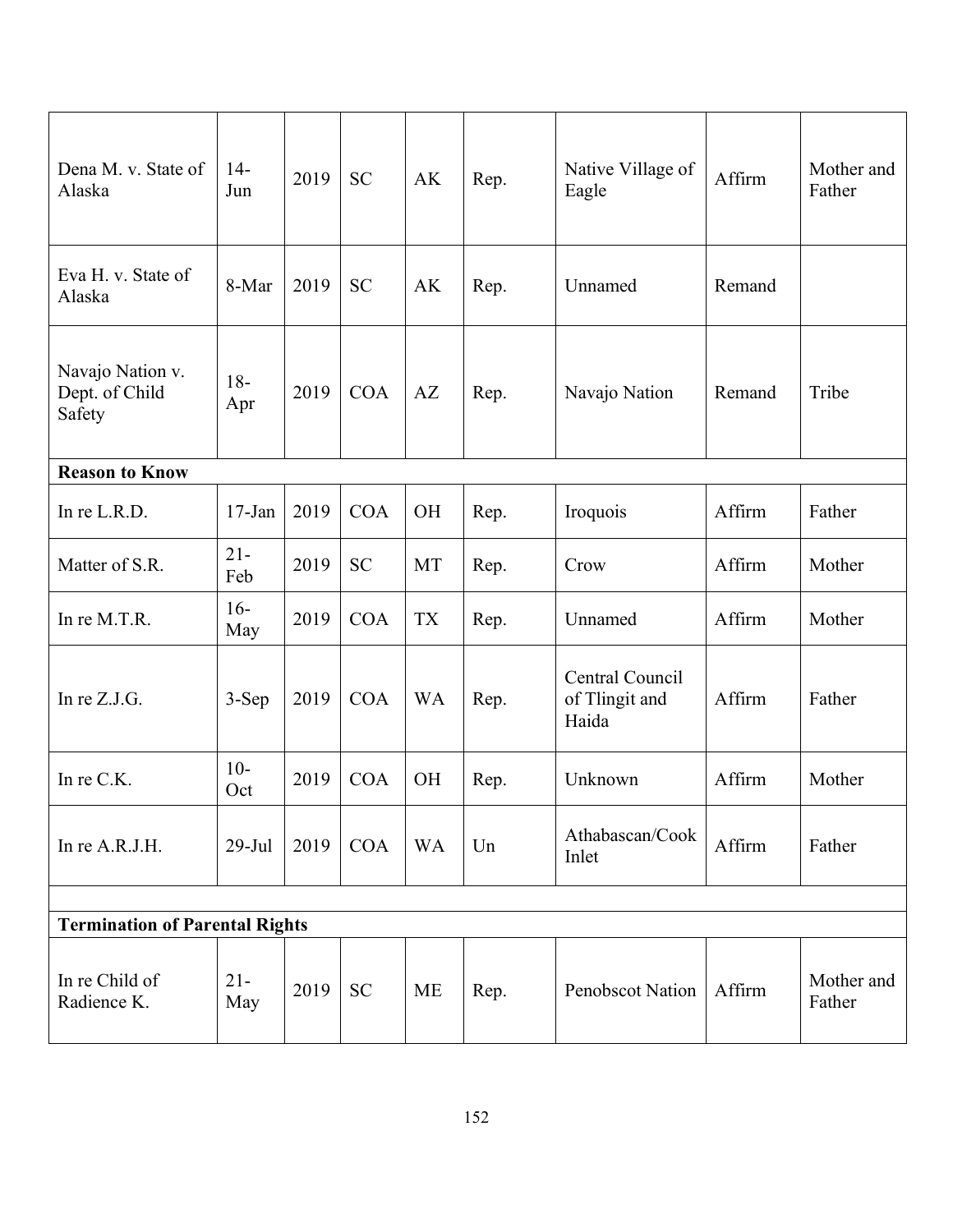| Steve H. v. State of<br>Alaska           | $14-$<br>Jun  | 2019 | <b>SC</b>          | AK        | Rep. | Unnamed                                      | Affirm | Father |
|------------------------------------------|---------------|------|--------------------|-----------|------|----------------------------------------------|--------|--------|
| In re S.B.                               | 3-Dec         | 2019 | <b>SC</b>          | MT        | Rep. | Little Shell Tribe<br>of Chippewa<br>Indians | Affirm | Father |
| In re B.B.                               | 23-Jan        | 2019 | 4th<br>Dist.       | CA        | Un   | Citizen<br>Potawatomi<br>Indian Tribe        | Affirm | Mother |
| In re Marcus M.                          | $20 -$<br>Feb | 2019 | <b>COA</b>         | NB        | Un   | Rosebud Sioux<br>Tribe                       | Affirm | Father |
| Julian F. v. State of<br>Alaska          | 6-Mar         | 2019 | <b>SC</b>          | AK        | Un   | Unnamed                                      | Affirm | Father |
| In re Tiedyn M.                          | $19-$<br>Mar  | 2019 | <b>COA</b>         | <b>NB</b> | Un   | Choctaw Nation<br>of Oklahoma                | Affirm | Father |
| Riggs v. Ark. Dept.<br>of Human Services |               |      | 3-Apr   2019   COA | AR        | Un   | Cherokee Nation   Affirm                     |        | Mother |
| In re<br>Webb/Norman/Bra<br>xton         | $16-$<br>May  | 2019 | COA                | MI        | Un   | <b>Osage Nation</b>                          | Affirm | Mother |
| In Re K.L.                               | $28 -$<br>May | 2019 | <b>SC</b>          | MT        | Un   | Unnamed                                      | Affirm | Father |